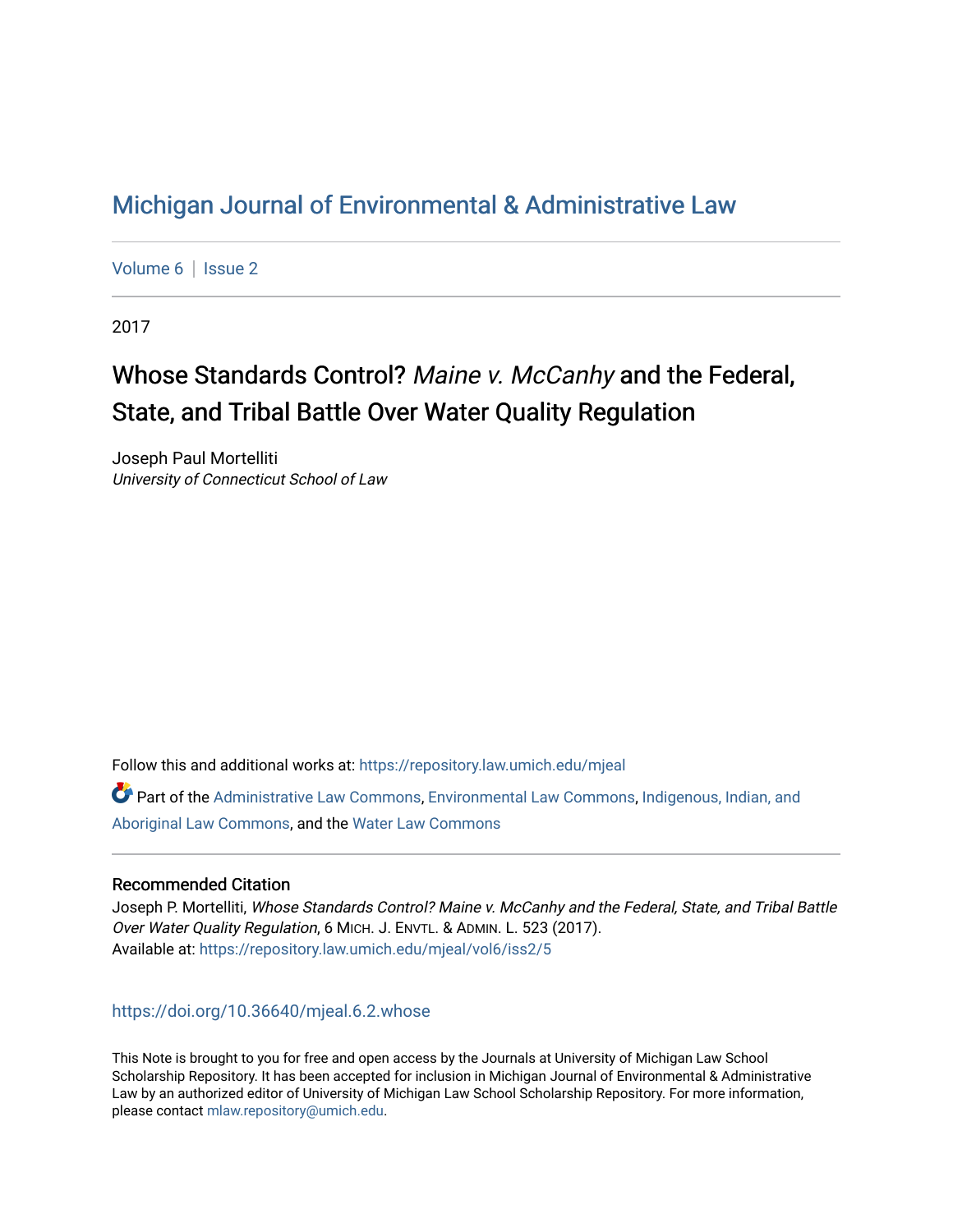## **WHOSE STANDARDS CONTROL?** *MAINE V. MCCARTHY* **AND THE FEDERAL, STATE, AND TRIBAL BATTLE OVER WATER QUALITY REGULATION**

*Joseph Paul Mortelliti\**

#### **A** BSTRACT

*This Note considers the longstanding clash between the United States government and state governments over the management of intrastate waters through the lens of* Maine v. McCarthy*, an ongoing federal lawsuit.* McCarthy *confronts whether the United States Environmental Protection Agency can require state water quality standards to specifically safeguard the health and cultural practices of Maine's Indian tribes, particularly sustenance fishing. A panoply of legal and political factors gave rise to and shaped the course of the litigation, ranging from tribal sovereignty to agency discretion and political gamesmanship. After evaluating the litigants' arguments and examining previous regulatory collisions between the Environmental Protection Agency and state governments, this Note argues that the Environmental Protection Agency has the authority to dictate changes to Maine's water quality standards, regardless of preexisting agreements granting Maine regulatory control over state waters.*

#### TABLE OF CONTENTS

|     |                                                              | 524  |
|-----|--------------------------------------------------------------|------|
| Н.  | HISTORICAL BACKGROUND TO MAINE V. MCCARTHY                   | -528 |
|     | A. History of Tribal Fishing in Maine  528                   |      |
|     | B. Maine-Tribe Relations Before MICSA and Maine v.           |      |
|     |                                                              | 530  |
|     | C. Recent Disputes Over Water Quality, Regulatory Authority, |      |
|     |                                                              | -531 |
|     | III. OVERVIEW OF MICSA, MIA, AND THE CLEAN WATER ACT         | 534  |
|     | A. Maine Indian Claims Settlement Act of 1980 and the        |      |
|     |                                                              | 535  |
|     | B. The Clean Water Act and its Framework for Setting Water   |      |
|     |                                                              | 539  |
| IV. | ARGUMENTS IN $M$ <i>AINE V. McCarthy</i>                     | -540 |
|     |                                                              |      |

<sup>\*</sup> University of Connecticut School of Law, Juris Doctor Candidate 2017; The College of the Holy Cross, B.A. 2013.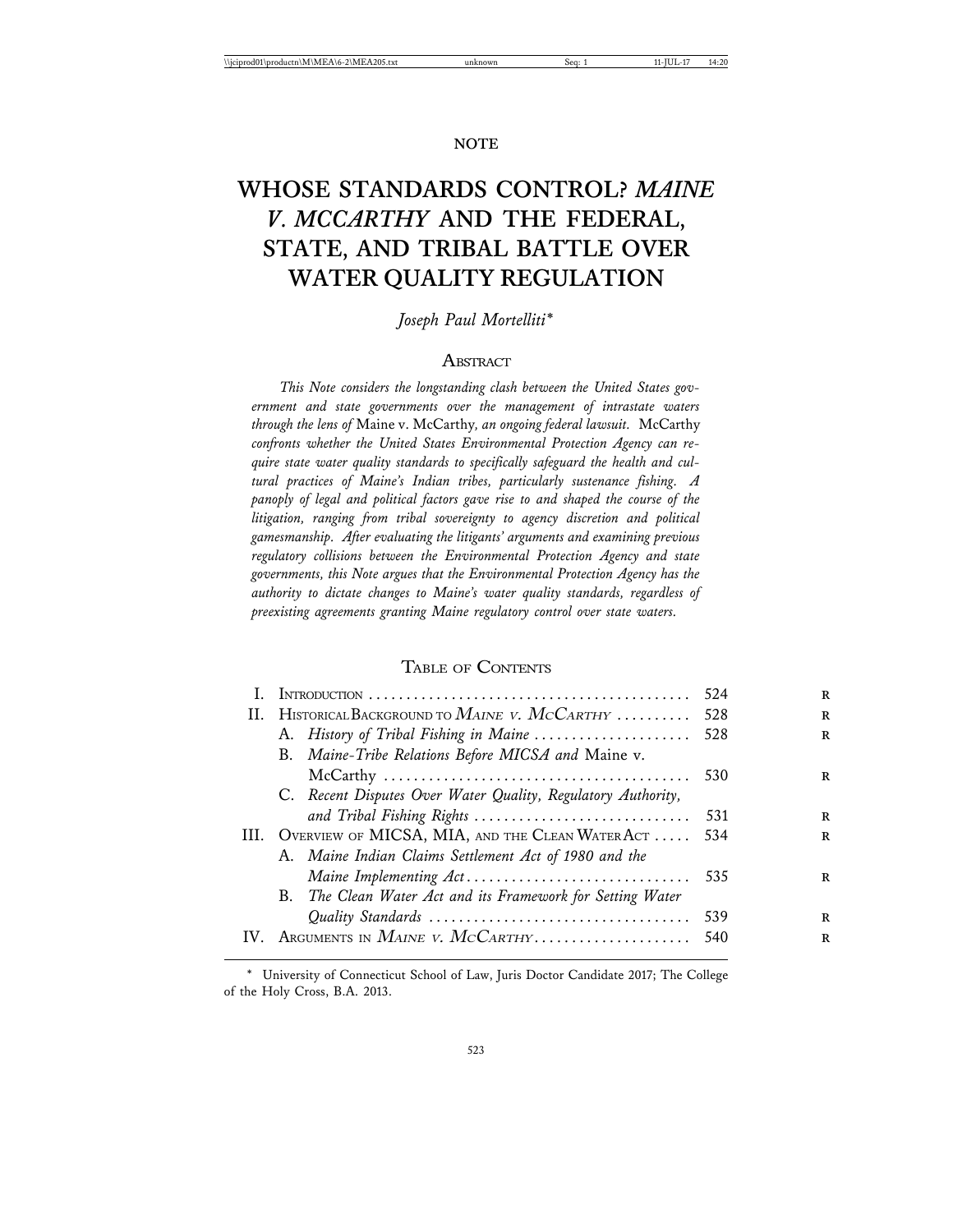|  |  |            |  | $1.1.011$ , $1.011$ , $1.001$ , $1.011$ , $1.011$ , $1.011$ , $1.011$ |  |
|--|--|------------|--|-----------------------------------------------------------------------|--|
|  |  |            |  |                                                                       |  |
|  |  | . <i>.</i> |  |                                                                       |  |

|      |    |                                                         | 540 |
|------|----|---------------------------------------------------------|-----|
|      |    | The State Has Sole Environmental Regulatory<br>1.       |     |
|      |    | Jurisdiction Over All Intrastate Waters in Maine,       |     |
|      |    | Including Indian Waters                                 | 540 |
|      |    | The EPA's Disapproval of Maine's Water Quality<br>2.    |     |
|      |    | Standards for Indian Waters is Arbitrary,               |     |
|      |    | Capricious, an Abuse of Discretion, and Not in          |     |
|      |    | Accordance with Law, in Excess of EPA's                 |     |
|      |    | Jurisdiction and Authority, and Unsupported by          |     |
|      |    | Substantial Evidence and Unwarranted By the             |     |
|      |    |                                                         | 541 |
|      | B. |                                                         | 542 |
| V.   |    | PREDICTING THE RESOLUTION OF <i>Maine</i> v. $McCarthy$ | 544 |
|      | А. | Maine Statutes & Inter-Agency Findings Support EPA's    |     |
|      |    | Claim That Maine Indian Tribes Have Sustenance Fishing  |     |
|      |    |                                                         | 545 |
|      | В. | Canons of Construction Support EPA                      | 549 |
|      |    | C. Administrative Law Standard of Review Supports EPA   | 550 |
|      |    | D. MICSA's Savings Clauses Will Not Override EPA's WQS  |     |
|      |    |                                                         | 554 |
| VI.  |    | EPA WATER QUALITY STANDARD REFORMS IN OTHER STATES TO   |     |
|      |    | PROTECT RESERVED SUSTENANCE FISHING RIGHTS              | 555 |
| VII. |    |                                                         | 558 |
|      |    |                                                         |     |

#### I. INTRODUCTION

For centuries, Maine's federally recognized Indian tribes have fought an uphill battle to preserve their way of life. In the eighteenth century, tribes entered into treaties with British colonies, only to see those same colonies declare war against the tribes, then later seek military support from the tribes.<sup>1</sup> Much of the tribes' ancestral lands have been acquired through patently unfair agreements.<sup>2</sup> Major congressional enactments failed to extend

<sup>1.</sup> *See* William H. Rodgers, Jr., *Treatment as Tribe, Treatment as State: The Penobscot Indians and the Clean Water Act*, 55 ALA. L. REV. 815, 827–28 (2004) (describing how the Colony of Massachusetts waged war on the Penobscot Nation in 1755 during the Seven Years' War, but then asked the Penobscots to be an ally against Great Britain in the American Revolution).

<sup>2.</sup> *See id.* at 828 (describing the loss of Passamaquoddy and Penobscot territory through colonial treaties, and one such treaty where 200,000 acres were conveyed in exchange for blue cloth, corn, salt, rum, and gunpowder and gunshot).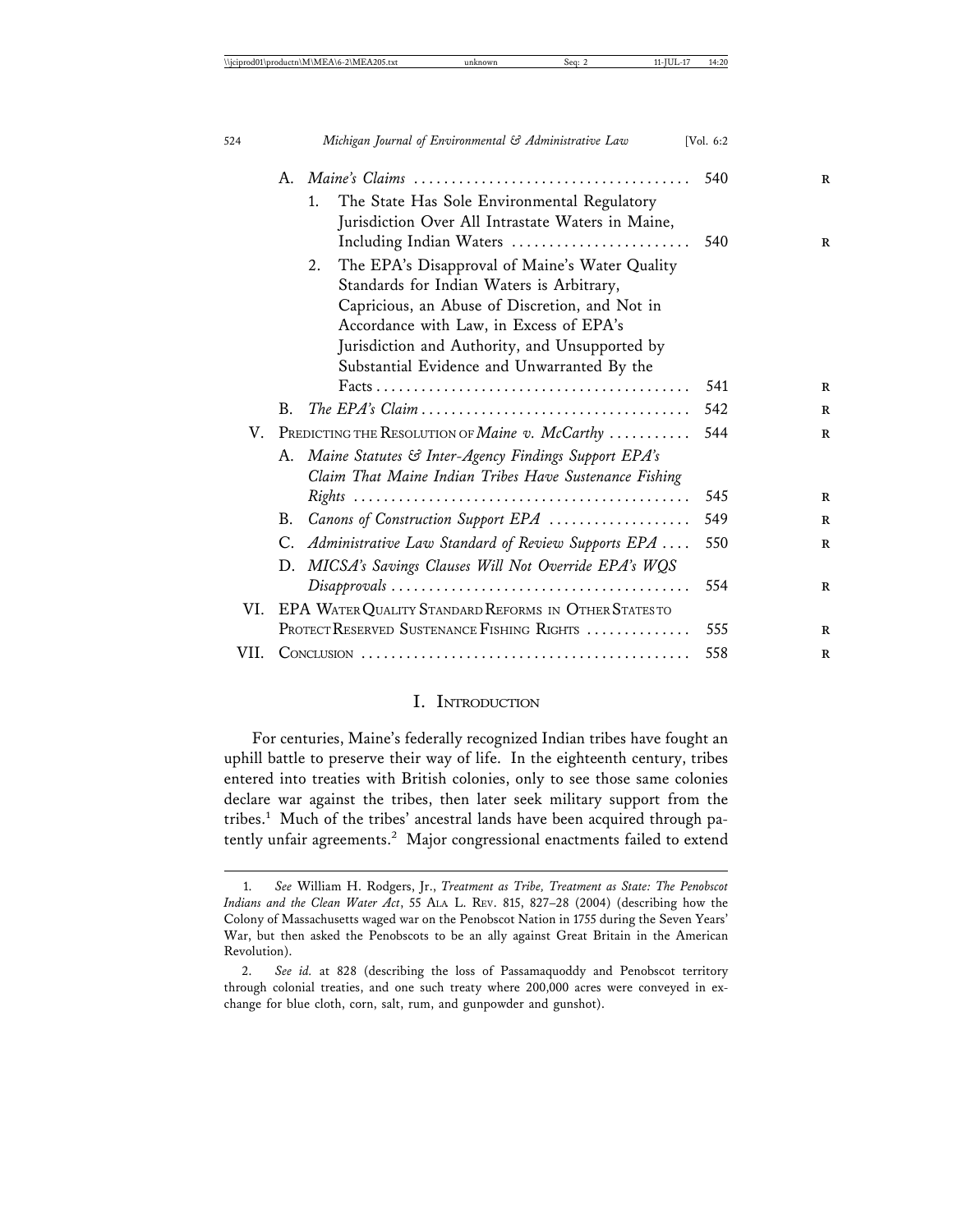legal protections to Indian tribes, despite an obvious and vocal tribal legislative presence.<sup>3</sup>

Until the 1990s, Maine's Indian reservations were socially and economically isolated.<sup>4</sup> Federal projects designed to address this isolation increased Indian contact with other Maine communities, but diminished cultural continuity within the tribes.<sup>5</sup> Now, Maine's tribes are locked in a struggle to preserve their sustenance fishing practices, and the federal government's Environmental Protection Agency has stepped forward to defend a major tribal cultural tradition.<sup>6</sup>

As the 1970's approached, the United States recognized that it needed cleaner, healthier waterways. A record high number of fish kills were reported nationwide in 1969 due to pollution discharges, killing over 41 million fish.<sup>7</sup> In 1971, a task force launched by Ralph Nader reported that bacteria levels in the Hudson River were 170 times the safe limit.<sup>8</sup> In 1970, the U.S. Bureau of Water Hygiene reported that 30% of drinking water samples contained chemicals exceeding the recommended Public Health Service limits.<sup>9</sup> In response, Congress passed the Clean Water Act (CWA) in 1972 to "restore and maintain the chemical, physical, and biological integrity of the Nation's waters."10 To achieve that objective, the CWA set a national goal of "water quality which provides for the protection and propagation of fish, shellfish, and wildlife and provides for recreation in and on the water."<sup>11</sup>

6. Nok-Noi Ricker, *For Third Time This Year, EPA Cracks Down on Maine Water Quality Rules*, BANGOR DAILY NEWS (June 24, 2015), http://bangordaily-news.com/2015/06/24/news/ state/for-third-time-this-year-epa-cracks-down-on-maine-water-quality-rules/ (discussing the EPA's rejection of statewide water quality standards due to Clean Water Act noncompliance and insufficient protection of tribal sustenance fishing uses).

7. Pub. Broad. Serv., *A Brief History of the Clean Water Act*, SCIENCE & HEALTH (Dec. 20, 2002), http://www.pbs.org/now/science/cleanwater.html.

8. ROBERT W. ADLERETAL., THE CLEAN WATER ACT 20 YEARS LATER 5 (1993) (referencing Nader's report and statistics showing that Hudson River bacteria levels were 170 times the safe limit).

9. *Id.*

10. Christine Malumphy & Randall Yates, *Muddying Tribal Waters:* Maine v. Johnson, *Internal Tribal Affairs, and Point Source Discharge Permitting in Indian Country*, 35 ECOLOGY L. Q. 263, 264 (2008) (quoting 33 U.S.C. § 1251(a) (2015)).

11. 33 U.S.C. § 1251(a)(2).

<sup>3.</sup> *Id.* at 816 (noting how Indian tribes are not mentioned in several major federal statutes, such as the Clean Air Act of 1970, the Fair Labor and Standards Act, the Employment Retirement Income Security Act, and the Americans with Disabilities Act).

<sup>4.</sup> *See* Margot Kempers, *There's Losing and Winning: Ironies of the Maine Indian Land Claim*, 13 LEGAL STUD. F. 267, 274 (1989).

<sup>5.</sup> *See id.* (describing the fracturing of Penobscot culture once a federally-funded bridge connecting the tribe's reservation to Old Town, ME and tribal members became more exposed to "white society").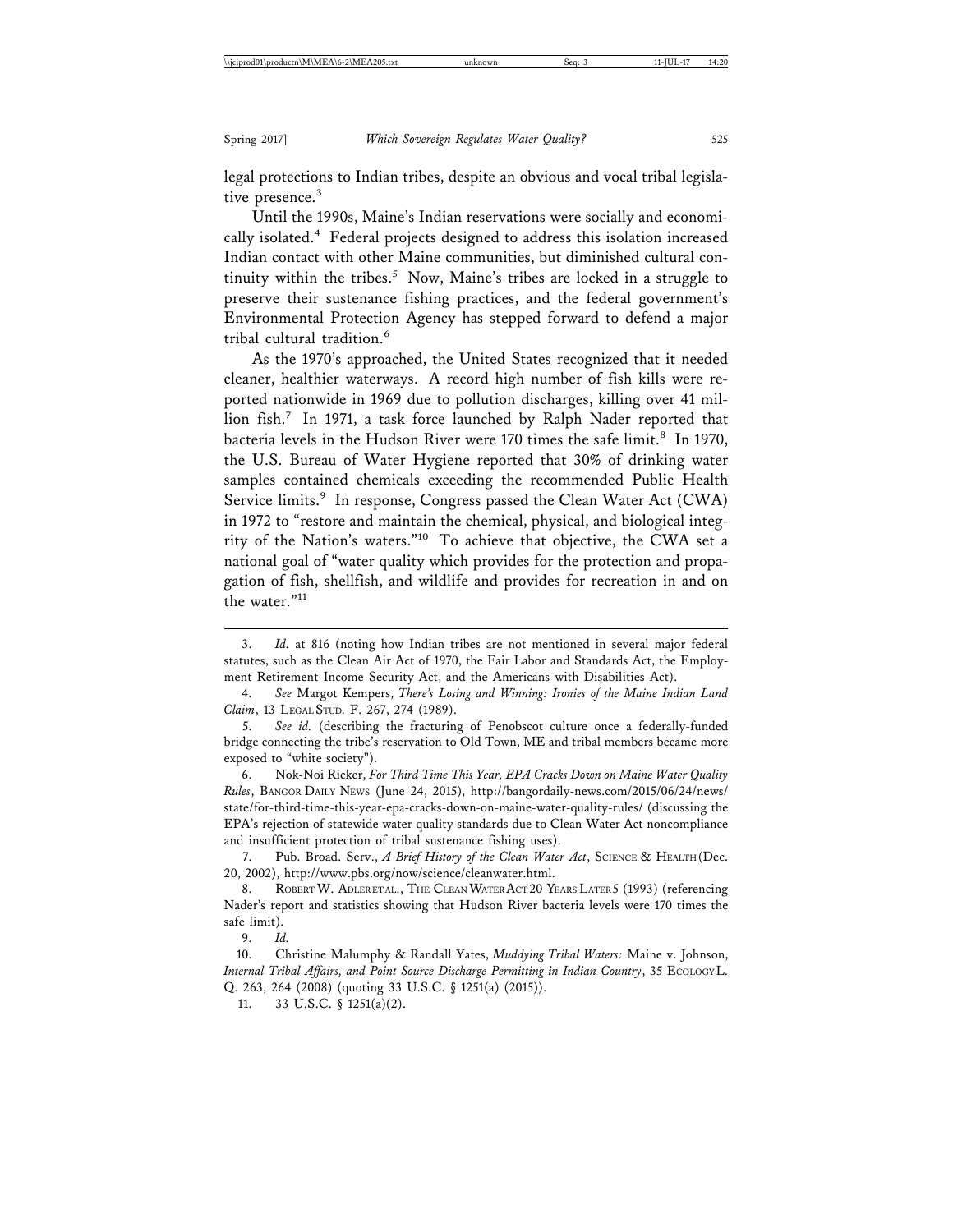The CWA is administered by the United States Environmental Protection Agency (EPA or Agency).<sup>12</sup> The EPA sets the basic structure for regulating pollutant discharges into "waters of the United States,"13 and it also regulates water quality standards<sup>14</sup> (WQS) for surface waters.<sup>15</sup> The CWA includes a federal permitting mechanism that facilitates states' attainment of specific water quality standards.<sup>16</sup> Alternatively, states can implement their own permitting programs if those programs meet certain conditions established by the EPA.<sup>17</sup> While the CWA articulates the process by which states can develop adequate water quality standards, conflicts occasionally arise between the federal and state governments over the sufficiency of state standards.18 These conflicts also implicate Indian tribal governments,

[N]avigable waters, tributaries to navigable waters, interstate waters, the oceans out to 200 miles, and intrastate waters which are used: by interstate travelers for recreation or other purposes, as a source of fish or shellfish sold in interstate commerce, or used for industrial purposes by industries engaged in interstate commerce.

EPA, *NPDES Permit Basics*, NATIONAL POLLUTION AND DISCHARGE ELIMINATION SYSTEM (NPDES), https://www.epa.gov/npdes/npdes-permit-basics (last visited May 10, 2017).

14. Water quality standards consist of (1) a waterbody's designated use (such as recreation or supporting marine species), (2) water quality criteria (scientific information listing concentrations of specific chemicals at levels that protect aquatic life and human health), which protect a waterbody's designated use, and (3) antidegradation requirements. EPA, WATER QUALITY STANDARDS HANDBOOK, ch.1, at 1–2, ch. 3, at 1 (2014) [hereinafter WQS HAND-BOOK], https://www.epa.gov/wqs-tech/water-quality-standards-handbook.

15. EPA, *Summary of the Clean Water Act*, *supra* note 12. Surface waters comprise every **R** reservoir, river, stream, and lake in the United States, except for the Great Lakes. EPA, *Surface Waters Information*, ECOLOGICAL RESOURCE DATA, https://archive.epa.gov/emap/archiveemap/web/html/index-43.html (last visited May 10, 2017).

16. Malumphy & Yates, *supra* note 10, at 265. The permitting mechanism is referred to **R** as a National Pollutant Discharge Elimination System (NPDES) permit. EPA, *NPDES Permit Basics*, *supra* note 13. A NPDES permit grants a point source the right to discharge **R** pollutants into a water of the United States. *Id.* To help states attain specified water quality standards, the NPDES permit limits what pollutants can be discharged, lists monitoring and reporting requirements, and contains other provisions to ensure that discharges do not adversely affect water quality and human health. *Id.*

17. *See* 33 U.S.C. § 1342(b) (2015). The Governor of each state seeking to administer its own permit program for discharges into waters within its jurisdiction may submit to the EPA a complete description of the program it proposes to establish under state law or under an interstate compact. *Id.* The state must also submit a statement from its Attorney General showing that its state laws or the interstate compact provide adequate authority to carry out the described permit program. *Id.*

18. *See, e.g.*, Howard Hutchinson, *The Current New Mexico Water Quality Standards and Major Issues Facing New Mexico's Water Quality Control Commission*, 2006 N.M. WATER RE-

<sup>12.</sup> *Id.* § 1251(e); *see* EPA, *Summary of the Clean Water Act*, LAWS & REGULATIONS, http:// www2.epa.gov/laws-regulations/summary-clean-water-act (last visited May 10, 2017).

<sup>13.</sup> The reach of the term "water of the United States" is broadly defined in the CWA and post-enactment litigation. It refers to: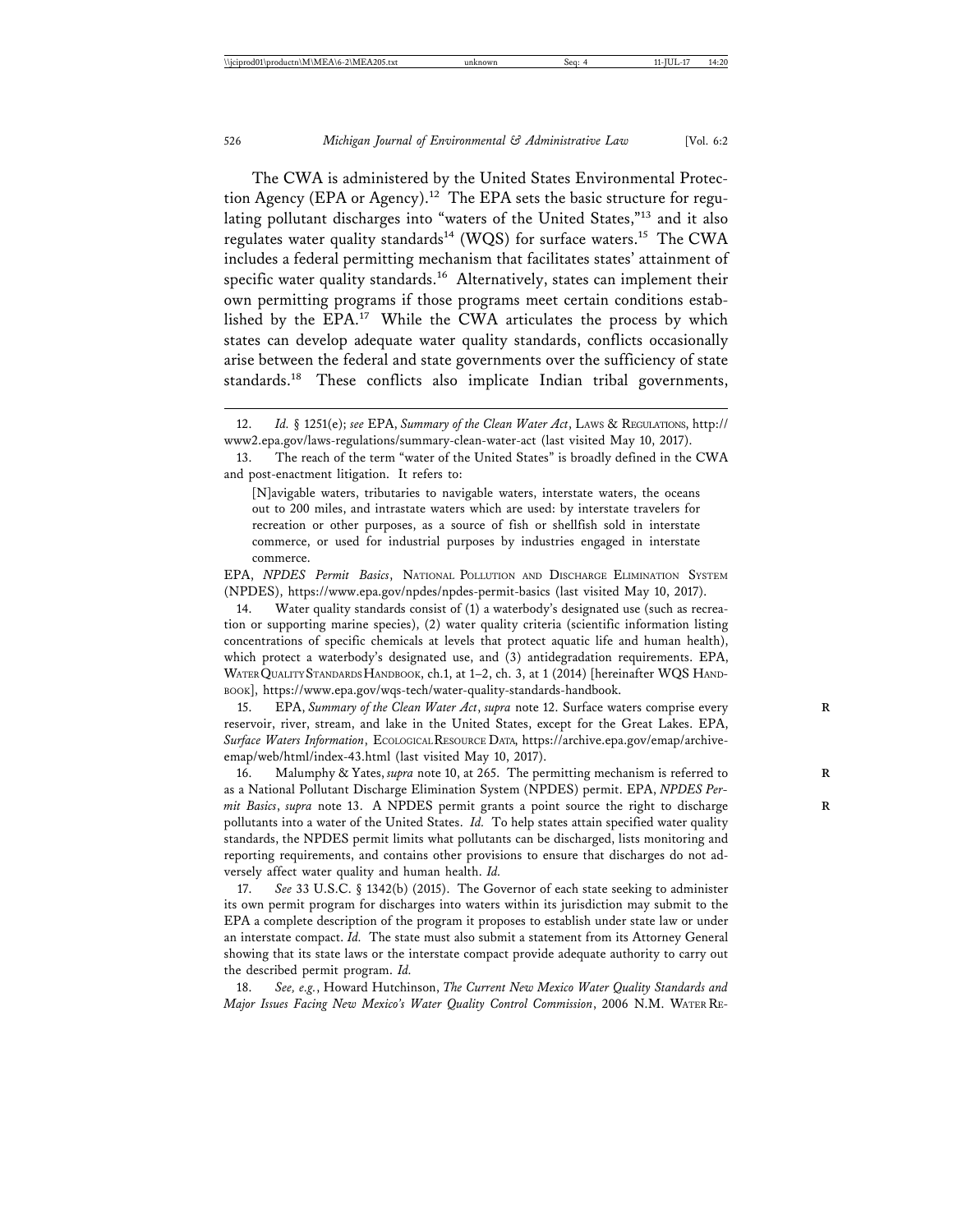which puts the issue at the intersection of federal regulations, federal and state administrative law, and tribal relations.<sup>19</sup>

This Note examines the competition for jurisdiction over water quality standards through the pending case of *Maine v. McCarthy*. 20 Maine challenged the EPA's demand that the state amend its water quality standards to accommodate the sustenance fishing rights and health interests of multiple tribal nations within state borders.<sup>21</sup> Maine argued that it has regulatory jurisdiction over all intrastate waters and all Indian waters under the Maine Implementing Act (MIA), the Maine Indian Claims Settlement Act of 1980 (MICSA), and the First Circuit's decision in *Maine v. Johnson*. 22 The EPA responded that Maine's jurisdiction to establish water quality standards on tribal waters is limited.<sup>23</sup> Maine's state water quality standards must still receive EPA approval and fully comply with the Clean Water Act before they can be implemented.<sup>24</sup> The EPA argues it will not fully endorse Maine's standards because, after consultation with the United States Department of the Interior (DOI), the Agency determined that the standards failed to adequately protect the sustenance fishing interests of Maine's various Indian tribes.<sup>25</sup> Support for this argument derives from the EPA's assessment of the Wabanki Cultural Lifeways Exposure Scenario, which is a report that describes how Maine's Indian tribes traditionally used state natural resources.<sup>26</sup> The Wabanki Cultural Lifeways Exposure Scenario helped the EPA evaluate whether traditional tribal natural resource uses

20. Maine v. McCarthy, No. 1:14-CV-00264-JDL, 2016 WL 6833935 (D. Me. Nov. 18, 2016) (dismissing Count III of the second amended complaint). The case remains pending as to the first two counts; Count I is the appeal of EPA's disapproval of Maine's WQS. Second Amended Complaint ¶¶ 144–46, *Maine*, No. 1:14-CV-00264-JDL (D. Me. Oct. 8, 2015), 2015 WL 12915138.

21. Second Amended Complaint, *supra* note 20, 12; ANALYSIS SUPPORTING EPA's FEB. 2, 2015 DECISION, *supra* note 19, at 2. **R**

22. Second Amended Complaint, *supra* note 20, 1 2; ANALYSIS SUPPORTING EPA's FEB. 2, 2015 DECISION, *supra* note 19, at 1–2. **R**

23. ANALYSIS SUPPORTING EPA's FEB. 2, 2015 DECISION, *supra* note 19, at 12.

24. *Id.*

25. *Id.* at 2–3.

26. *Id.* at 3; BARBARA HARPER & DARREN RANCO, WABANAKI TRADITIONAL CULTURAL LIFEWAYS EXPOSURE SCENARIO (2009).

SOURCES RES. INST. 12 (noting the EPA's failure to provide formal comments on New Mexico's revised water quality standards, which violates CWA provisions requiring the EPA to approve or disapprove of WQS revisions within specified timeframes).

<sup>19.</sup> *See* EPA, ANALYSIS SUPPORTING EPA'S FEBRUARY 2, 2015 DECISION TO APPROVE, DISAP-PROVE, & MAKE NO DECISION ON, VARIOUS MAINE WATER QUALITY STANDARDS, INCLUDING THOSE APPLIED TO WATERS OF INDIAN LANDS IN MAINE 2 (2015) [hereinafter ANALYSIS SUPPORTING EPA'S FEB. 2, 2015 DECISION], http://www.ecy.wa.gov/programs/wq/ruledev/wac173201A/ comments/0060g.pdf.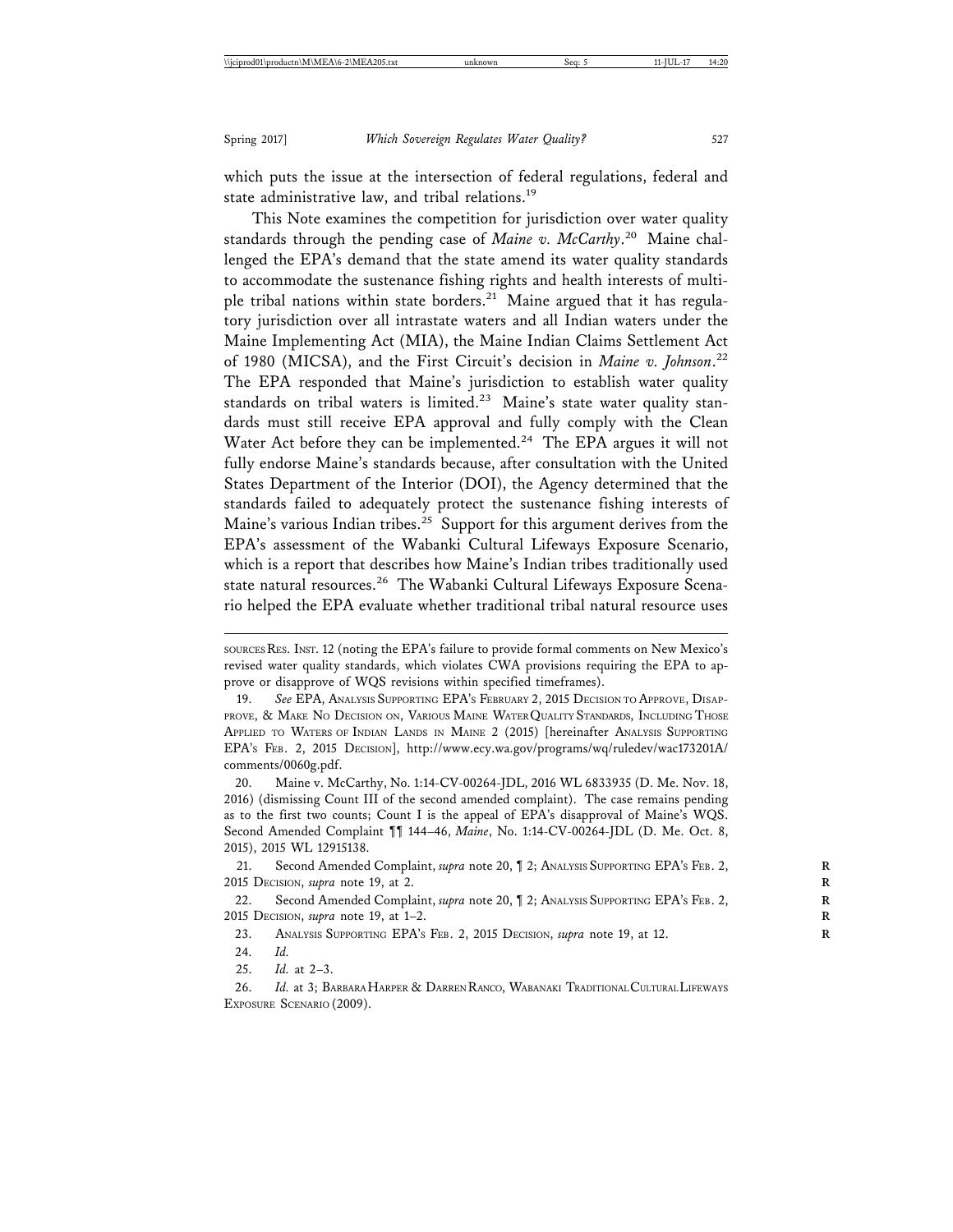were compatible with water quality standards in waters that encompassed Indian territories.<sup>27</sup>

Maine also claims that the EPA's rejection of its water quality standards is arbitrary and capricious as well as an abuse of agency discretion in violation of the Administrative Procedure Act (APA).<sup>28</sup> The State refutes the EPA's argument that MIA and MICSA were established to create a land base where Maine's Indian tribes could practice cultural traditions, including tribal sustenance fishing practices.29 Maine also argues that the EPA has wrongfully asserted that MIA grants Indian tribes a broad tribal sustenance fishing right.<sup>30</sup>

Part II of this Note summarizes the factual backgrounds of Maine's Indian tribes, their historical fishing practices, and the events leading up to *Maine v. McCarthy*. Part III discusses the Clean Water Act, MICSA, and MIA for the purposes of understanding the central laws operating in the case. These laws overlap, and guide each litigant's arguments. Part IV discusses the claims and arguments advanced by Maine and the EPA in the United States District Court for the District of Maine. Part V predicts the District Court's outcome of the case. Finally, Part VI offers some concluding thoughts and explains how *Maine v. McCarthy* illustrates an age-old battle between states and the federal government over the management of natural resources.

#### II. HISTORICAL BACKGROUND TO  $M$ aine v. McCarthy

#### A. *History of Tribal Fishing in Maine*

For centuries, sustenance fishing has been a cultural pillar for Maine's Indian tribes. $31$  The name of a Maine tribe, the Passamaquoddy, originates from the word "pest mohkatiy k," which literally means "pollock-spearer" or "those of the place where the pollock are plentiful."<sup>32</sup> The Penobscot Na-

<sup>27.</sup> HARPER & RANCO, *supra* note 26, at 7. **R**

<sup>28.</sup> Second Amended Complaint, *supra* note 20, ¶ 146. **R**

<sup>29.</sup> *Id.*

<sup>30.</sup> *Id.*

<sup>31.</sup> *See* Penobscot Nation v. Mills, 151 F. Supp. 3d 181, 198 (D. Me. 2015) (noting how in the early 1800's, the Penobscot Indians would routinely obtain at least half of their annual fish stocks from the Penobscot River until European settlers reduced availability). The federally recognized tribes that reside within Maine's borders can be referred to collectively as the Wabanaki. The Wabanaki Tribes are comprised of the Aroostook Band of Micmacs, Houlton Band of Maliseet Indians, Passamaquoddy Tribe, and Penobscot Nation. Maine Indian Tribal-State Council, *Section: Education Resources*, RESOURCES, http://www.mitsc.org/ resources.php?do=section&name=?education+Resources (last visited May 10, 2017).

<sup>32.</sup> Whitney Austin Walstad, Note, Maine v. Johnson*: A Step in the Wrong Direction for the Tribal Sovereignty of the Passamaquoddy Tribe and the Penobscot Nation*, 32 AM . INDIAN L.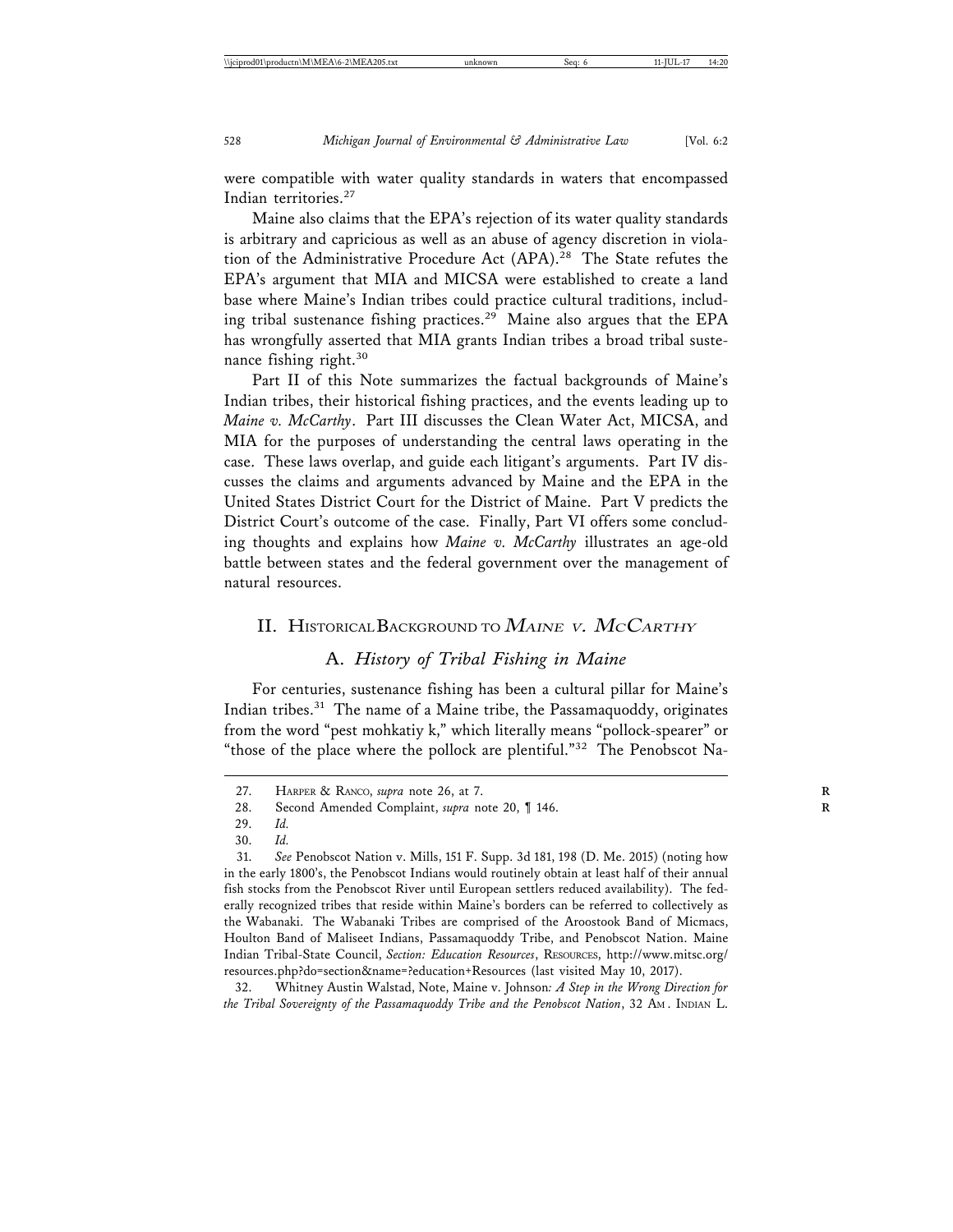tion, like the Passamaquoddy Tribe, depend on fish as a principal food source, and their culture is closely tied to Maine's river systems.<sup>33</sup> Penobscot Indians have referred to themselves as "people of where the river broadens out," and until the mid-eighteenth century they controlled the entire Penobscot watershed, which spans more than five million acres.<sup>34</sup> Jesuit missionaries, among the first Europeans to encounter the Micmac Indians (now the Aroostook Band of Micmacs) in the early seventeenth century, noted the extent to which the tribe relied on smelt, herring, salmon, and sturgeon as a staple food source from the spring through the early fall season.<sup>35</sup> Archeological investigations revealed that the ancestors of today's Maine's tribes had mastered the art of deep sea and coastal fishing thousands of years before European contact.<sup>36</sup>

The archaeological record of around 3,800 years ago depicts an Indian diet relying more on anadromous fish, with a reduced consumption of marine fish species and shellfish.<sup>37</sup> Beginning 3,000 years ago, climate cooling diminished stocks of certain fish, such as cod, but also ushered in an increased abundance of other species such as flounder.<sup>38</sup> Swordfish was completely abandoned as a dietary staple, and marine fishing was largely conducted year-round, west of Passamaquoddy Bay.<sup>39</sup> These findings and numerous archeological discoveries demonstrate that fishing is one of the most valuable and venerated aspects of Maine's Indian culture. There is more at stake in *Maine v. McCarthy* than the ability of today's Maine tribes to safely harvest fish from the state's rivers. In some ways, the case is a referendum on the historical significance of Indian fishing practices, and the EPA's interest in respecting this longstanding cultural activity.

34. Rodgers, *supra* note 1, at 827 (citing FRANK G. SPECK, PENOBSCOT MAN: THE LIFE HISTORY OF A FOREST TRIBE IN MAINE 7 (1976)).

REV. 487, 488 (2007). Pollock are a fish species resembling cod and haddock, and range throughout the Atlantic Ocean and the cold waters of the Gulf of Maine. *See Pollock*, MAINE SEA GRANT, http://seagrant.umaine.edu/maine-seafood-guide/pollock (last visited Apr. 28, 2016).

<sup>33.</sup> Walstad, *supra* note 32, at 488–89. **R**

<sup>35.</sup> David V. Burley, *Proto-Historic Ecological Effects of the Fur Trade on Micmac Culture in Northeastern New Brunswick*, 28 ETHNOHISTORY 203, 204 (1981) (reciting the accounts of Jesuit missionary Pierre Biard with respect to Micmac subsistence practices and the tribe's emphasis on exploiting the annual fish spawning routes to achieve food security in the spring, summer, and early fall).

<sup>36.</sup> *See* HARPER & RANCO, *supra* note 26, at 24 (noting mastery of many techniques), 26 (noting evidence of deep sea fishing and coastal fishing equipment from the Archaic Period).

<sup>37.</sup> *E.g.*, *id.* (citing BRUCE J. BORQUE, TWELVE THOUSAND YEARS: AMERICAN INDIANS IN MAINE (2001)).

<sup>38.</sup> *Id.* at 26–27.

<sup>39.</sup> *Id.*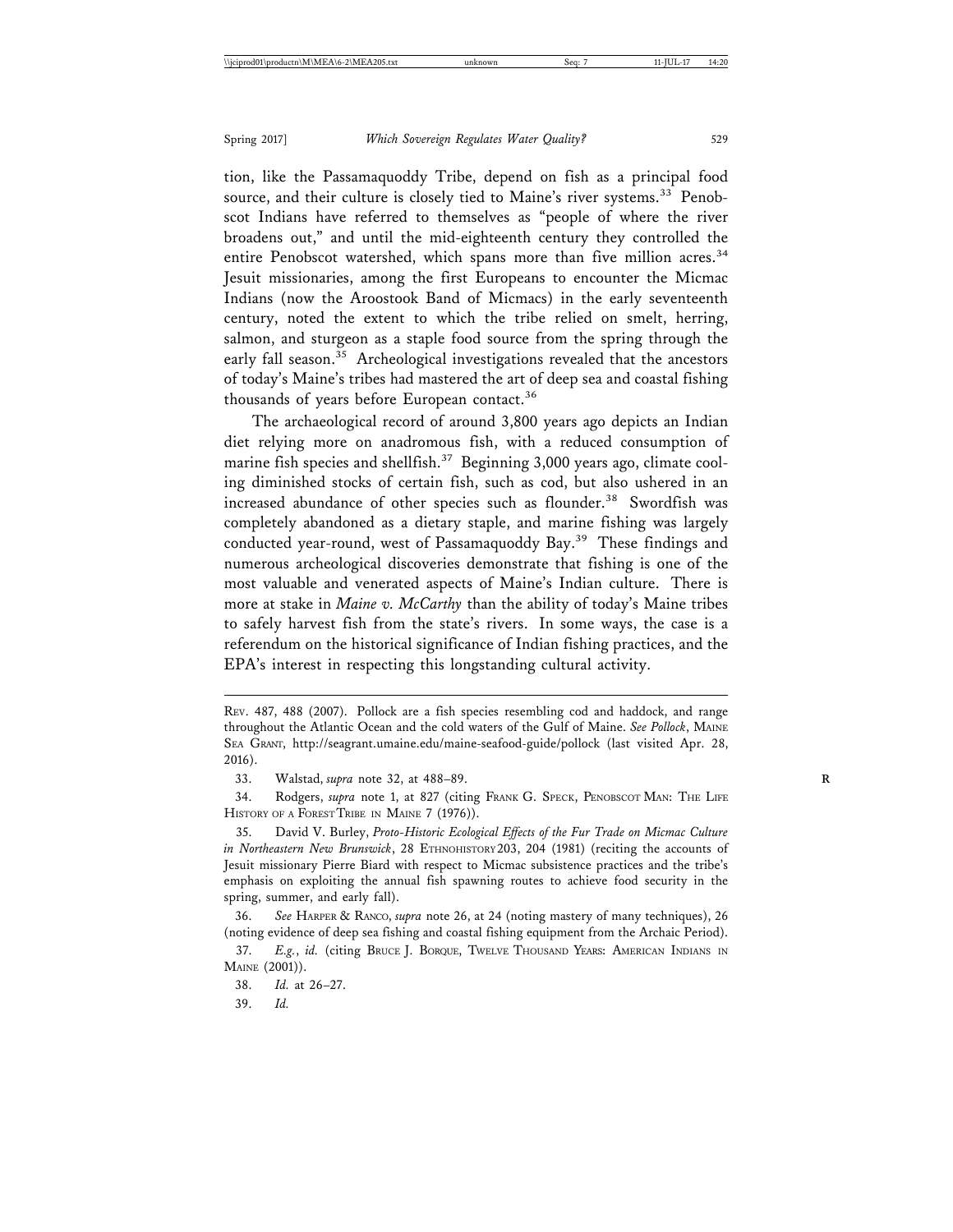## B. *Maine-Tribe Relations Before MICSA and* Maine v. **McCarthy**

Relations between Maine and its Indian tribes were strained for many years before *Maine v. McCarthy* and the enactment of MICSA and MIA.<sup>40</sup> Between Maine's founding as a state in 1820 and a series of court decisions in the 1970s, the state's Indian tribes exercised limited independence and were regularly subjected to paternalistic maneuvers by the State.<sup>41</sup> Until the 1970s, Maine courts regarded the Indian tribes within state borders "as completely subject to the state as any other inhabitants can be."42 Maine has long asserted authority to govern Indian tribes and tribal waters, but case law has largely foreclosed that claim.<sup>43</sup> Maine has enacted a series of laws that control tribal resources and determine tribal citizenship for the purposes of public school enrollment.<sup>44</sup> Tribal members were not allowed to vote in federal elections until 1954, and could not vote in Maine state and local elections until 1967.<sup>45</sup> State bonds were not issued to an Indian tribe until 1967, and that change was only effectuated so Maine could receive a federal grant for the construction of reservation housing.<sup>46</sup> In June of that year, to qualify for federal funds, Maine voters approved a \$384,000 bond issue to initiate school construction and modernization efforts at the State's three Indian reservations.<sup>47</sup> Maine's Department of Health and Welfare

42. Maine v. Johnson, 498 F.3d 37, 41 (1st Cir. 2007) (quoting State v. Newell, 24 A. 943, 944 (Me. 1892)).

43. *See* Bottomly v. Passamaquoddy Tribe, 599 F.2d 1061, 1066 (1st Cir. 1979) (stating that Maine's longstanding involvement with the Passamaquoddy Tribe could not deprive the Tribe of its immunity from suit, and that states generally cannot divest a tribe of its sovereign immunity); *see also* United States v. Wheeler, 435 U.S. 313, 322–23 (9th Cir. 1978) (stating that tribes retain their sovereign powers unless a treaty removes those powers or Congress withdraws them through passage of a statute).

44. Dieffenbacher-Krall, *supra* note 41, at 370. **R**

45. Penobscot Nation, *Timeline*, PENOBSCOT CULTURE & HISTORY OF THE NATION, http:// www.penobscotculture.com/index.php?option=com\_content&view=article&id=14&

Itemid=25 (last visited May 10, 2017); William Cardoso, *Indians Seek "Red Power": Granted Maine Lands in 1794, But Still Fighting for Control*, BOSTON GLOBE, July 14, 1968, at 2 ("Not until 1954 were Maine Indians allowed to vote, even though Congress declared their right 31 years before Maine became the last state to enfranchise these citizens.").

47. *Id.*

<sup>40.</sup> *See id.*

<sup>41.</sup> John Dieffenbacher-Krall, *Tribal-State Relations*, 28 PACE ENVTL. L. REV. 366, 370 (2011). As of 1975, Maine had enacted 350 laws relating to the Passamaquoddy Tribe alone. Joint Tribal Council of the Passamaquoddy Tribe v. Morton, 528 F.2d 370, 374 (1st Cir. 1975) (noting legislation was passed regulating Passamaquoddy agriculture, appropriations, education, housing, health care, legal representation, and indigent relief).

<sup>46.</sup> *See* Cardoso, *supra* note 45, at 2. **R**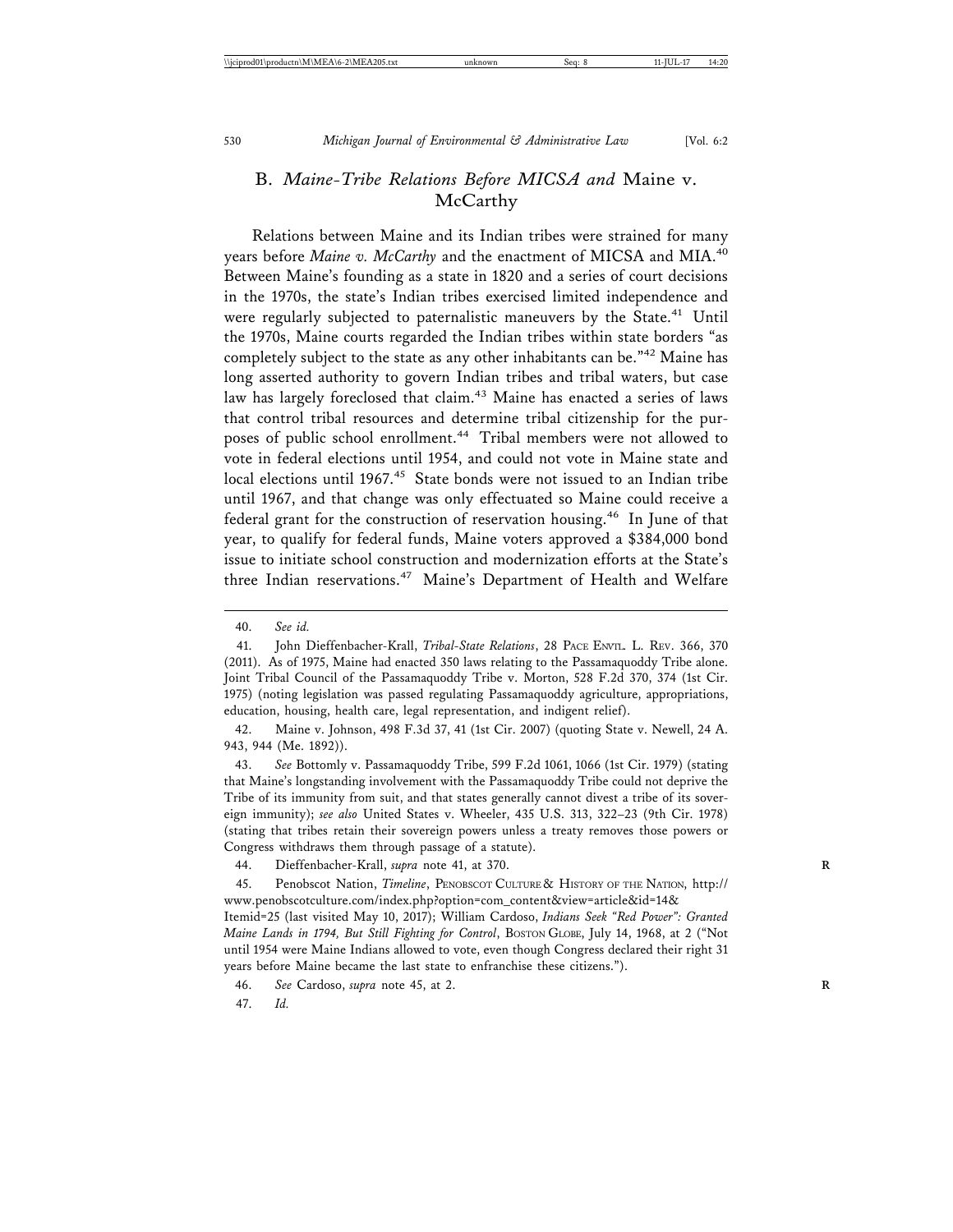was the supervising authority for state reservations until 1966, but it did little more than offer ineffective welfare assistance to indigent Indians.<sup>48</sup>

Maine and its Indian nations improved relations in the 1960s when the state legislature granted tribes the power to create local housing authorities that could apply for federal housing assistance.<sup>49</sup> Starting in 1965 state tribal representatives received salary and allowance increases.<sup>50</sup> Tribal representatives' seating and speaking privileges were also restored in 1975 after a 34-year lapse.<sup>51</sup> Maine also provided funding to help tribes assume control over programs administered by Maine's Department of Indian Affairs.<sup>52</sup> In 1999, the state legislature amended a joint rule allowing tribal representatives to co-sponsor bills.<sup>53</sup> Overall, though, Maine's Indians remained subject to the political and economic whims of the State.

## C. *Recent Disputes Over Water Quality, Regulatory Authority, and Tribal Fishing Rights*

The EPA attempted to bolster tribal regulatory authority at the First Circuit Court of Appeals in *Maine v. Johnson*. 54 There, the EPA conceded that Maine could regulate nineteen liquid waste discharge facilities, owned by non-Indians, which were located outside of the Penobscot Nation's and Passamaquoddy Tribe's territorial waters, but discharged waste into those waters.<sup>55</sup> Maine's regulatory authority included implementing the federal NPDES discharge permit program associated with the facilities.<sup>56</sup> The EPA rejected Maine's discharge permit program for two tribal-owned facilities located on tribal lands that discharged into navigable waters.<sup>57</sup> The EPA argued that regulating those facilities was an internal tribal matter, which Maine could not control.<sup>58</sup> For these specific facilities, the EPA retained permitting authority.59 The EPA also raised the concern that Maine's permitting program might not promote water quality standards

- 51. *Id.*
- 52. *See* Schermer, *supra* note 48, at A5. **R**
- 53. Starbird, *supra* note 50. **R**
- 54. 498 F.3d 37 (1st Cir. 2007).
- 55. *Id.* at 40.
- 56. *Id.*
- 57. *Id.*
- 58. *Id.*
- 59. *Id.* at 40–41.

<sup>48.</sup> Andrea Schermer, *The Passamaquoddys-Maine's Stepchildren*, BOSTON GLOBE, Nov. 19, 1967, at A5.

<sup>49.</sup> *Id.*

<sup>50.</sup> *See* S. Glenn Starbird, Jr., *Brief History of Indian Legislative Representatives,* ME. ST. LEGISLATURE, http://legislature.maine.gov/9261 (updated by Donald Soctomah 1999).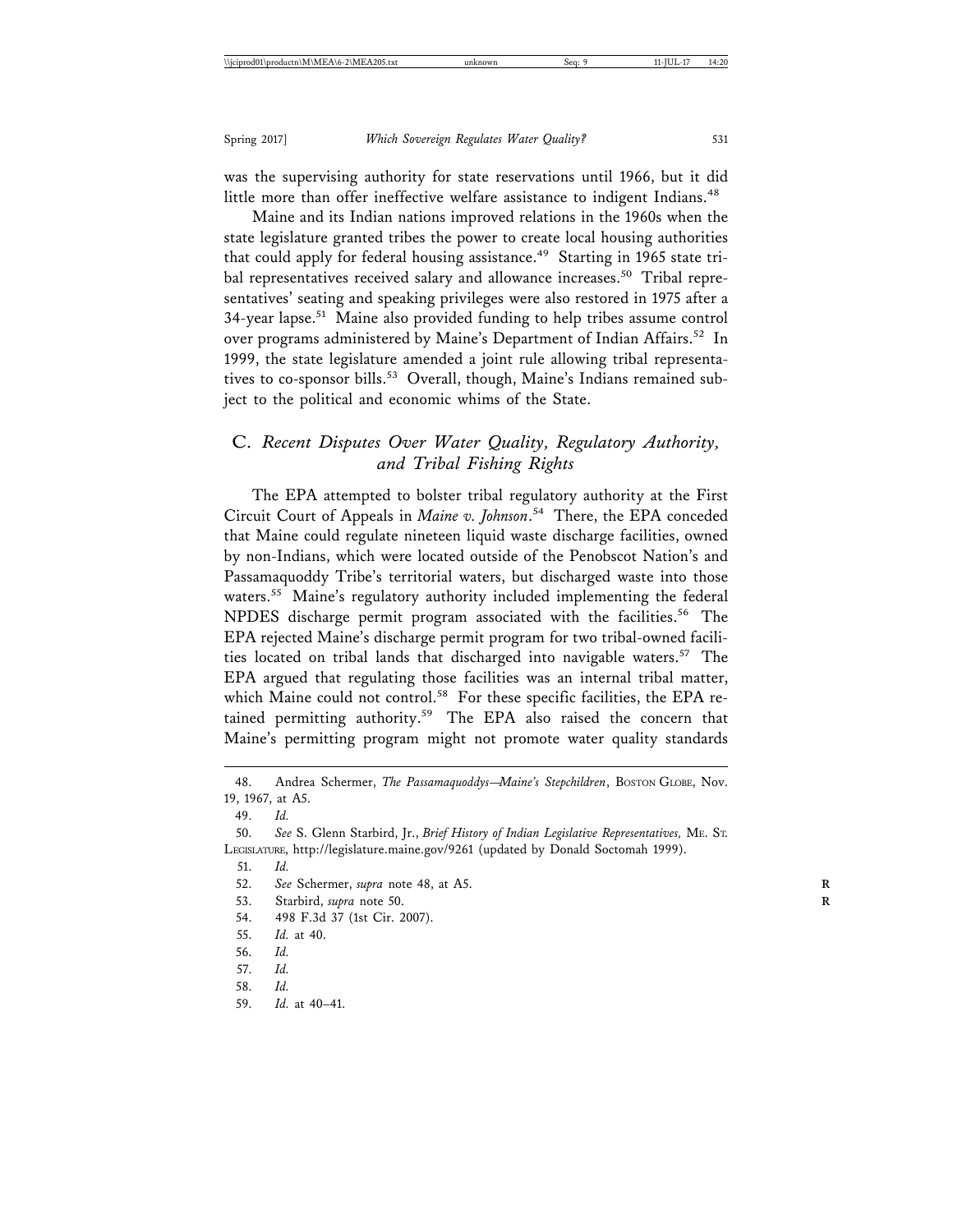that protect Penobscot and Passamaquoddy sustenance fishing interests.<sup>60</sup> As a result, the EPA proposed that Maine reform its standards to comply with the CWA, and safeguard tribal water uses.<sup>61</sup> The First Circuit concluded that Maine law applied to all of the facilities, unless the internal tribal matter exception applied.62 But the exception was not applicable there, because discharging pollutants into navigable waters was dissimilar to the subjects the internal tribal matter exception applied to—the use of settlement funds, tribal elections, tribal governance structure, and tribal property dispersal.<sup>63</sup> Therefore, the EPA's order concerning the two tribalowned facilities was vacated,<sup>64</sup> and Maine was deemed to have jurisdiction over tribal waters, discharge permits, and the setting of water quality standards on those waters.<sup>65</sup>

In March 2015, perhaps with *Johnson* in mind, Maine Governor Paul LePage described the EPA's demand that Maine revise its water quality standards as an act of retribution.<sup>66</sup> The Governor publicly announced that the State's Department of Environmental Protection (DEP) would disregard the EPA's demand and continue to issue discharge permits based on the prior standards.<sup>67</sup> The Maine Attorney General's Office also criticized the EPA,<sup>68</sup> and numerous public and private entities that discharge effluent into the Penobscot River voiced fears that stricter standards would compel municipalities to raise property taxes to pay for enhanced discharge controls.69 Stricter standards might also force companies to bear increased compliance costs, or reduce production at the risk of terminating employees.<sup>70</sup>

Tribal leaders, on the other hand, approved of the EPA's order for water quality reform, and viewed the Agency's demand as a reflection of the federal government's obligation to hold Indian lands in trust for the benefit

66. Colin Woodard, *LePage Calls EPA's Tribal Waters Ruling 'Outrageous*,*'* PORTLAND PRESS HERALD (Mar. 2, 2015), http://www.pressherald.com/2015/03/02/?maine-governor-on-epastribal-waters-ruling-its-an-outrage/.

67. *Id.*

68. *See* Marina Villeneuve, *State, Feds Argue Over Tribe Water Rights*, THE WASH. TIMES (Aug. 17, 2016), http://www.washingtontimes.com/news/2016/aug/17/?state-feds-argue-overtribe-water-rights/ (stating that Maine Attorney General Janet Mills has argued Maine's water quality standards are among some of the most stringent in the country and that the EPA has overstepped its regulatory bounds).

69. Woodard, *supra* note 66, at 5. **R**

70. *Id.*

<sup>60.</sup> *Id.* at 41.

<sup>61.</sup> *Id.*

<sup>62.</sup> *Id.* at 46.

<sup>63.</sup> *Id.*

<sup>64.</sup> *Id.* at 49.

<sup>65.</sup> *Id.*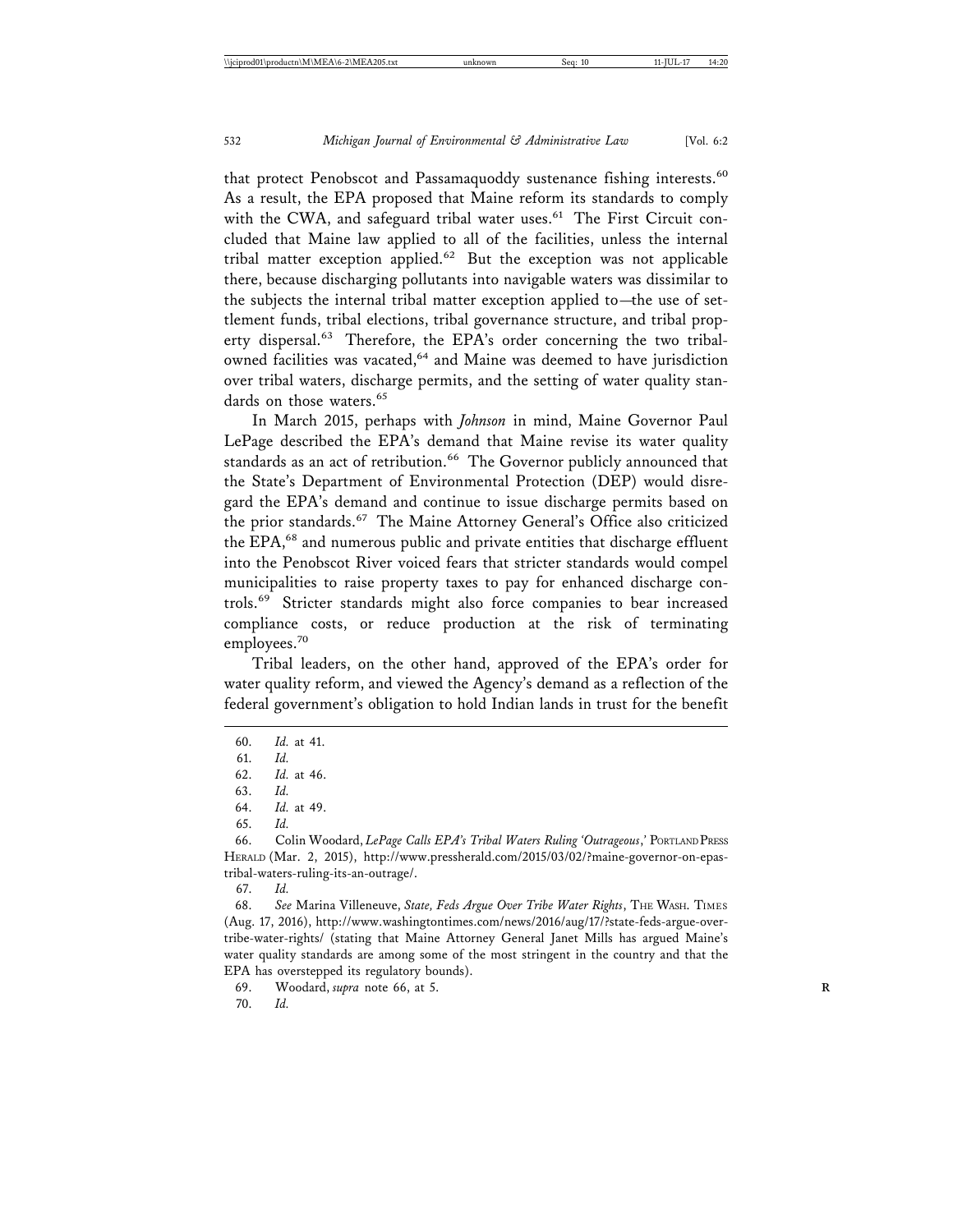of tribes.<sup>71</sup> Members of the Penobscot Nation referenced a number of federal cases<sup>72</sup> to advance the proposition that the EPA must honor its trust responsibility to Maine's Indian tribes and disregard the State's claims to sole authority over water quality standards.<sup>73</sup> The Penobscot Nation, Passamaquoddy Tribe, and Aroostook Band of Micmacs also withdrew their representatives from the state legislature as a symbol of their support for the federal government's involvement in the water quality debate.<sup>74</sup> The major difference between the EPA's views and tribal views of the EPA's jurisdiction is that the Agency would allow Maine to propose and implement new standards in Indian waters, while the tribes contend that Maine had no jurisdictional or regulatory authority to establish new standards in those waters.<sup>75</sup>

Governor LePage's position curiously shifted in August 2015 when, after expressing his frustration with the EPA's "aggressive regulatory overreach," he suggested in a letter to Maine's congressional delegation that he might return the State's authority to set water quality standards—delegated under the Clean Water Act-to the EPA.<sup>76</sup> If Maine were to surrender that authority, it would be the first state to return full regulatory control over water quality standards to the EPA.<sup>77</sup> The possible regulatory restructuring was unwelcome news to Maine municipalities and paper companies (the very entities Governor LePage initially wanted to protect), because it would dissolve their working relationships with local water quality regulators, and place polluters at the EPA's mercy to dictate state waterway management.<sup>78</sup>

78. *Id.*

<sup>71.</sup> *Id.* at 4.

<sup>72.</sup> EPA, RESPONSES TO PUBLIC COMMENTS RELATING TO MAINE'S JANUARY 14, 2013, SUB-MISSION TO EPA FOR APPROVAL OF CERTAIN OF THE STATE'S NEW & REVISED WATER QUALITY STAN-DARDS (WQS) THAT WOULD APPLY IN WATERS THROUGHOUT MAINE, INCLUDING WITHIN INDIAN TERRITORIES OR LANDS 8 (2015) [hereinafter RESPONSES TO PUBLIC COMMENTS RELATING TO MAINE]. Those cases include, but are not limited to, *Cherokee Nation v. Georgia*, 30 U.S. 1 (1831); *Worcester v. Georgia*, 31 U.S. 515 (1832); *Seminole Nation v. United States*, 316 U.S. 286 (1942); *United States v. Mitchell*, 463 U.S. 206 (1983).

<sup>73.</sup> *Id.*

<sup>74.</sup> Colin Woodard, *Tribes Will No Longer Recognize Maine's Authority to Define Their Rights*, PORTLAND PRESS HERALD (May 27, 2015), http://www.pressherald.com/2015/05/27/maine -tribes-will-no-longer-recognizing-authority-of-state-officials/.

<sup>75.</sup> *See* RESPONSES TO PUBLIC COMMENTS RELATING TO MAINE, *supra* note 72, at 3–5, 18–20 **R** (discussing the EPA's position that numerous federal cases Maine tribes referenced to support the proposition that Maine does not have legal jurisdiction to set WQS are not applicable to the unique jurisdictional arrangement in *Maine v. McCarthy*).

<sup>76.</sup> Colin Woodard, *Fed Up with EPA, LePage Retaliates with Threat*, PORTLAND PRESS HERALD (Sept. 11, 2015), http://www.pressherald.com/2015/09/ 11/fed-up-with-epa-lepage-retaliates-with-threat/.

<sup>77.</sup> *Id.*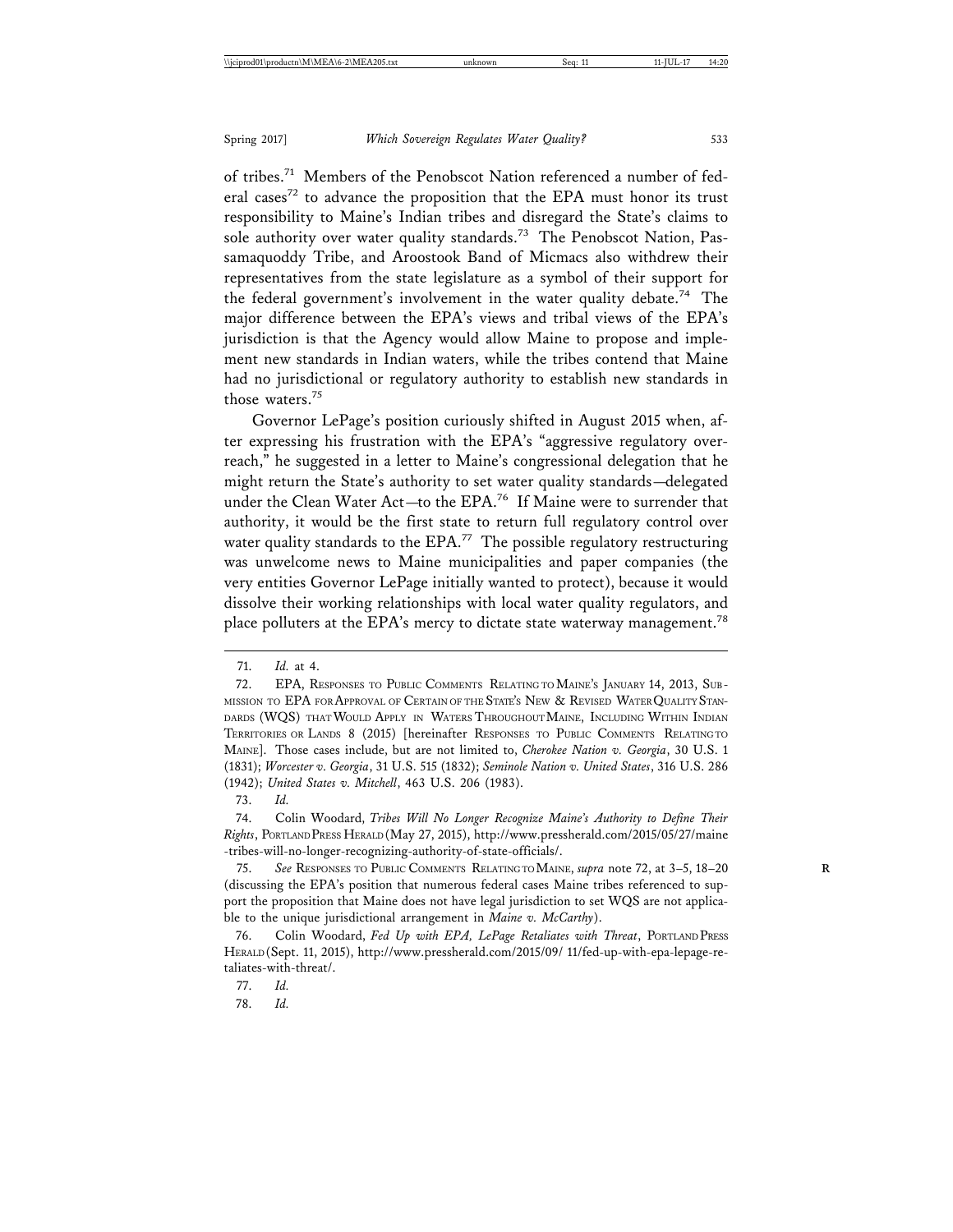The EPA's New England regional office, which is already overburdened with permitting duties, would assume the responsibility of issuing permits if Maine relinquishes its authority.<sup>79</sup> When asked for a reaction to the Governor's statement, Penobscot Nation Chief Kirk Francis welcomed a renunciation of Maine's regulatory authority and suggested that the change would fortify the United States' federal trust obligations to the Penobscot Nation.80 But welcome news is often fleeting.

On May 10, 2017, the Penobscot Nation and the Houlton Band of Maliseet Indians filed a surreply in opposition to the EPA's motion for a 90-day stay of proceedings.<sup>81</sup> The tribes argued that further delay in the proceedings would only prolong the start of long-awaited water quality standards.<sup>82</sup> Moreover, the tribes claimed the EPA had not satisfied the legal standard to be issued a stay.<sup>83</sup> The EPA requested the stay to determine how to respond to administrative petitions asking the Agency to reconsider its proposed water quality standards.<sup>84</sup> Despite the tribes' opposition to the EPA's motion, the District Court granted the 90-day stay.<sup>85</sup> While the EPA has not expressed any intention to revoke the water quality standards it proposed during the Obama administration, the EPA's sudden openness to external administrative opinions is a noteworthy development that should be monitored closely.

#### III. OVERVIEW OF MICSA, MIA, AND THE CLEAN WATER ACT

Maine requests that the United States District Court set aside as unlawful and void the EPA's water quality standards disapprovals. Centrally, Maine claims that under both MICSA and MIA, Maine can apply state water quality standards to Indian waters in the same way that it applies those standards to all other intrastate waters.<sup>86</sup> The EPA relies largely on its regulatory authority under the Clean Water Act, its expertise as a federal agency, and scientific studies to support its decision to reform Maine's

<sup>79.</sup> *Id.*

<sup>80.</sup> *Id.*

<sup>81.</sup> Houlton Band of Maliseet Indians' and Penobscot Nation's Surreply in Opposition to EPA's Motion for a 90-Day Stay of Proceedings, Maine v. Pruitt, No. 1:14-CV-00264- JDL (D. Me. May 12, 2017).

<sup>82.</sup> *Id.* at 1 ("Given the already generous briefing schedule and the complete lack of new evidence or argument presented by the reconsideration petitions, a stay would only serve to delay the implementation of long-awaited water quality standards intended to protect both the health and culture of tribal sustenance fishers . . . .").

<sup>83.</sup> *Id.* at 4–6.

<sup>84.</sup> Order on the Defendants' Motion to Stay Proceedings for 90 Days, Maine v. Pruitt, No. 1:14-CV-00264-JDL (D. Me. May 12, 2017).

<sup>85.</sup> *Id.*

<sup>86.</sup> Second Amended Complaint, *supra* note 20, ¶ 3. **R**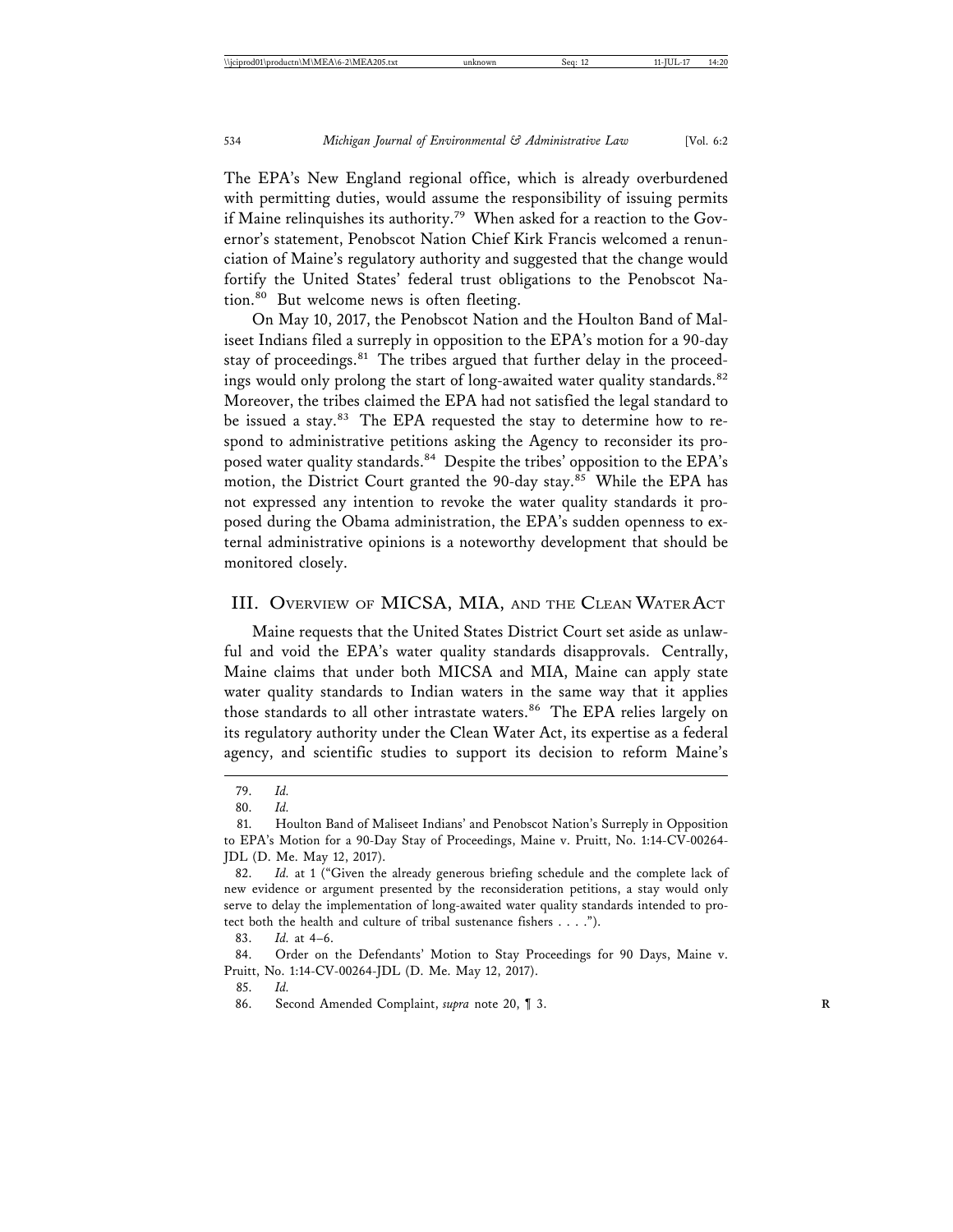water quality standards insofar as they impact Indian tribes.<sup>87</sup> To better understand the merits of Maine's and the EPA's arguments, MICSA, MIA, and the CWA must be individually examined.

## A. *Maine Indian Claims Settlement Act of 1980 and the Maine Implementing Act*

Congress passed MICSA to resolve litigation in which the Penobscot Indian Nation, Passamaquoddy Tribe (collectively, the Southern Tribes), and Houlton Band of Maliseet Indians<sup>88</sup> asserted claims to money damages<sup>89</sup> and ancestral lands constituting nearly two-thirds of Maine's land mass.<sup>90</sup> Legal minds differ about MICSA's fairness to tribes.<sup>91</sup> To be sure, restrictive provisions in MICSA require Maine's tribes to relinquish valua-

91. *Compare* 25 U.S.C. § 1721(a)(7) (stating that MICSA promotes a fair settlement of the tribes' ancestral land claims, and implying that litigation, as opposed to legislation, to address the land claims would promote hostility and ultimately produce detrimental results for the tribes), *with* Douglas Luckerman, *Sovereignty, Jurisdiction, and Environmental Primacy on Tribal Lands*, 37 NEW ENG. L. REV. 635, 636 (2003) (arguing that tribal rights seem to disappear in the text of MICSA and other East Coast settlement acts), *and* Malumphy & Yates, *supra* note 10, at 266 (stating that MICSA and MIA grant Maine more authority than **R** is normal for states to have over Indian tribes, and that MICSA and MIA diminish tribal sovereign immunity relative to other state-tribal agreements). The Rhode Island Indian Claims Settlement Act (25 U.S.C. §§ 1701–1716), in contrast, allows the Narragansett Tribe to set its own hunting and fishing regulations on settlement lands, and those regulations need not comply with all Rhode Island regulations. *See* 25 U.S.C. § 1706 (a)(3) ("[T]he [Narragansett Tribe] shall be authorized, after consultation with appropriate State officials, to establish its own regulations concerning hunting and fishing on the settlement lands, which need not comply with regulations of the State of Rhode Island.").

<sup>87.</sup> *See infra* Part III.B, Part IV.B, and Part V.C.

<sup>88.</sup> The Houlton Band of Maliseet Indians and Aroostook Band of Micmacs comprise Maine's Northern Tribes. State Program Requirements; Approval of Maine's National Pollutant Discharge Elimination System (NPDES) Permitting Program, 78 Fed. Reg. 13,339, 13,340 (proposed Feb. 27, 2013).

<sup>89.</sup> Penobscot Nation v. Stilphen, 461 A.2d 478, 487 (Me. 1983).

<sup>90.</sup> *See* 25 U.S.C. § 1721(a)(7) (2015) (stating that MICSA represents a good-faith effort by Congress to resolve the Native American land claims); Aroostook Band of Micmacs v. Ryan, 484 F.3d 41, 44 (1st Cir. 2007) (discussing when the Penobscot Nation and the Passamaquoddy Tribe filed suit against the State of Maine over ancestral land ownership); Penobscot Nation v. Fellencer, 164 F.3d 706, 707–08 (1st Cir. 1999) (explaining how the ancestral land claims were settled with the passage of the MICSA and MIA).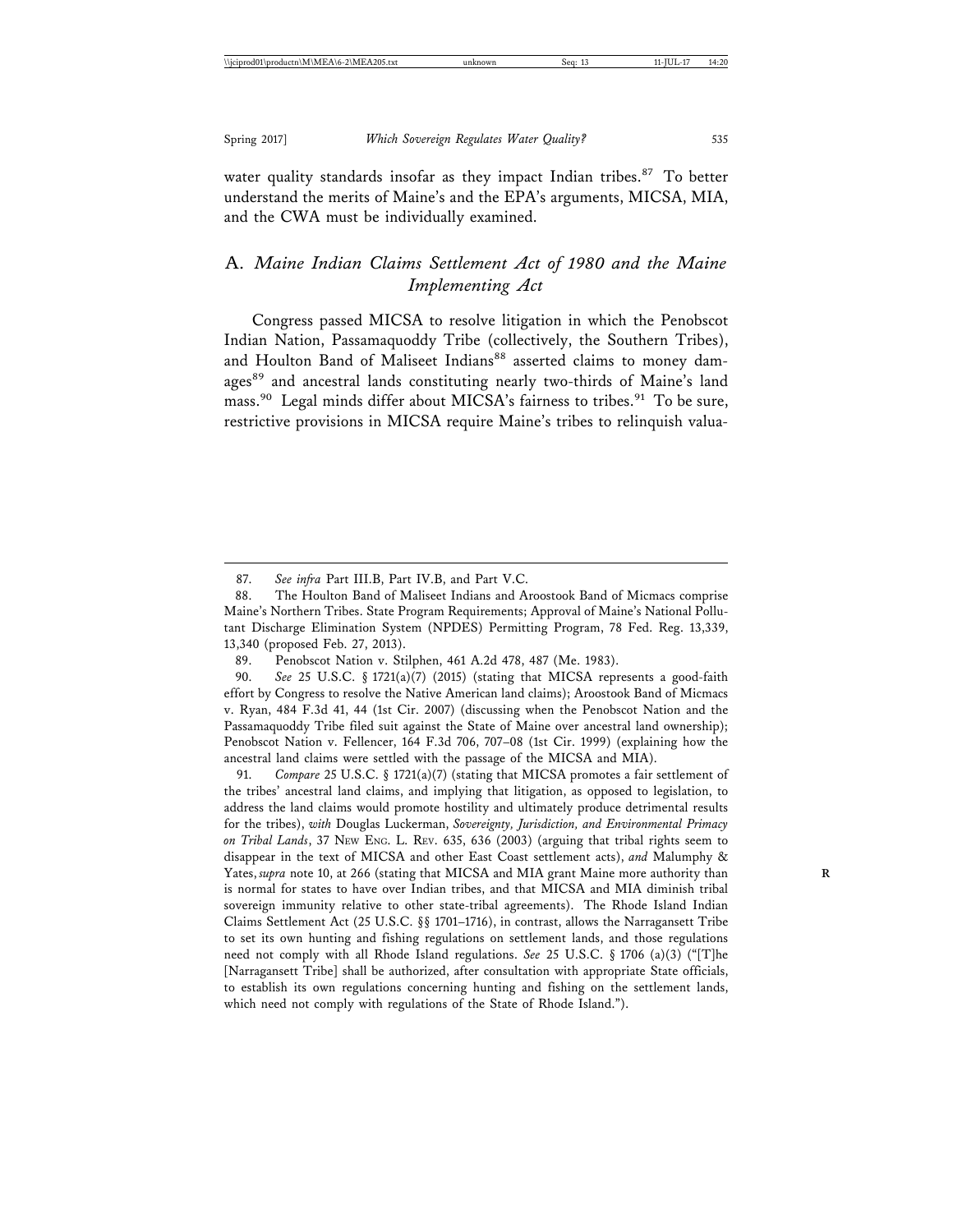ble rights.<sup>92</sup> But with respect to sustenance fishing rights, MICSA is more favorable than other land claim settlement acts.<sup>93</sup>

States generally lack civil regulatory jurisdiction within Indian lands.<sup>94</sup> MICSA, however, subjects Maine's Indian tribes, their lands, and their natural resources to the civil and criminal jurisdiction of the State. More specifically:

Except as provided in section  $1727(e)$  and section  $1724(d)(4)$  of this title, all Indians, Indian nations, or tribes or bands of Indians in the State of Maine, other than the Passamaquoddy Tribe, the Penobscot Nation, and their members, and any lands or natural resources owned by any such Indian, Indian nation, tribe or band of Indians and any lands or natural resources held in trust by the United States, or by any other person or entity, for any such Indian, Indian nation, tribe, or band of Indians shall be subject to the civil and criminal jurisdiction of the State, the laws of the State, and the civil and criminal jurisdiction of the courts of the State, to the same extent as any other person or land therein.<sup>95</sup>

According to MICSA § 1725(b)(1), the Passamaquoddy Tribe and Penobscot Nation, as well as their members and land and natural resources, are subject to Maine's jurisdiction as provided in MIA.<sup>96</sup> Both MICSA and MIA define land and natural resources to include tribal water and water

ME. REV. STAT. ANN. tit. 30, § 6204 (1979).

<sup>92.</sup> *See* John Sanders, *A Tiny Fish and a Big Problem: Natives, Elvers, and The Maine Indian Claims Settlement Act of 1980*, 57 WM . & MARY L. REV. 2287, 2312 (2016) (discussing how, because of MICSA, Maine's tribes were excluded from the U.S. Supreme Court's ruling in *California v. Cabazon Band of Mission Indians*, 480 U.S. 202 (1987), and the Indian Gaming Regulatory Act, both of which granted tribes the ability to have casinos).

<sup>93.</sup> *See, e.g.*, Alaska Native Claims Settlement Act, 43 U.S.C. § 1603(b) (2015) (extinguishing all aboriginal titles in Alaska based on use and occupancy, as well as aboriginal fishing rights). *But see* People of Vill. of Gambell v. Clark, 746 F.2d 572, 576 (9th Cir. 1984) (citing the legislative history discussing land granted to native Alaskan tribes in lieu of subsistence hunting and fishing rights).

<sup>94.</sup> *E.g.*, Alaska v. Native Vill. of Venetie Tribal Gov't, 522 U.S. 520, 527 n.1 (1998) ("Generally speaking, primary jurisdiction over land that is Indian country rests with the Federal Government and the Indian tribe inhabiting it, and not with the States.").

<sup>95. 25</sup> U.S.C. § 1725(a) (2015).

<sup>96.</sup> *Id.* § 1725(b). MIA further states:

Except as otherwise provided in this Act, all Indians, Indian nations, and tribes and bands of Indians in the State and any lands or other natural resources owned by them, held in trust for them by the United States or by any other person or entity shall be subject to the laws of the State and to the civil and criminal jurisdiction of the courts of the State to the same extent as any other person or lands or other natural resources therein.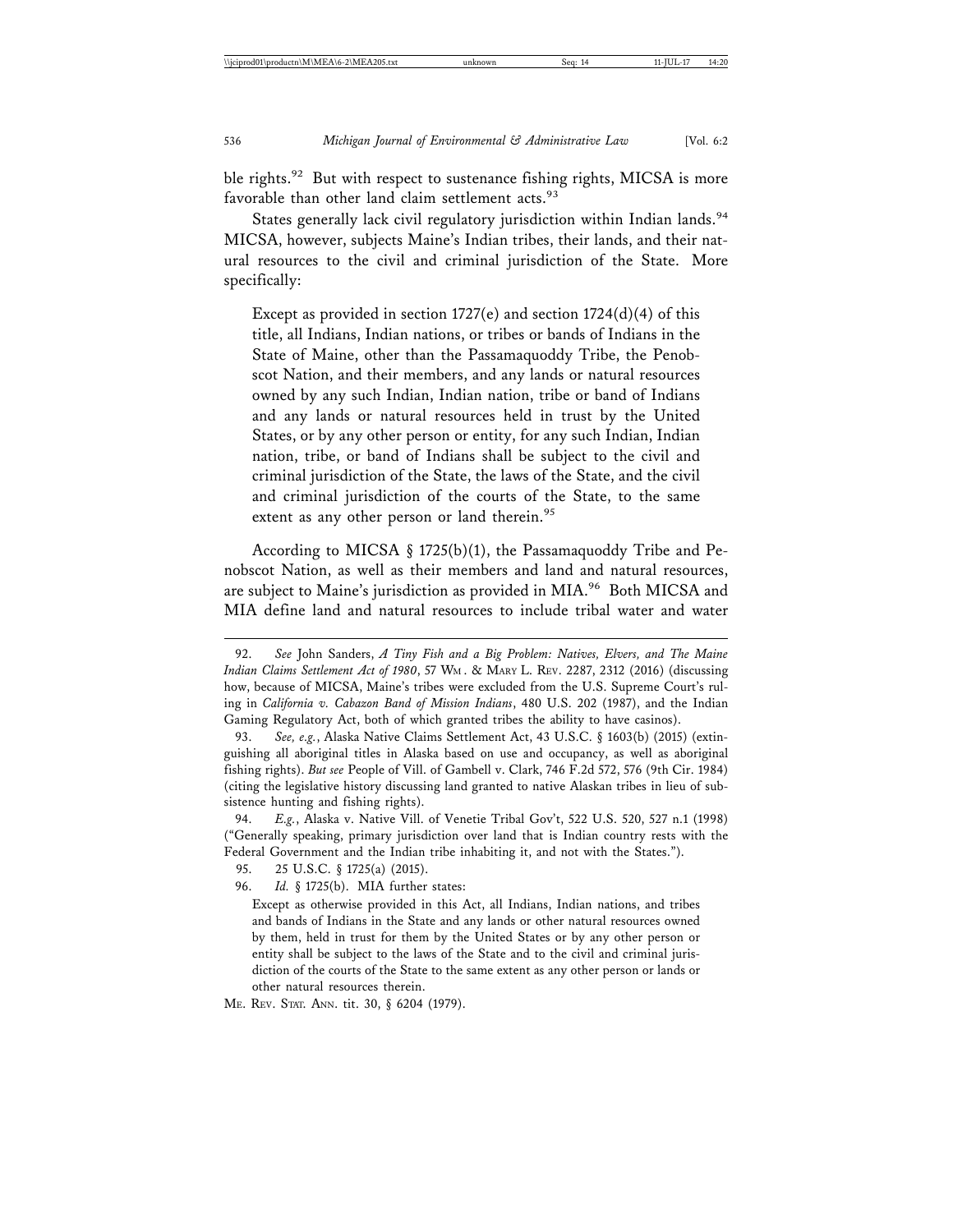rights, as well as hunting and fishing rights.<sup>97</sup> Additionally, MICSA § 1731 abrogates preexisting treaties between Maine and the State's Indian tribes, as well as any lawsuits that were pending in court at the time.<sup>98</sup> In drafting MICSA, Congress attempted to preclude other federal laws from interfering with the jurisdictional balance that was negotiated between the State of Maine and its Indian tribes:

[No] law or regulation of the United States (1) which accords or relates to a special status or right of or to any Indian, Indian Nation, tribe or band of Indians, Indian lands, Indian reservations, Indian country, Indian territory, or land held in trust for Indians, and also (2) which affects or preempts the civil, criminal, or regulatory jurisdiction of the State of Maine, including, without limitation, laws of the State relating to land use or environmental matters, shall apply within the State.<sup>99</sup>

Additionally, MICSA preserves the unique arrangement negotiated between Maine and its Indian tribes by expressly preventing preemption by future federal laws:

The provisions of any Federal law enacted after October 10, 1980, for the benefit of Indians, Indian nations, or tribes or bands of Indians, which would affect or preempt the application of the laws of the State of Maine, including application of the laws of the State to lands owned by or held in trust for Indians, or Indian nations, tribes, or bands of Indians, as provided in this subchapter and the Maine Implementing Act, shall not apply within the State of Maine, unless such provision of such subsequently enacted Federal law is specifically made applicable within the State of Maine.<sup>100</sup>

*Id.*

<sup>97. 25</sup> U.S.C. § 1722(d); ME. REV. STAT. ANN. tit. 30, § 6203(3) (1979).

<sup>98. 25</sup> U.S.C. § 1731. Section 1731 provides:

Except as expressly provided herein, this subchapter shall constitute a general discharge and release of all obligations of the State of Maine and all of its political subdivisions, agencies, departments, and all of the officers or employees thereof arising from any treaty or agreement with, or on behalf of any Indian nation, or tribe or band of Indians or the United States as trustee therefor, including those actions now pending in the United States District Court for the District of Maine captioned United States of America against State of Maine (Civil Action Nos. 1966–ND and 1969–ND).

<sup>99. 25</sup> U.S.C. § 1725(h).

<sup>100.</sup> *Id.* § 1735(b).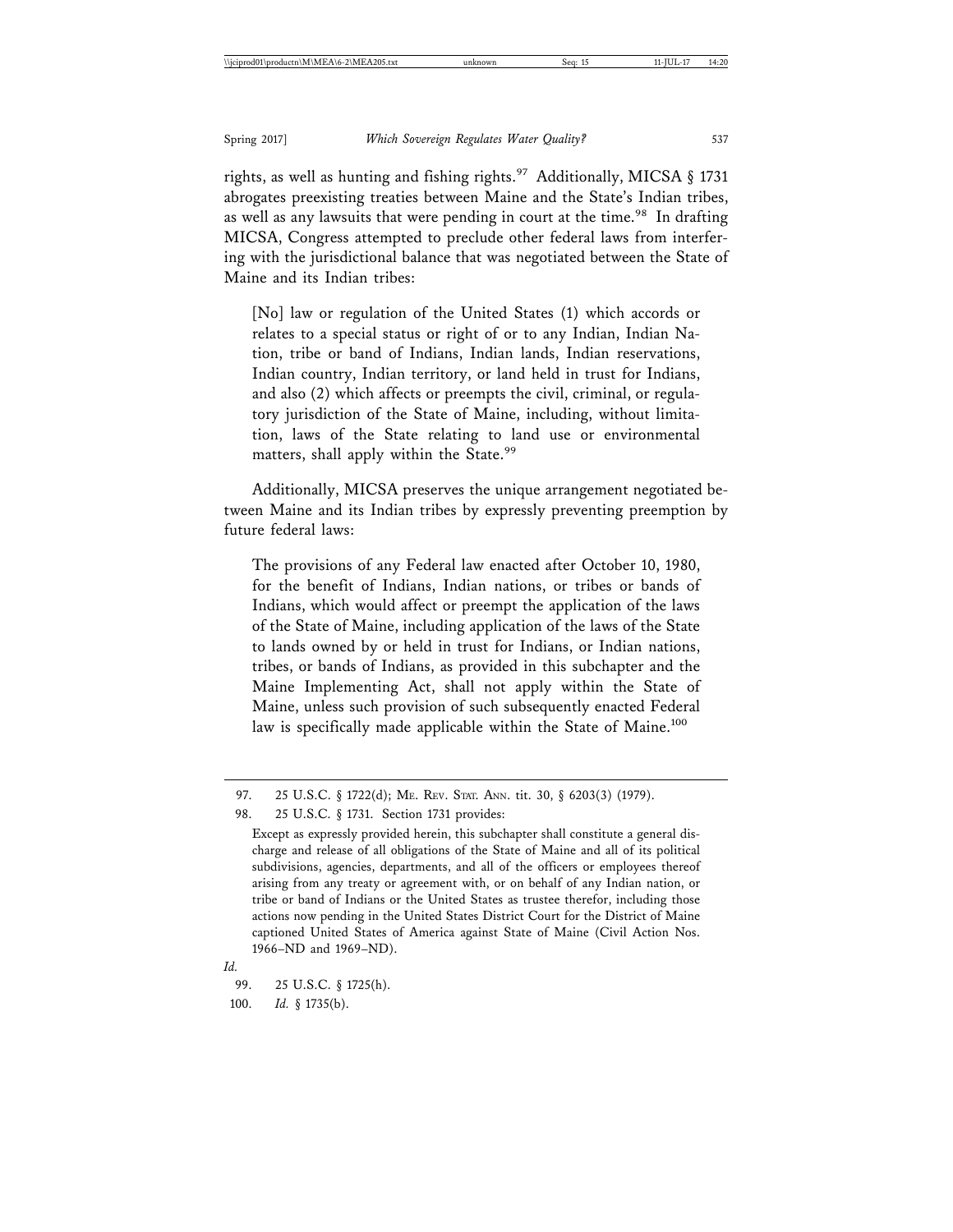While MIA assigns a quasi-municipal status to Maine's Indian tribes, $^{101}$ it contains limited exceptions to Maine's jurisdiction over tribes. One exception is that "internal tribal matters" are not subject to state regulation.<sup>102</sup> Additionally, members of the Passamaquoddy Tribe and Penobscot Nation may take fish located within their reservations for sustenance purposes without being subject to certain state fishing regulations.<sup>103</sup>

This exception is one of the central issues in *Maine v. McCarthy*. Maine argues that MIA does not provide Indian tribes with any sort of special right to a higher water quality standard simply because of their right to access fish free of certain state regulatory constraints.104 Allowing that right would, according to Maine, create a "nation within a nation" system in the state, which is contrary to MICSA's and MIA's goals.<sup>105</sup> The EPA, in contrast, asserts that the tribes have a reserved sustenance fishing right in MICSA<sup>106</sup> and MIA,<sup>107</sup> and that Maine must therefore reassess its water quality determinations to achieve adequate water cleanliness levels that al-

103. ME. REV. STAT. ANN. tit. 30, § 6207(4) (1979) ("Notwithstanding any rule or regulation . . . or any other law of the State, the members of the Passamaquoddy Tribe and Penobscot Nation may take fish within the boundaries of their respective Indian reservations, for their individual sustenance subject to the limitations of subsection 6.").

104. Second Amended Complaint, *supra* note 20, ¶ 44. **R**

105. *See Report, Hearing Transcript and Related Memoranda of the Joint Select Committee on Indian Land Claims*, 109th Leg., 2d Reg. Sess. 14 (Me. 1980) (statement of David T. Flanagan on behalf of Governor Joseph E. Brennan) ("We could never have a nation within a nation in Maine. Such a result would not only be unworkable in a State our size, but it would also promote racial and ethnic hostility and resentment to the ultimate detriment of all of our people.").

106. 25 U.S.C. § 1724(h) (2015) (stating that land and natural resources held in trust for the Penobscot Nation and Passamaquoddy Tribe shall be managed in accordance with the terms established by the aforementioned tribes and the Secretary of the Interior).

107. ME. REV. STAT. ANN. tit. 30, § 6207(4) (1979).

<sup>101.</sup> Joseph G.E. Gousse, Comment, *Waiting for Gluskabe: An Examination of Maine's Colonialist Legacy Suffered by Native American Tribes Under the Maine Indian Claims Settlement Act of 1980*, 66 ME. L. REV. 535, 554 (2014).

<sup>102.</sup> ME. REV. STAT. ANN. tit. 30, § 6206(1) (1979) ("[I]nternal tribal matters, including membership in the respective tribe or nation, the right to reside within the respective Indian territories, tribal organization, tribal government, tribal elections and the use or disposition of settlement fund income shall not be subject to regulation by the State" [of Maine]). Maine courts have not addressed the question of whether sustenance fishing constitutes an internal tribal matter, but have for timber. Akins v. Penobscot Nation, 130 F.3d 482, 485, 490 (1st Cir. 1997) (holding that the issuance of timber harvesting permits by the Penobscot Nation on Penobscot lands constituted an internal tribal matter). Other jurisdictions have answered this question. *E.g.*, United States v. Big Eagle, 684 F. Supp. 241, 244 (D.S.D. 1988), *aff'd*, 881 F.2d 539 (8th Cir. 1989) (stating that the regulation of fishing is not a purely internal matter for exclusive tribal regulation) (quoting United States v. Sohappy, 770 F.2d 816, 819 n.3 (9th Cir. 1985)).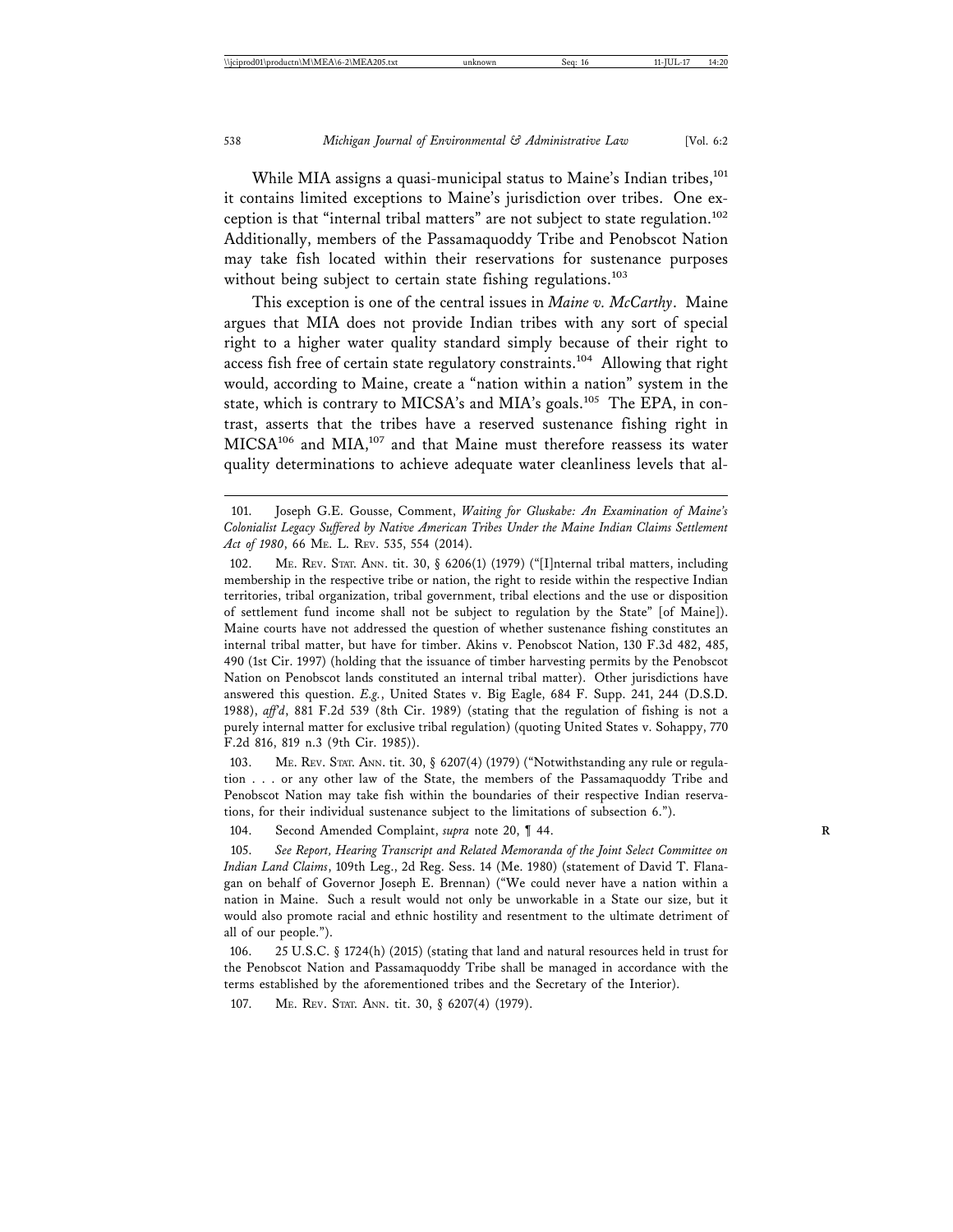low Indian tribes to safely exercise a vital right that is a "critical element of tribal cultural survival."<sup>108</sup>

## B. *The Clean Water Act and its Framework for Setting Water Quality Standards*

The Clean Water Act was designed to maintain and restore the chemical, physical, and biological integrity of the United States' surface waters<sup>109</sup> by reducing and eventually eliminating the discharge of pollutants into those waters.<sup>110</sup> Under the CWA, states are allowed to create and implement their own water quality standards, as long as those standards meet certain scientific criteria and receive EPA approval.<sup>111</sup> Under § 1314(a)(1) and (a)(3), the Agency must provide states with water quality criteria that reflect the latest scientific knowledge and serve as effective guidance for the creation of water quality standards.<sup>112</sup> Effective water quality standards typically contain both numerical and narrative criteria.<sup>113</sup> The EPA enforces water quality standards, and issues discharge permits pursuant to CWA's National Pollutant Discharge Elimination System.114 Additionally, the EPA can promulgate state water quality standards if a state's current or proposed standards do not comply with the CWA and the state does not

<sup>108.</sup> ANALYSIS SUPPORTING EPA'S FEB. 2, 2015 DECISION, *supra* note 19, at 2. **R**

<sup>109.</sup> Clean Water Act § 101(a), 33 U.S.C. § 1251(a) (2015).

<sup>110.</sup> Janet K. Baker, *Tribal Water Quality Standards: Are There Any Limits?*, 7 DUKE ENVIL. L. & POL'Y F. 367, 368–69 (1996).

<sup>111. 40</sup> C.F.R. § 131 (2017). According to 40 C.F.R. § 131.5(a), the criteria must be based on sound scientific rationale consistent with 40 C.F.R. § 131.11. 40 C.F.R. § 131.5(a). The EPA's review involves a determination of several factors, including but not limited to whether a state has adopted an antidegradation policy and antidegradation implementation methods, adopted water quality standard variances, and followed relevant legal procedures for adopting and revising standards. 40 C.F.R. § 131.6.

<sup>112.</sup> Baker, *supra* note 110, at 370. At the same time, a state can consider information **R** outside of the aforementioned EPA criteria; *see* City of Albuquerque v. Browner, 865 F. Supp. 733, 738 (D.N.M. 1993) ("The States . . . are equally free to use other criteria for which they have sound scientific support.").

<sup>113.</sup> Baker, *supra* note 110, at 373. Narrative criteria are statements of acceptable pollutant concentrations that do not reference defined units or requirements. One narrative criteria the EPA used in formulating its water quality standards for Maine is, "[t]he numbers of total coliform bacteria or other specified indicator organisms in samples representative of the waters in shellfish harvesting areas may not exceed the criteria recommended under the National Shellfish Sanitation Program." Promulgation of Certain Federal Water Quality Standards Applicable to Maine, 81 Fed. Reg. 92,466, 92,474 (Dec. 19, 2016).

<sup>114. 40</sup> C.F.R. § 122 (2017).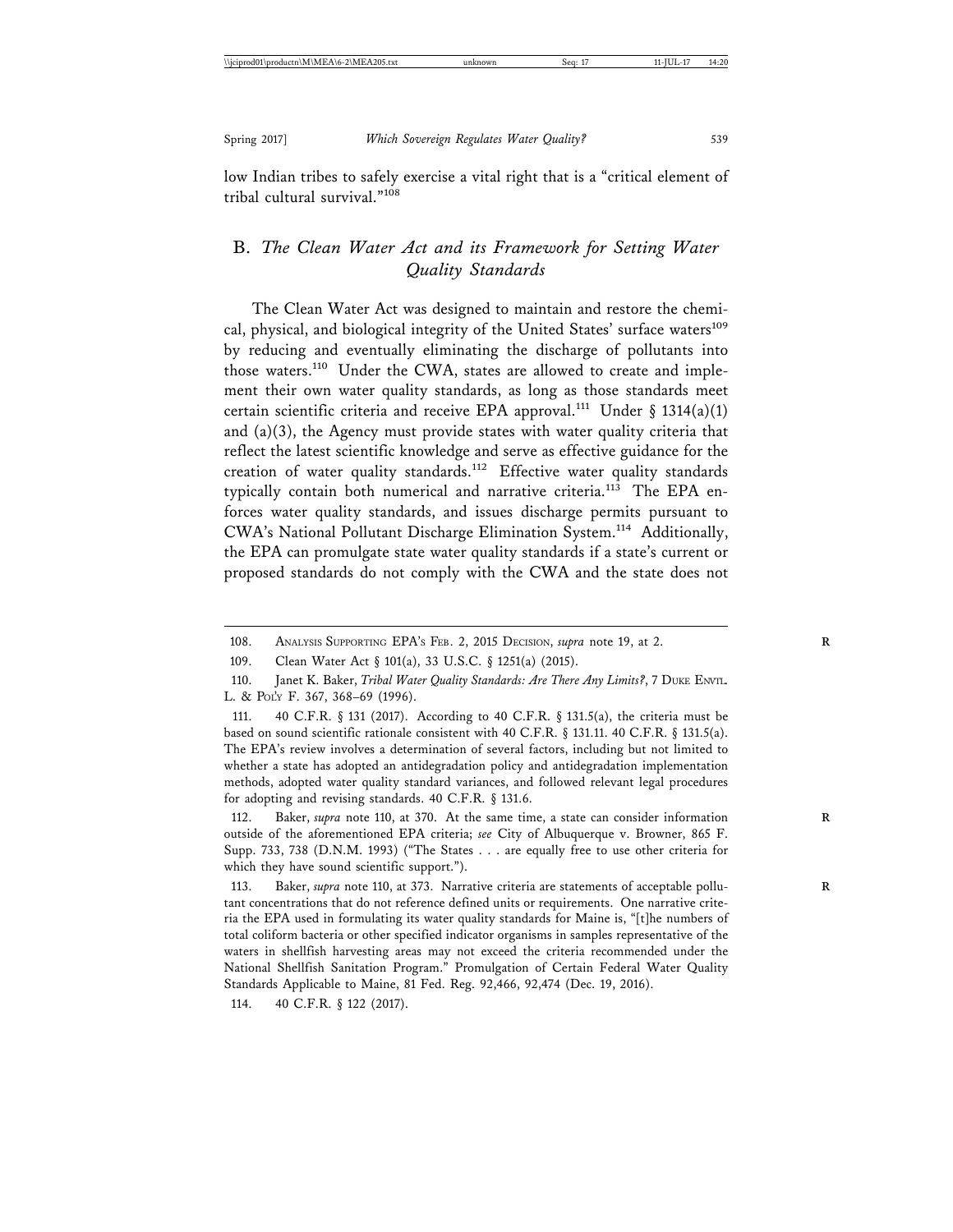adopt the EPA's water quality standards revisions.<sup>115</sup> Today, 22 states use water quality standards promulgated by the EPA.<sup>116</sup>

In 1987, Congress added Section 518 to the CWA, which allows Indian tribes to apply for treatment as a state under the CWA.<sup>117</sup> Identification as a state would grant tribes the ability to implement their own water quality standards. However, because of the existence of MICSA, this section of the statute did not apply to Maine's tribes.<sup>118</sup> To date, none of Maine's Indian tribes have promulgated their own water quality standards. It is in the shadow of the CWA—as well as MICSA and MIA—that Maine and the EPA advance their arguments in *Maine v. McCarthy*.

#### IV. ARGUMENTS IN MAINE V. MCCARTHY

#### A. *Maine's Claims*

## 1. The State Has Sole Environmental Regulatory Jurisdiction Over All Intrastate Waters in Maine, Including Indian Waters

Maine asserts that the EPA's refusal to approve Maine's most recent water quality standards is (1) an unlawful exercise of agency discretion, and (2) administrative action in defiance of the pre-existing, binding settlements reached between Maine, the United States government, and Indian tribes in MICSA and MIA.119 Maine also argues that the EPA is disregarding the First Circuit's *Johnson* decision.<sup>120</sup> Maine also claims the EPA is deliberately circumventing the state's regulatory control over tribal waters, a right that was established in *Johnson*, despite the Agency's knowledge that *Johnson*

<sup>115.</sup> *See* 40 C.F.R. § 133.22 (2017) (stating that if a state does not adopt EPA-specified water quality standard changes within 90 days after being notified to make the changes, the EPA must promulgate the standards); *see also* Alaska Clean Water Alliance v. Clarke, No. C96-1762R, 1997 WL 446499, at \*2, \*3 (W.D. Wash. July 8, 1997) (finding for the plaintiff that Congress intended for new or revised state WQS to become effective only after the EPA completed its review process and deemed the standards compliant with the CWA).

<sup>116.</sup> Those states are: Alaska, Arizona, California, District of Columbia, Florida, Idaho, Indiana, Illinois, Kansas, Kentucky, Louisiana, Michigan, New Jersey, New York, Ohio, Oregon, Pennsylvania, Rhode Island, Vermont, Washington, West Virginia, and Wisconsin. EPA, *Federally-Promulgated Water Quality Standards for Specific States, Territories, and Tribes*, WATER QUALITY STANDARDS: REGULATIONS AND RESOURCES, http://www.epa.gov/wqs-tech/federally-promulgated-water-quality-standards-specific-states-territories-and-tribes#states (last visited May 10, 2017)

<sup>117. 33</sup> U.S.C. § 1377(e) (2015).

<sup>118.</sup> Maine v. Johnson, 498 F.3d 37, 43 n.5 (1st Cir. 2007).

<sup>119.</sup> Second Amended Complaint, *supra* note 20, ¶ 146. **R**

<sup>120.</sup> *See id.* ¶ 7.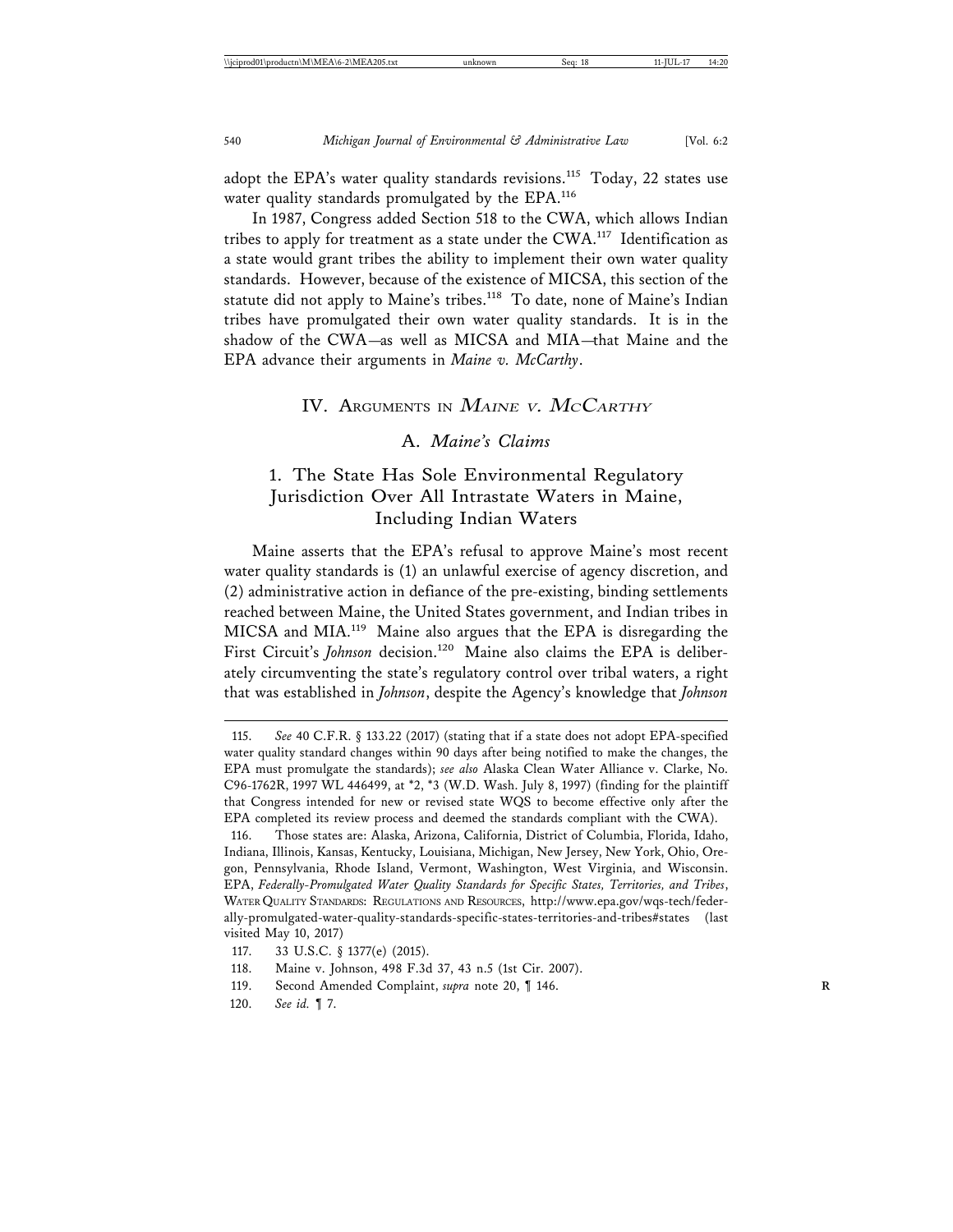grants regulatory power to Maine.<sup>121</sup> Additionally, Maine contends that the EPA is reluctant to acknowledge the state's jurisdiction over tribal waters. Although the Agency's reasoning or motive cannot be discerned, Maine points to the EPA's delay in responding to the remand order in *Johnson* for over four years,<sup>122</sup> and the Agency's failure to fully approve Maine's NPDES permitting authority over the two Indian facilities until March 2012.123

## 2. The EPA's Disapproval of Maine's Water Quality Standards for Indian Waters is Arbitrary, Capricious, an Abuse of Discretion, and Not in Accordance with Law, in Excess of EPA's Jurisdiction and Authority, and Unsupported by Substantial Evidence and Unwarranted by the Facts

Maine contends this claim is reviewable by the District Court under the APA.124 The state's claim is directed at the EPA's argument that MIA and MICSA were established to create a land base from which Maine's Indian tribes could practice their cultural traditions, including sustenance fishing practices.<sup>125</sup> Maine's claim is also directed at the EPA's interpretation of MIA sections that allow the Southern Tribes to take fish in their reservations as constituting a broader right to tribal sustenance fishing.<sup>126</sup> Maine further contends that the EPA is usurping the state's role under the CWA by attempting to implement its own water quality standards without any form of public input, rather than the standards that the State previously enacted.<sup>127</sup>

The EPA's counter-argument is that MIA and MICSA confirm and expand the Indian tribes' land base, and intend to preserve tribal culture and sustenance practices.<sup>128</sup>

128. See ANALYSIS SUPPORTING EPA's FEB. 2, 2015, *supra* note 19, at 17 (2015) ("The settlement acts in Maine include extensive provisions to confirm and expand the Tribes' land base, and the legislative record makes it clear that a key purpose behind the land base is to preserve the Tribes' culture and support their sustenance practices."); *see also* H.R. REP . NO. 96- 1353, at 17 (1980) ("Nothing in the settlement provides for acculturation, nor is it the intent of Congress to disturb the cultural integrity of the Indian people of Maine. To the contrary, the Settlement offers protections against this result being imposed by outside entities . . . .").

<sup>121.</sup> *Id.* ¶¶ 6, 8.

<sup>122.</sup> *Id.* ¶ 110.

<sup>123.</sup> *Id.*

<sup>124.</sup> *Id.* ¶ 145; *see* 5 U.S.C. § 706 (2015) (discussing the scope of review for courts examining legal issues under the APA).

<sup>125.</sup> Second Amended Complaint, *supra* note 20, ¶¶ 9, 146. **R**

<sup>126.</sup> *Id.*

<sup>127.</sup> *Id.*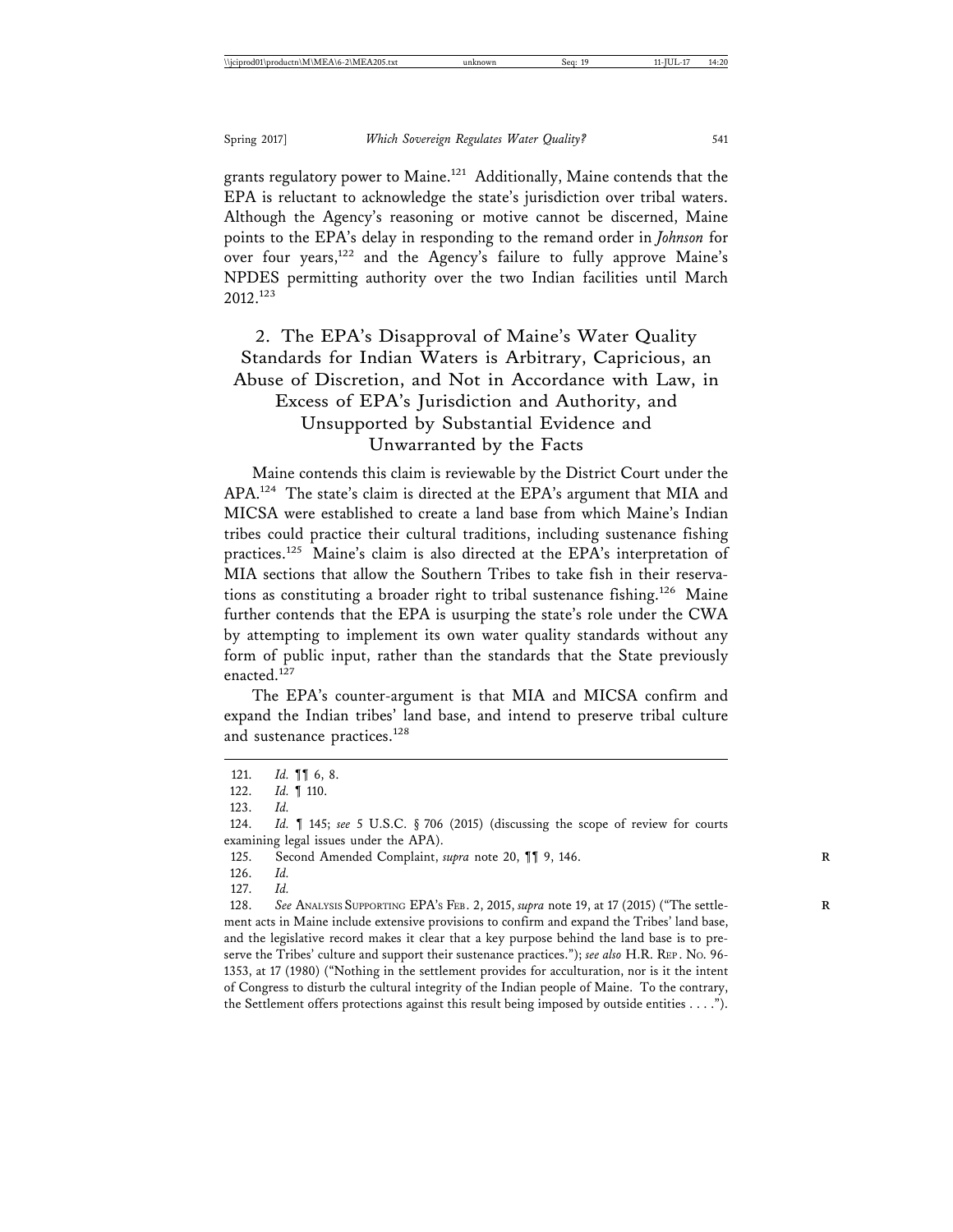#### B. *The EPA's Claim*

The EPA's central claim is the following: Maine's water quality standards cannot be approved because its fish consumption rate data—reflected in its water quality standards—does not adequately protect tribal sustenance fishing.<sup>129</sup>

The EPA argues that when analyzing how water quality standards apply to sustenance fishing in Maine, the Indian tribes must be evaluated as an isolated target population to determine whether the water quality standards adequately protect tribal health and sustenance fishing rights.<sup>130</sup> Part of this isolated evaluation involves assessing the tribes' Fish Consumption Rate (FCR), which is simply an estimated average of the amount of fish tribal members eat in a given area.<sup>131</sup> The FCR is one of the various statistics the EPA uses to develop water quality criteria, which in turn are used to create water quality standards.<sup>132</sup>

Fish are primary sources of human exposure to toxic chemicals, such as PCBs, mercury, carcinogens, and dioxins.<sup>133</sup> Pursuant to EPA guidance, state agencies utilize quantitative risk assessment methods to create standards that prevent contaminants from reaching levels high enough to harm humans.<sup>134</sup> The risk assessment methods consider both contaminant toxicity and human activities, such as fishing, that create opportunities for con $t$ aminant exposure.<sup>135</sup> A permissible concentration for each chemical in

135. *Id.*

<sup>129.</sup> *Id*. at 41.

<sup>130.</sup> *Id.* at 35. The EPA's ability to select Maine Indian tribes as the target population derives from the fact that changes to water quality standards will directly affect reserved tribal fishing rights, and therefore the tribes must be evaluated as the target population rather than a high-consuming subpopulation of Maine. CATHERINE A. O'NEIL, COMMENTS TO WASHINGTON DEPARTMENT OF ECOLOGY PROPOSED REVISIONS TO WATER QUALITY STANDARDS FOR THE STATE OF WASHINGTON 17 (2016). The same rationale was adopted when the EPA adjusted Washington's water quality standards in 2015 and identified the Washington tribes as the target population. *Id.*

<sup>131.</sup> Wendee Nicole, *Meeting the Needs of the People: Fish Consumption Rates in the Pacific Northwest*, 121 ENVTL. HEALTH PERSP. A334, A335 (2013).

<sup>132.</sup> *See* EPA, *Human Health Water Quality Criteria and Methods for Toxics*, WATER QUALITY CRITERIA, https://www.epa.gov/wqc/human-health-water-quality-criteria-and-methods-toxics (last visited May 11, 2017) (discussing fish consumption rate as part of the scientific information used by the EPA to update water quality criteria); *see also* WQS HANDBOOK, *supra* note 14, at ch. 1 p. 2 (stating that water quality standards in part consist of water quality criteria), **R** ch. 3 (detailing other factors that make up water quality criteria).

<sup>133.</sup> O'NEIL, *supra* note 130, at 2.

<sup>134.</sup> *Id.*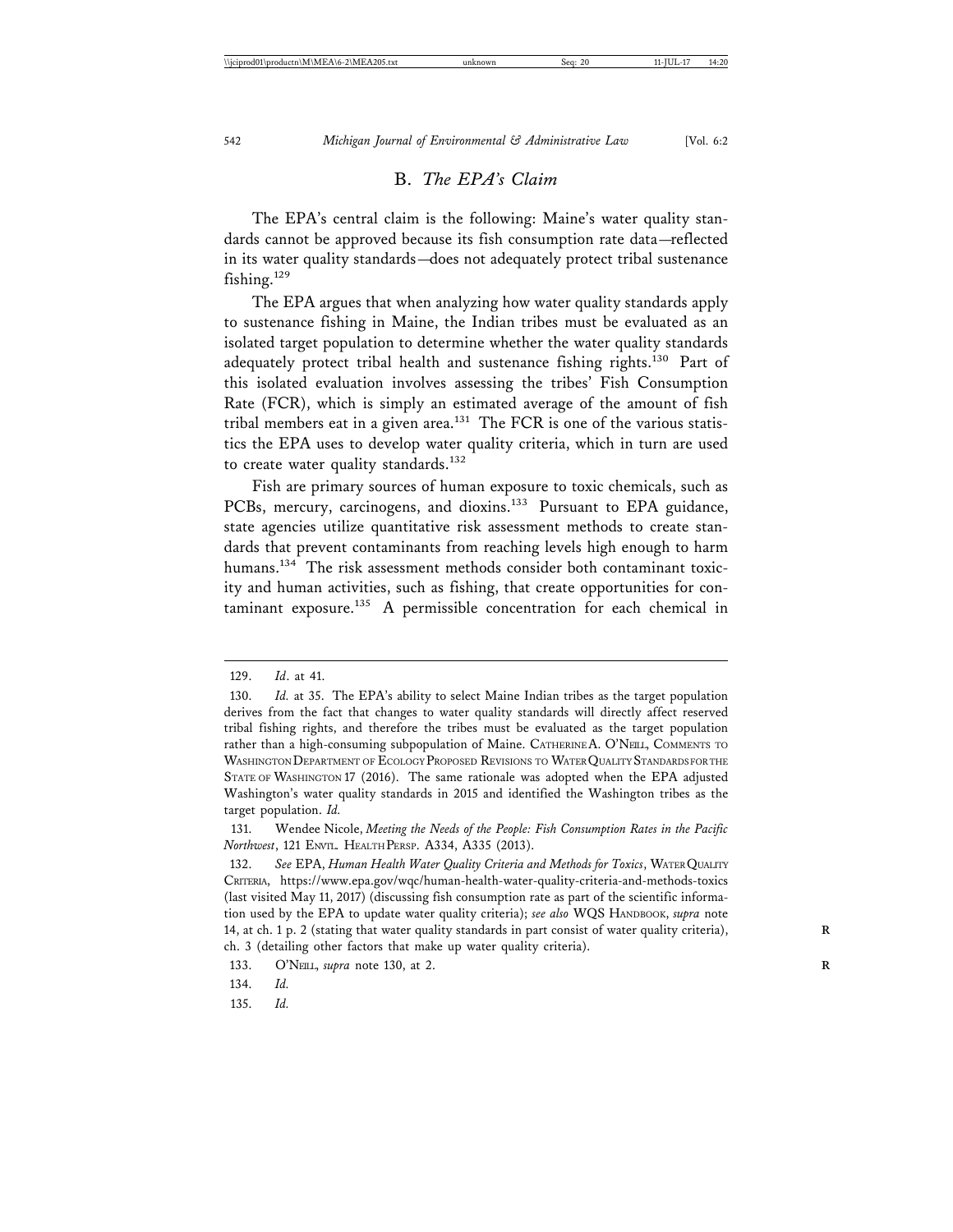waters supporting fish must be determined.<sup>136</sup> The FCR is a key variable in this determination.<sup>137</sup>

The EPA contends that Maine's decision to set the statewide FCR at 32.4 grams/day (the equivalent of one eight-ounce fish meal per week) $138$ was erroneous, in part because it was based on a 1990 study called the ChemRisk Study.139 The EPA dismissed the study because it was neither based on localized data for specific waters on Indian lands, nor based on the target tribe populations. $140$  The ChemRisk study data was constructed around the responses of state-licensed recreational fishermen, but the EPA noted that tribal subsistence fishers are not required to have state licenses to fish in waters on Indian land.<sup>141</sup> As a result, the EPA found the ChemRisk study lacked the response data necessary to create a plausible FCR for tribal populations.142

EPA also claimed that the ChemRisk study failed to account for unsuppressed fish consumption levels.<sup>143</sup> While the study was accumulating data, Maine's DEP issued fish consumption advisories for the main branch of the Penobscot River, where the Penobscot Nation's reservation is located.<sup>144</sup> The DEP also issued advisories for the Kennebec River and the Androscoggin River.145 The health notices attached to the advisories reduced fish takes from the aforementioned river systems.<sup>146</sup> Failing to account for these irregular periods of river health and the resulting impact on sustenance fish consumption also skews the results of the ChemRisk study and renders its data questionable. As a result, the study's results are inconclusive as to what the true FCR should be for Maine's tribes who practice subsistence fishing. $147$ 

Instead of following the ChemRisk study, the EPA urges that Maine adopt water-quality standards based on the Wabanaki Cultural Lifeways Exposure Scenario (Wabanaki study), a peer-reviewed study completed in 2009.<sup>148</sup> Unlike the ChemRisk study, the Wabanaki study estimates unsup-

136. *Id.* 137. *Id.* 138. ANALYSIS SUPPORTING EPA'S FEB. 2, 2015 DECISION, *supra* note 19, at 38. **R** 139. *Id.* at 37. 140. *See id.* at 38. 141. *Id.* 142. *Id.* 143. *Id.* 144. *Id.* 145. *Id.* 146. *Id.* at 38–39. 147. *Id.* 148. *See id.* at 42.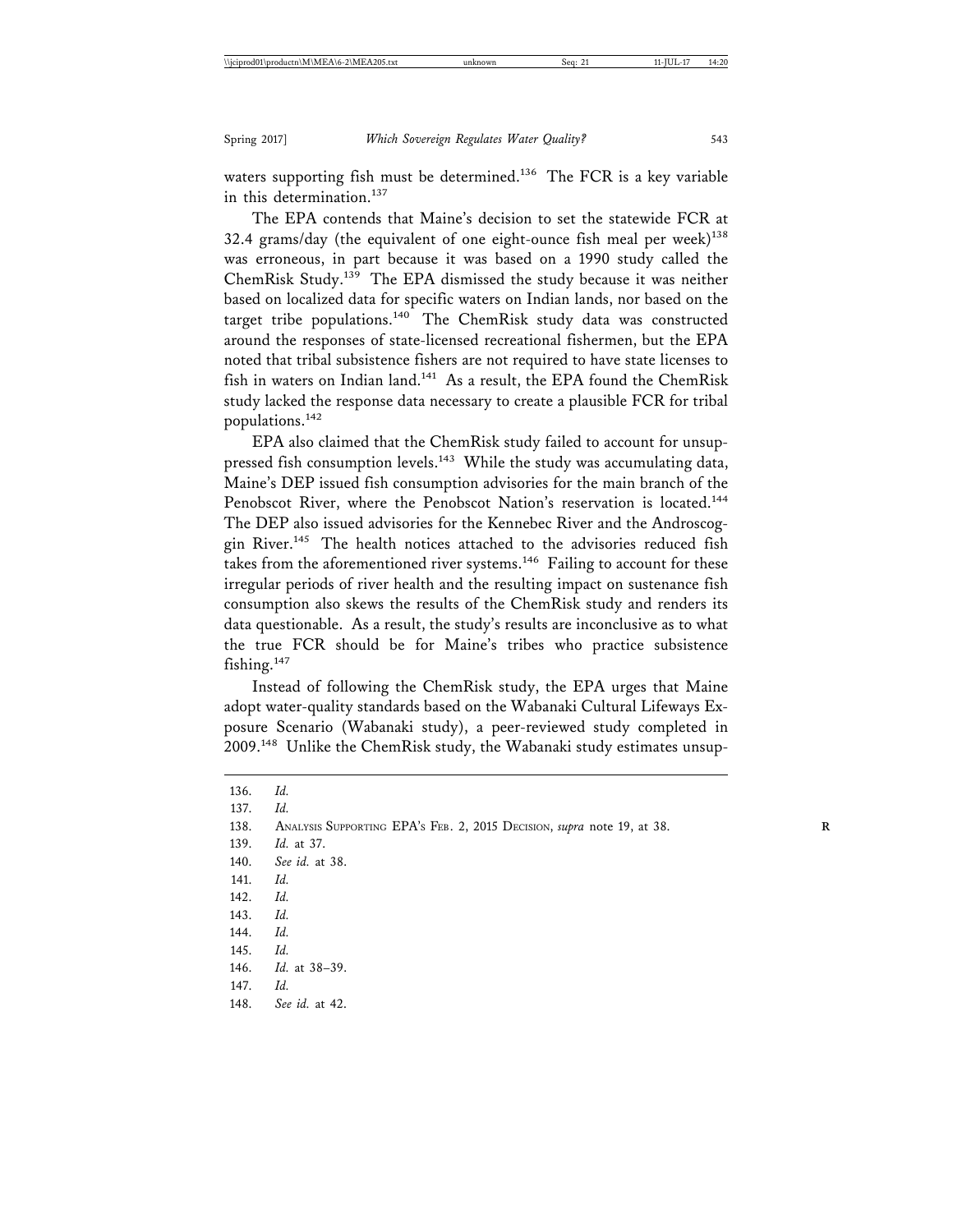pressed tribal fish consumption.<sup>149</sup> It combines anthropological and ecological data to illustrate the traditional cultural uses of natural resources by Maine's tribes, and it organizes those findings in a way the EPA can use to determine whether Maine water quality standards on Indian lands protect historical tribal uses.<sup>150</sup> The EPA advocates that Maine adopt the Wabanaki study because it is based on the best current scientific information, and because it presents a range of FCRs (286 grams/day to 514 grams/day), which can help Maine select a rate that illustrates traditional cultural practices in light of present-day circumstances.<sup>151</sup>

#### V. PREDICTING THE RESOLUTION OF MAINE V. MCCARTHY

Maine can create and implement water quality standards for all intrastate waters, pursuant to the Maine Implementing Act, the Maine Indian Claims Settlement Act of 1980, and the First Circuit's decision in *Maine v. Johnson*. 152 Despite these jurisdictional grants, the state cannot implement water quality standards without EPA's endorsement.<sup>153</sup> The EPA can only approve state-adopted water quality standards if they are consistent with eight factors listed in 30 C.F.R. § 131.5.<sup>154</sup>

154. *See* 40 C.F.R. § 131.5(b) (2017) ("If EPA determines that the State's or Tribe's water quality standards are consistent with the factors listed in paragraphs  $(a)(1)$  through  $(8)$ of this section, EPA approves the standards. EPA must disapprove the State's or Tribe's water quality standards and promulgate Federal standards . . . if State or Tribal adopted standards are not consistent with the factors listed in paragraphs (a)(1) through (8) of this section."). The eight listed factors are:

(1) [w]hether the State has adopted designated water uses that are consistent with the requirements of the Clean Water Act; (2) [w]hether the State has adopted criteria that protect the designated water uses based on sound scientific rationale consistent with §131.11; (3) [w]hether the State has adopted an antidegradation policy that is consistent with 131.12, and whether any State adopted antidegradation implementation methods are consistent with §131.12; (4) [w]hether any State adopted WQS variance is consistent with §131.14; (5) [w]hether any State adopted provision authorizing the use of schedules of compliance for water quality-based effluent limits in NPDES permits is consistent with §131.15; (6) [w]hether the State has followed applicable legal procedures for revising or adopting standards; (7) [w]hether the State standards which do not include the uses specified in section 101(a)(2) of the Act are based upon appropriate technical and scientific data and analyses, and (8) [w]hether the State submission meets the requirements included in §131.6 of this part and, for Great Lakes States or Great Lakes Tribes (as defined in 40 CFR 132.2) to conform to section 118 of the Act, the requirements of 40 CFR part 132.

<sup>149.</sup> *Id.*

<sup>150.</sup> *Id.* at 39–41.

<sup>151.</sup> *Id.* at 42.

<sup>152.</sup> ANALYSIS SUPPORTING EPA'S FEB. 2, 2015 DECISION, *supra* note 19, at 2. **R**

<sup>153.</sup> *Id.*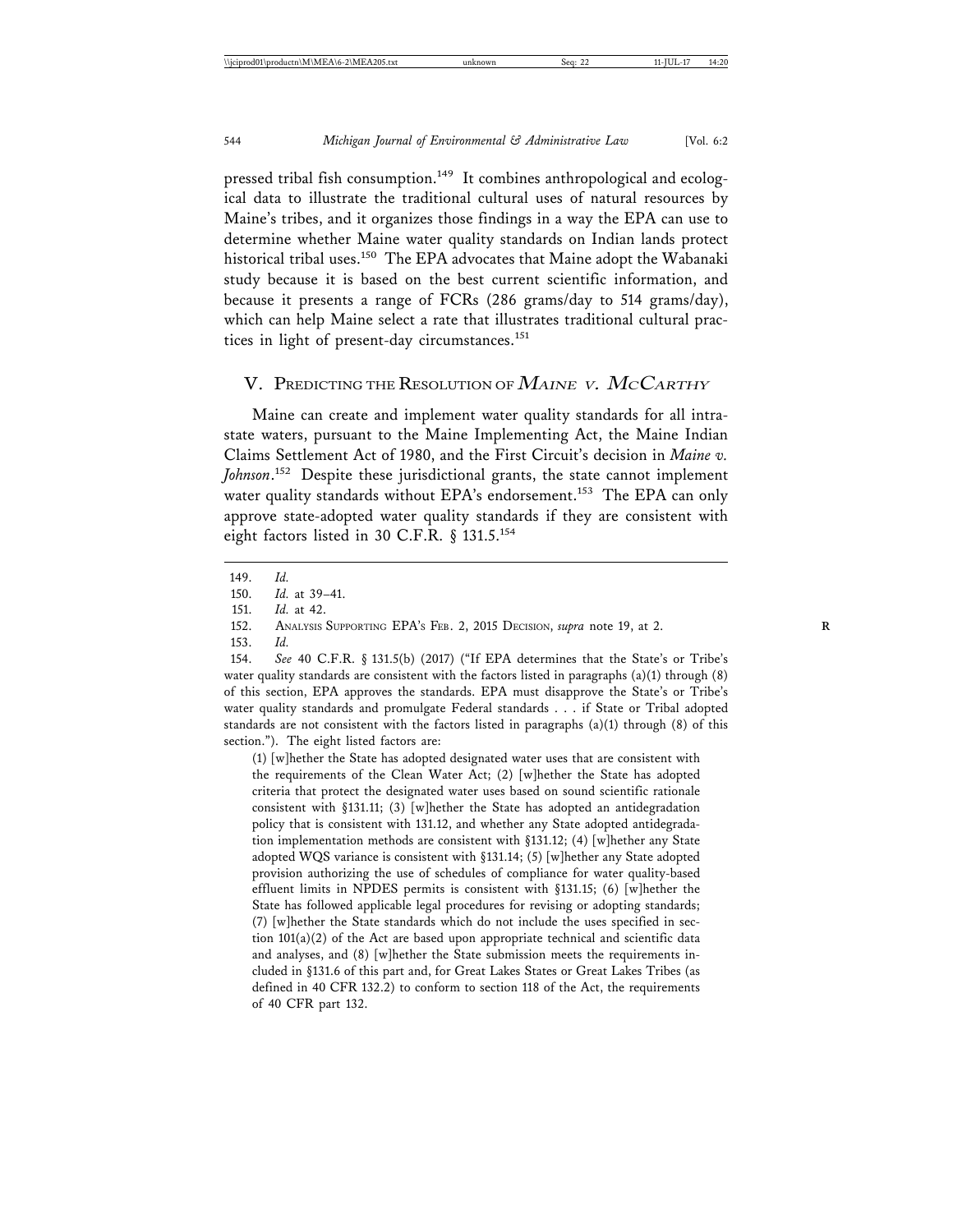In order to validate Maine's water quality standards, the EPA must "harmonize" the purpose of the standards under the CWA with the intentions of MIA and MICSA.<sup>155</sup> A goal of both MIA and MICSA is to establish a negotiated, permanent land base for Maine's Southern Tribes so they could continue their cultural traditions, including sustenance fishing.156 Although a land base has been created, the EPA claims that safe sustenance fishing—a fundamental purpose of the land base—is in jeopardy with the current water quality standards.<sup>157</sup> The EPA is correct in disapproving Maine's water quality standards, because the standards do not adequately protect tribal sustenance fishing rights and do not meet the CWA's purpose of maintaining and restoring the integrity of America's surface waters. The District Court should find for the EPA on all counts, and award relief that it deems just and appropriate. Appropriate relief includes (1) attorneys' fees and (2) the prompt preparation, publication, and enforcement of EPAcreated water quality standards in accordance with CWA §  $1313(c)(4)$ .

## A. *Maine Statutes & Inter-Agency Findings Support EPA's Claim That Maine Indian Tribes Have Sustenance Fishing Rights*

First, numerous state and federal sources show that Maine's Indian tribes possess a legitimate sustenance fishing right. Multiple Maine statutes preserve sustenance fishing as a core element of tribal culture and health. For example, under 12 M.R.S.A. § 10853(8), all enrolled members of the Penobscot Nation, Passamaquoddy Tribe, Houlton Band of Maliseet Indians and Aroostook Band of Micmacs receive lifetime fishing licenses and all permits needed to fish, at no charge.<sup>158</sup> Tribal members are also exempt from certain state permitting requirements when conducting commercial lobster and shellfish harvesting under 12 M.R.S.A. § 6302-A(1),<sup>159</sup> and engaging in sustenance or ceremonial tribal uses of fish under Section 6302-

<sup>40</sup> C.F.R. § 131.5(a).

<sup>155.</sup> *See* ANALYSIS SUPPORTING EPA'S FEB. 2, 2015 DECISION, *supra* note 19, at 28 (stating **R** that if the EPA ignored the impact that water quality standards could have on tribes' ability to safely perform sustenance fishing practices, the Agency would be blatantly contradicting a clear purpose Congress had in ratifying MICSA and allocating Indian lands in Maine; therefore it is incumbent upon EPA when applying the provisions of the Clean Water Act to harmonize those provisions with Congress' intentions).

<sup>156.</sup> *Id.*

<sup>157.</sup> *See id.*

<sup>158.</sup> *See* ME. REV. STAT. ANN. tit. 12, § 10853(8) (2015) (Maine's Indian tribes also receive free hunting and trapping licenses and permits under this statute).

<sup>159.</sup> *Id.* § 6302-A(1) (2013).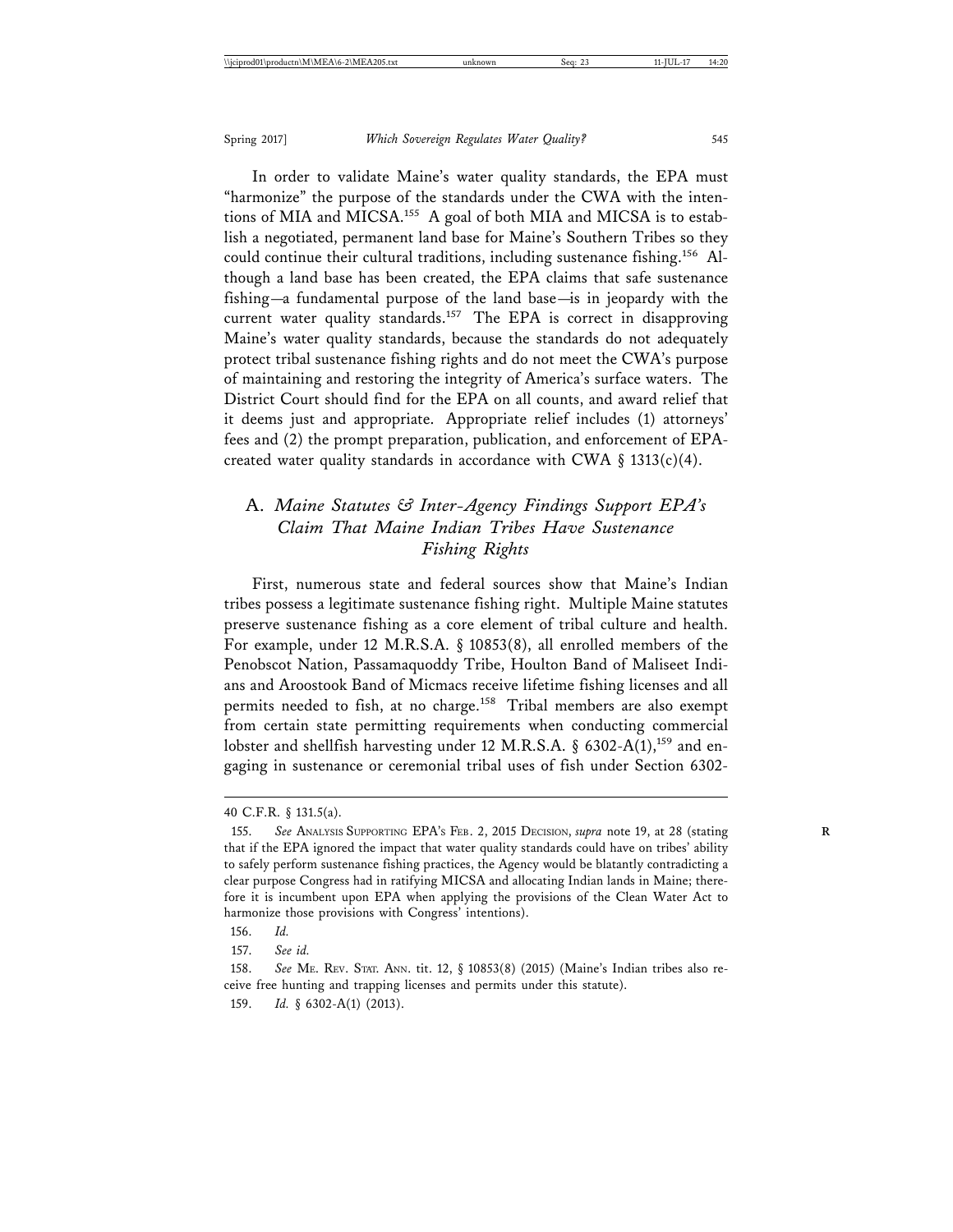A(2).<sup>160</sup> Because these statutes operate independently of MIA and MICSA, they show that Maine intends to protect tribal sustenance fishing through means other than MICSA and MIA. And if Maine's Indian tribes did not possess unique fishing rights, Maine's legislature would not have enacted laws that exempted tribes from statewide licensing and permitting requirements.

In addition, the DOI, at EPA's request, prepared a written legal opinion for the Agency to discuss the federal fishing rights belonging to Maine's tribes.161 This legal opinion reinforces the EPA's argument that Maine's Indian tribes have extensive sustenance fishing rights. Moreover, because DOI is the federal government's expert agency on Indian law matters,<sup>162</sup> is charged with administering MICSA,<sup>163</sup> and has a delegated federal trust responsibility to manage Indian lands and funds,<sup>164</sup> the DOI memorandum should have significant persuasive value for the court.<sup>165</sup>

DOI first notes that the fishing rights of the Penobscot Nation and Passamaquoddy Tribe are expressly reserved rights<sup>166</sup> that the tribes have retained since aboriginal times.167 DOI's opinion subsequently references MIA Section 6203(5), which defines the Passamaquoddy Indian Reservation as "those lands reserved to the Passamaquoddy Tribe by agreement

163. Passamaquoddy Tribe v. Maine, 75 F.3d 784, 794 (1st Cir. 1996).

164. *See* Robert McCarthy, *The Bureau of Indian Affairs and the Federal Trust Obligation to American Indians*, 19 BYU J. PUB. L. 1, 19 (2004).

165. *See* Christensen v. Harris Cty., 529 U.S. 576, 587 (2000) (stating that interpretations in opinion letters do not warrant Chevron deference, but are "entitled to respect" insofar as the interpretations have the power to persuade) (citing Skidmore v. Swift & Co., 323 U.S. 134, 140 (1944)).

<sup>160.</sup> *See id.* § 6302-A(2) (defining sustenance use as all noncommercial consumption or noncommercial use by any person within Passamaquoddy Tribe territory, Penobscot Nation territory, Aroostook Band Trust Land, or Houlton Band Trust Land, or at any location within Maine by a tribal member).

<sup>161.</sup> Memorandum from Hilary C. Tompkins, Solicitor, U.S. Dep't of the Interior Office of the Solicitor, to Avi S. Garbow, Gen. Counsel, EPA (Jan. 30, 2015) (on file with the Office of the Solicitor) (quoting ME. REV. STAT. ANN. tit. 12, § 6203(5) (1985), (8) (2009)). 162. *See, e.g.*, Memorandum from Hilary C. Tompkins, Solicitor, U.S. Dep't of the Interior Office of the Solicitor, to Eric Fanning, Sec'y of the Army at 1 (Dec. 4, 2016) (on file with the Office of the Solicitor) (stating that DOI has "special expertise concerning the government-to-government relationship between the United States and Indian tribes").

<sup>166.</sup> Memorandum from Hilary C. Tompkins to Avi S. Garbow, *supra* note 161; see Washington v. Wash. State Commercial Passenger Fishing Vessel Ass'n, 443 U.S. 658, 679 (1979) (stating that tribes with reserved fishing rights are entitled to something more tangible than "merely the chance . . . occasionally to dip their nets into the territorial waters").

<sup>167.</sup> Memorandum from Hilary C. Tompkins to Avi S. Garbow, *supra* note 161, at 2 n.8, **R** 9. More broadly, Indian tribes possess significant rights to access sources of water. Winters v. United States, 207 U.S. 564, 576–78 (1908) (holding that Indian tribes have an implied reserved water right to sufficient water to render their land inhabitable).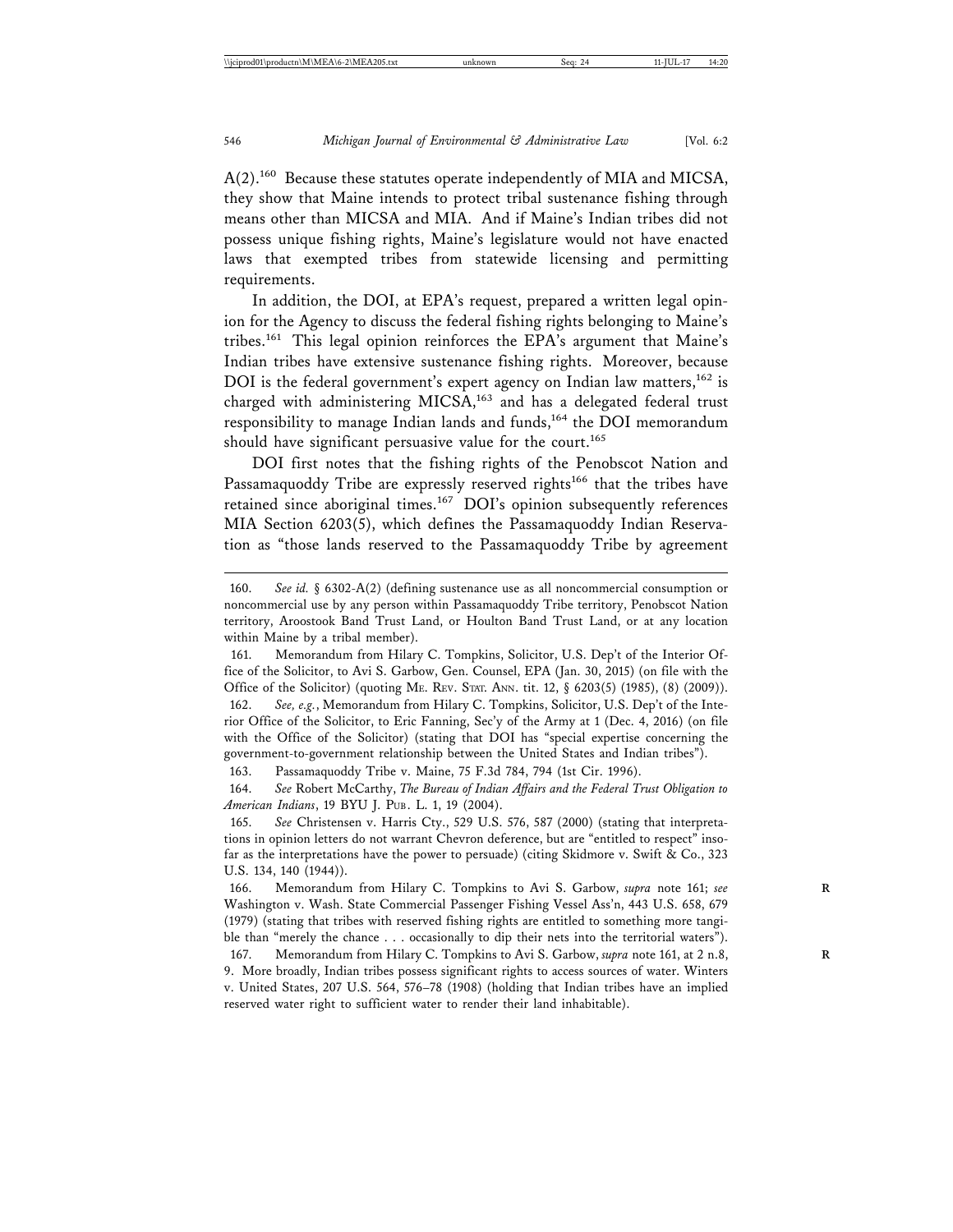with the State of Massachusetts dated September 19, 1794," and MIA Section 6203(8), which defines the Penobscot Indian Reservation as "the islands in the Penobscot River reserved to the Penobscot Nation by agreement with the States of Massachusetts and Maine."<sup>168</sup> DOI next contends that the tribes' sustenance fishing rights on these defined lands are solidified in Section 6207(4), which says the tribes can take fish from their reservation lands for individual sustenance.<sup>169</sup> DOI acknowledges that although the term "sustenance" is not explicitly defined in MIA and MICSA, it is reasonable to infer that the term at the very least encompasses the idea that tribal members can take any amount of fish needed to feed themselves.170 If this argument is not persuasive, DOI cites the Supreme Court case *Montana v. Blackfeet Tribe of Indians*171 for the proposition that ambiguous statute provisions must be construed liberally and for the benefit of Indian tribes.172 The Supreme Court also applied this rule of liberal construction to traditional fishing tribes in *Washington v. Washington State Commercial Passenger Fishing Vessel Association*. 173 There, the Court ruled that a tribal treaty must be interpreted in the way a tribe would naturally understand the treaty, especially with respect to the tribe's right to take fish.<sup>174</sup> Here, the term "sustenance" in MIA Section 6207(4) should be construed broadly to allow the tribes' to take sufficient amounts of food for basic nourishment and sustenance, subject to MIA's statutory limits.

DOI also refers to MIA provisions that discuss the regulation of certain waters by the Maine Indian Tribal-State Commission (the Commission), a thirteen-member body consisting of representatives appointed by the Governor of Maine, the Houlton Band of Maliseet Indians, the Passamaquoddy Tribe, and the Penobscot Nation.<sup>175</sup> The Commission continually reviews the effectiveness of MIA and the legal relationship between Maine, the Houlton Band of Maliseet Indians, the Passamaquoddy Tribe, and the Penobscot Nation.176 Pursuant to MIA Section 6207(3), the Commission can promulgate fishing regulations within specified waters on or adjoining the Penobscot Nation's and Passamaquoddy Tribe's territories, taking into con-

- 173. 443 U.S. 658 (1979).
- 174. *Id.* at 676, 678.
- 175. ME. REV. STAT. ANN. tit. 30, § 6212(1) (2009).
- 176. *Id.* § 6212(3).

<sup>168.</sup> Memorandum from Hilary C. Tompkins to Avi S. Garbow, *supra* note 161, at 2 n.8, 9.

<sup>169.</sup> *Id.* at 2 n.9.

<sup>170.</sup> *Id.* at 4.

<sup>171. 471</sup> U.S. 759 (1985).

<sup>172.</sup> Memorandum from Hilary C. Tompkins to Avi S. Garbow, *supra* note 161, at 4 n.16; *Blackfeet Tribe*, 471 U.S. at 766.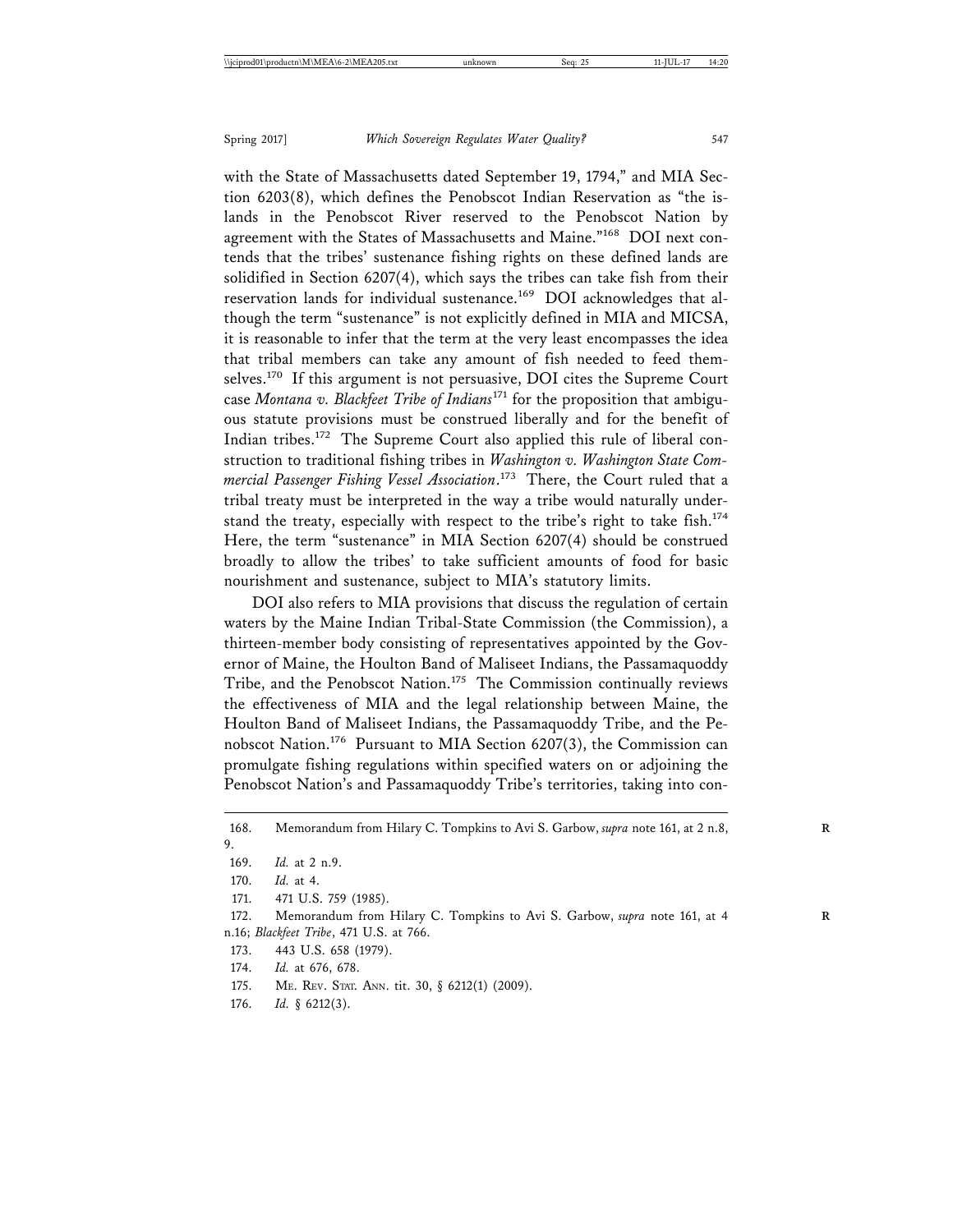sideration the "needs or desires of the tribes to establish fishery practices for the sustenance of the tribes or to contribute to the economic independence of the tribes."177 Based on the plain language of Section 6207(3), DOI contends that Maine's Southern Tribes possess sustenance fishing rights within their territories.

As for Maine's Northern Tribes, DOI argues their tribal fishing rights are not explicitly listed in MIA or MICSA, but nonetheless exist.<sup>178</sup> First, the Northern Tribes' fishing rights are rooted in the Maine common law right of riparian owners to fish on their land, and the rights are further secured through the federal government's public trust obligations to Indian tribes.179 State statutes specific to the Houlton Band of Maliseet Indians and the Aroostook Band of Micmacs provide that the tribes' trust lands can only be transferred under limited circumstances.<sup>180</sup> Additionally, with respect to the Aroostook Band, Congress and Maine's legislature intended to provide the tribe with sustenance fishing rights to preserve the tribe's cultural integrity and satisfy basic nutritional needs.<sup>181</sup>

179. Memorandum from Hilary C. Tompkins to Avi S. Garbow, *supra* note 161, at 5. 180. *See* ME. REV. STAT. ANN. tit. 30, § 6205-A(3) (1981) (stating that any transfer of Houlton Band Trust Land shall be void except when Maine or the United States takes land for public use, when land is transferred from one Houlton Band member to another, when transfers are made pursuant to a special act of Congress, and when transfers are authorized by 25 U.S.C. § 1724(g)(3) (2015)); *see also id.* § 7204(3) (stating that any transfer of Aroostook Band Trust Land shall be void except when Maine or the United States takes land for public use, when there is a transfer of individual use assignment from one Aroostook Band of Micmacs member to another, when there is a transfer authorized by federal law ratifying and approving Section 7204, and when there is a transfer made pursuant to a special act of Congress).

181. *See* S. REP . NO. 102-136, at 9 (1991) (quoting Dr. Harold E.L. Prins, Bowdoin College) ("Today, without a tribal sustenance base of their own, most Micmacs in northern Maine occupy a niche at the lowest level of the social order."). The Report accompanied S. 374 and a companion bill, H.R. 932, which garnered support from the entire Maine Congressional delegation, the Attorney General of Maine, and local communities. *Id.* The Select Committee on Indian Affairs recommended that the bill be passed. *Id.*; *see also* H.P. 995, 126th Leg. (Me. 2013) ("Notwithstanding any other rule or law of the State and subject to the limitations of subsection 7, the members of the Aroostook Band of Micmacs may take fish, within the boundaries of the Aroostook Band of Micmacs territory, for the members' individual sustenance.").

<sup>177.</sup> *Id.* § 6207(3) (1979).

<sup>178.</sup> See Memorandum from Hilary C. Tompkins to Avi S. Garbow, *supra* note 161, at 4–5; United States v. Dion, 476 U.S. 734, 738 (1986) (stating that, as a general rule, "Indians enjoy exclusive treaty rights to hunt and fish on lands reserved to them, unless such rights were clearly relinquished by treaty or have been modified by Congress," and that these rights do not have to be plainly stated in a treaty).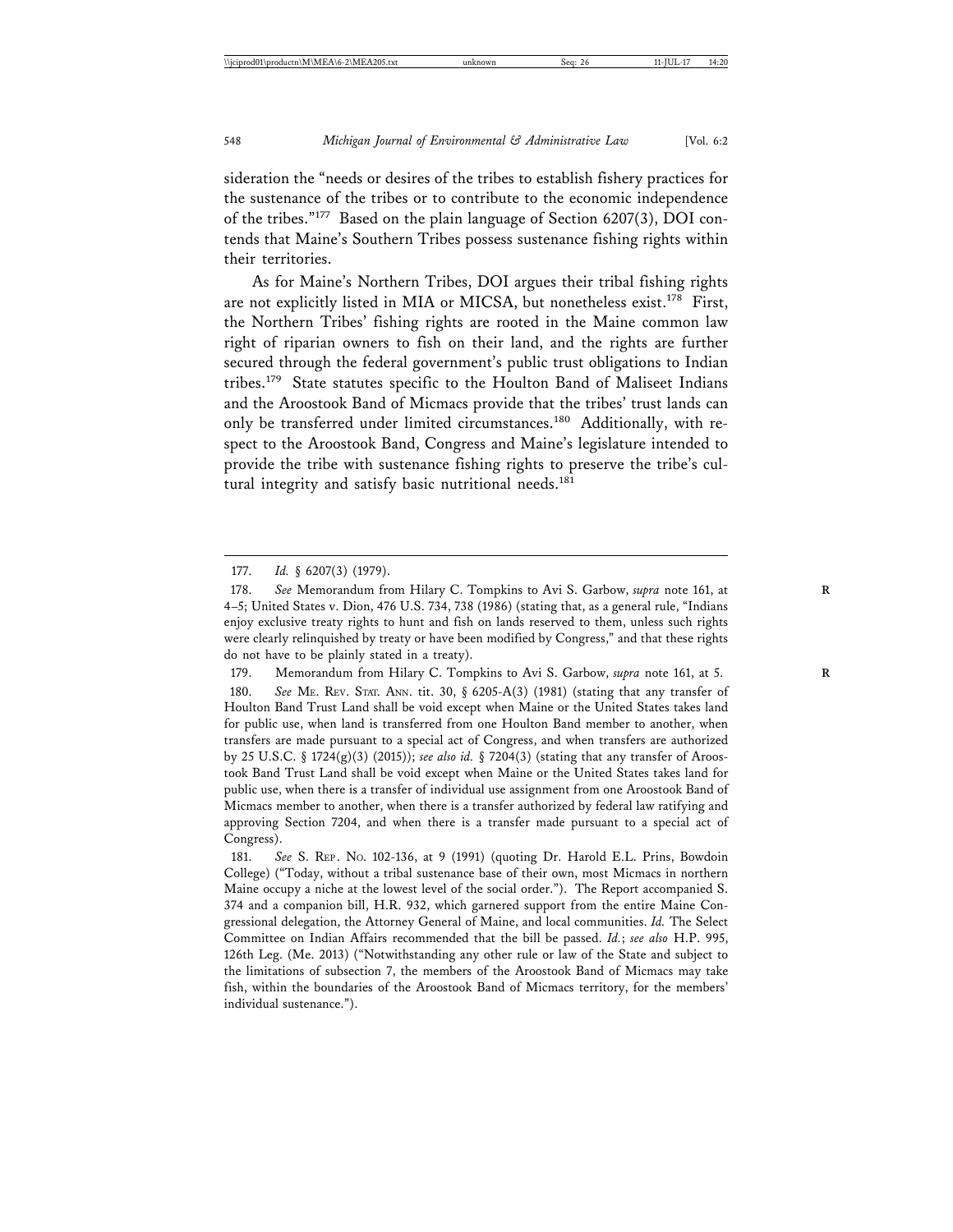#### B. *Canons of Construction Support EPA*

Indian law canons of construction, grounded in the unique trust relationship existing between the United States and Indian tribes,<sup>182</sup> require that ambiguous statutory terms be construed most favorably towards tribal interests.183 This presumption certainly applies to the fishing rights of tribes—such as the Penobscot Nation and Passamaquoddy Tribe—who have a storied fishing tradition.<sup>184</sup> Based on a liberal interpretation of the word "sustenance," its use in MIA Section  $6207(4)^{185}$  permits fish takes necessary to sustain tribal populations, with the only exception being Maine's right to limit fish takes to ensure the conservation and long-term continuation of a fish species.<sup>186</sup> This conclusion, in conjunction with previously discussed DOI arguments, the other arguments in this section, and the knowledge that the tribes' fishing practices are an essential part of their livelihood and cultural values, should convince the District Court to rule in favor of the

184. *See* Washington v. Wash. State Commercial Passenger Fishing Vessel Ass'n, 443 U.S. 658, 676, 678 (1979) (stating that treaties must be interpreted "in the sense in which they would naturally be understood by the Indians . . . especially the reference to the right of taking fish.") (quotations omitted).

185. For a repetition of the language of MIA Section 6207(4), see *supra* note 103 and **R** accompanying text.

186. *See* ME. REV. STAT. ANN. tit. 30, § 6207(6) (1979) (stating that if Maine's Commissioner of Inland Fisheries and Wildlife has reasonable grounds to believe that a tribe is adversely affecting or is likely to adversely affect fish stocks outside the boundaries of waters subject to Indian regulation, he must develop appropriate remedial standards in consultation with the tribes). Maine's right to restrict tribal fishing in limited circumstances is consistent with the federal common law rule. *See* United States v. Oregon, 769 F.2d 1410, 1416 (9th Cir. 1985) (describing findings that courts must make in order to uphold state regulation of treaty rights to take fish, including that "States must consider the protection of the treaty right to take fish . . . as an objective co-equal with the conservation of the fish runs for other uses"); *see also* United States v. Washington, 384 F. Supp. 312, 401 (W.D. Wash. 1974) ("Neither the Indians nor the non-Indians may fish in a manner so as to destroy the resource or to preempt it totally.").

<sup>182.</sup> County of Oneida v. Oneida Indian Nation, 470 U.S. 226, 247 (1985) ("The canons of construction applicable in Indian law are rooted in the unique trust relationship between the United States and the Indians").

<sup>183.</sup> *Id.* ("Thus, it is well established that treaties should be construed liberally in favor of the Indians . . . with ambiguous provisions interpreted to their benefit."); see also Montana v. Blackfeet Tribe of Indians, 471 U.S. 759, 766 (9th Cir. 1985)) ("Statutes are to be construed liberally in favor of the Indians, with ambiguous provisions interpreted to their benefit."); *see also* ; Choctaw Nation of Indians v. United States, 318 U.S. 423, 432 (1943) ("[Indian treaties] are to be construed, so far as possible, in the sense in which the Indians understood them, and 'in a spirit which generously recognizes the full obligation of this nation to protect the interests of a dependent people.' ") (citing Tulee v. Washington, 315 U.S. 681, 684–85 (1942)); Ramah Navajo Chapter v. Lujan, 112 F.3d 1455, 1461 (10th Cir. 1997).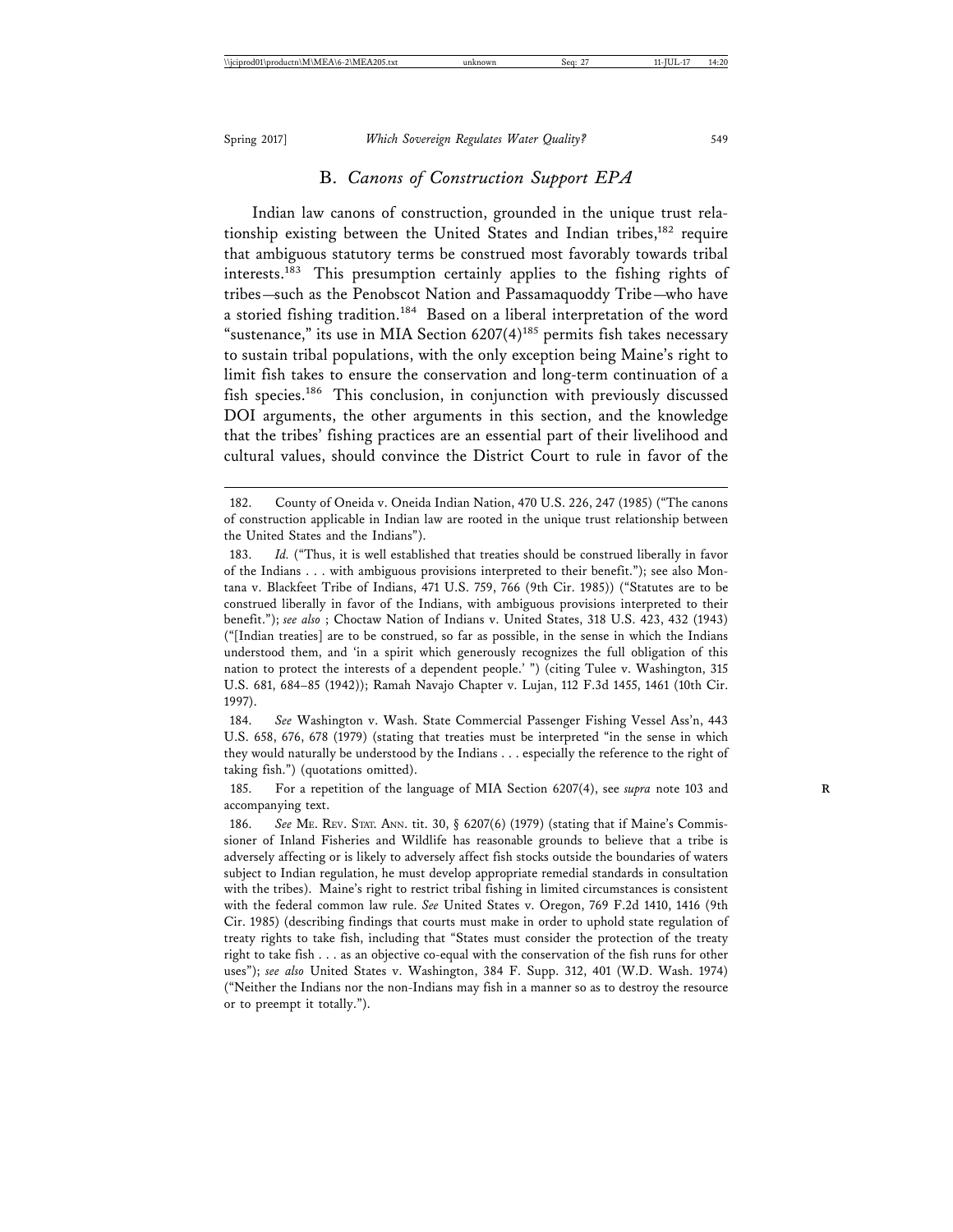EPA's regulation of water quality standards with sustenance fishing interests in mind.

#### C. *Administrative Law Standard of Review Supports EPA*

The District Court should also rule in favor of the EPA because the Agency's disapproval of Maine's water quality standards for Indian Waters did not violate § 706(2)(A) of the Administrative Procedure Act.

To determine whether an agency decision is arbitrary and capricious, the court considers whether the agency action was based on the relevant factors and whether there was a clear error in judgment by the agency.<sup>187</sup> The agency must articulate a satisfactory explanation for its action, including a rational connection between the facts found, the appropriate consideration factors, and its ultimate conclusions reached.<sup>188</sup> A court must also grant as much deference to the agency as possible when, as in *Maine v. McCarthy*, it reviews an agency's scientific determinations and documents requiring a high level of technical expertise.<sup>189</sup>

Here, the EPA considered relevant factors. The Agency assessed Maine's water quality standards and considered (1) whether those standards satisfied CWA water quality standards requirements, (2) whether those standards satisfied the Agency's obligation to protect Indian sustenance fishing rights, and (3) whether the Agency's demand for water quality stan-

<sup>187.</sup> *See, e.g.*, Marsh v. Or. Nat. Res. Council, 490 U.S. 360, 378, 385 (1989) (holding that the Army Corps acted within the dictates of the National Environmental Policy Act and did not commit an error in judgment by taking a hard look at the proffered evidence and determining, based on a thorough scientific analysis, that a second Environmental Impact Statement was unnecessary for the dam project at issue).

<sup>188.</sup> *See, e.g.*, Nw. Ecosystem All. v. U.S. Fish & Wildlife Serv., 475 F.3d 1136, 1145, 1150 (9th Cir. 2007) (stating that because the Fish and Wildlife Service articulated reasoned connections between the record and its final conclusion that the Washington western grey squirrel was not an endangered distinct population segment under the Endangered Species Act, it was not acting arbitrarily and capriciously in denying the plaintiff's petition to classify the squirrel as an endangered distinct population segment under the Act.); Lands Council v. McNair, 629 F.3d 1070, 1074 (9th Cir. 2010) ("A decision is arbitrary and capricious 'only if the agency relied on factors Congress did not intend it to consider, entirely failed to consider an important aspect of the problem, or offered an explanation that runs counter to the evidence before the agency or is so implausible that it could not be ascribed to a difference in view or the product of agency expertise.' ") (citation omitted). Review under the arbitrary and capricious standard is narrow, and the court cannot substitute its judgment for the agency's judgment. *Id.*

<sup>189.</sup> *See, e.g.*, *Marsh*, 490 U.S. at 377 ("Because analysis of the relevant documents 'requires a high level of technical expertise,' we must defer to 'the informed discretion of the responsible federal agencies.' ") (citing Kleppe v. Sierra Club, 427 U.S. 390, 412 (1976)); Baltimore Gas & Elec. Co. v. Nat. Res. Def. Council, Inc., 462 U.S. 86, 103 (1983) ("When examining this kind of scientific determination [regarding nuclear waste storage] . . . a reviewing court must generally be at its most deferential.").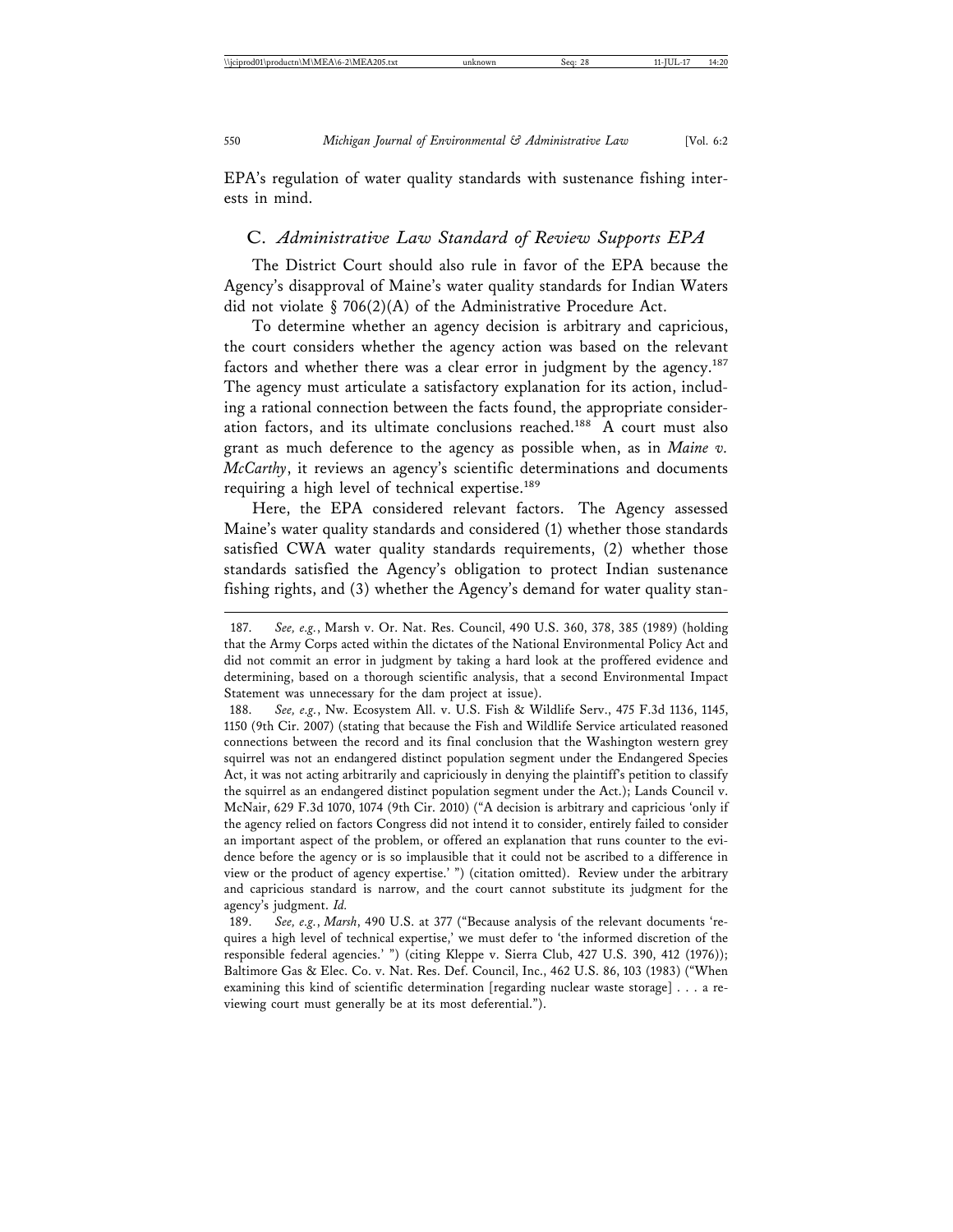dards revision—based on legal and environmental factors—infringed on Maine's regulatory jurisdiction under MIA and MICSA.<sup>190</sup>

The EPA articulated an acceptable explanation for rejecting Maine's water quality standards for Indian waters, and demonstrated a rational connection between the facts found and the administrative choices made.<sup>191</sup> In EPA's February 2015 decision report, the Agency provided a brief history of Maine's water quality standards submissions to the EPA between 2004 and 2013, summarized Maine's authority to establish water quality standards, discussed the state water quality standards the Agency approved and disapproved, provided reasons for why specific standards were supported and denied, and offered a procedure for Maine to follow to remain compliant with the CWA and sufficiently address the water quality of Indian waters.192 The Agency also thoroughly analyzed Maine's Fish Consumption Rate data,<sup>193</sup> which proved to be inadequate for protecting tribal health and sustenance fishing. The EPA weighed the merits of Maine's ChemRisk study against the Wabanaki study, and urged Maine to adopt the Wabanaki study because of its comprehensive analysis of water quality factors, particularly unsuppressed tribal fish consumption.<sup>194</sup>

Evidence that MICSA and MIA establish a tribal land base to preserve sustenance fishing rights reinforces the EPA's rational basis for rejecting Maine's water quality standards. Support for a Maine tribal land base derives in part from MICSA § 1724, which established a claims settlement fund, equally divided between the Penobscot Nation and Passamaquoddy Tribe.<sup>195</sup> The settlement fund also managed the tribes' land and natural resources.196 Separate from this fund was a land acquisition fund, initially credited with a \$54.5M deposit from the United States Treasury, that held in trust the first 150,000 acres acquired by the Secretary of the Interior for

195. 25 U.S.C. § 1724(a), (b)(1) (2015).

<sup>190.</sup> ANALYSIS SUPPORTING EPA'S FEB. 2, 2015 DECISION, *supra* note 19. **R**

<sup>191.</sup> *Id.*

<sup>192.</sup> *Id.* at 3.

<sup>193.</sup> *Id.*; *see supra* Part IV.B (advocating for a FCR between 286 grams/day and 514 grams/day instead of 32.4 grams/day).

<sup>194.</sup> ANALYSIS SUPPORTING EPA'S FEB. 2, 2015 DECISION, *supra* note 19; *see supra* Part IV.B **R** (identifying the Wabanaki study as a peer-reviewed study that, unlike the ChemRisk study, took into account unsuppressed tribal fish consumption, and combined anthropological and ecological data to demonstrate traditional Indian cultural uses of Maine's natural resources).

<sup>196.</sup> *See id.* § 1724(g)(3) (providing that the Passamaquoddy Tribe and Penobscot Nation can request that their land and/or natural resources be leased, sold, subjected to rightsof-way, exchanged for other land or natural resources of equal value, or sold by the Secretary of the Interior).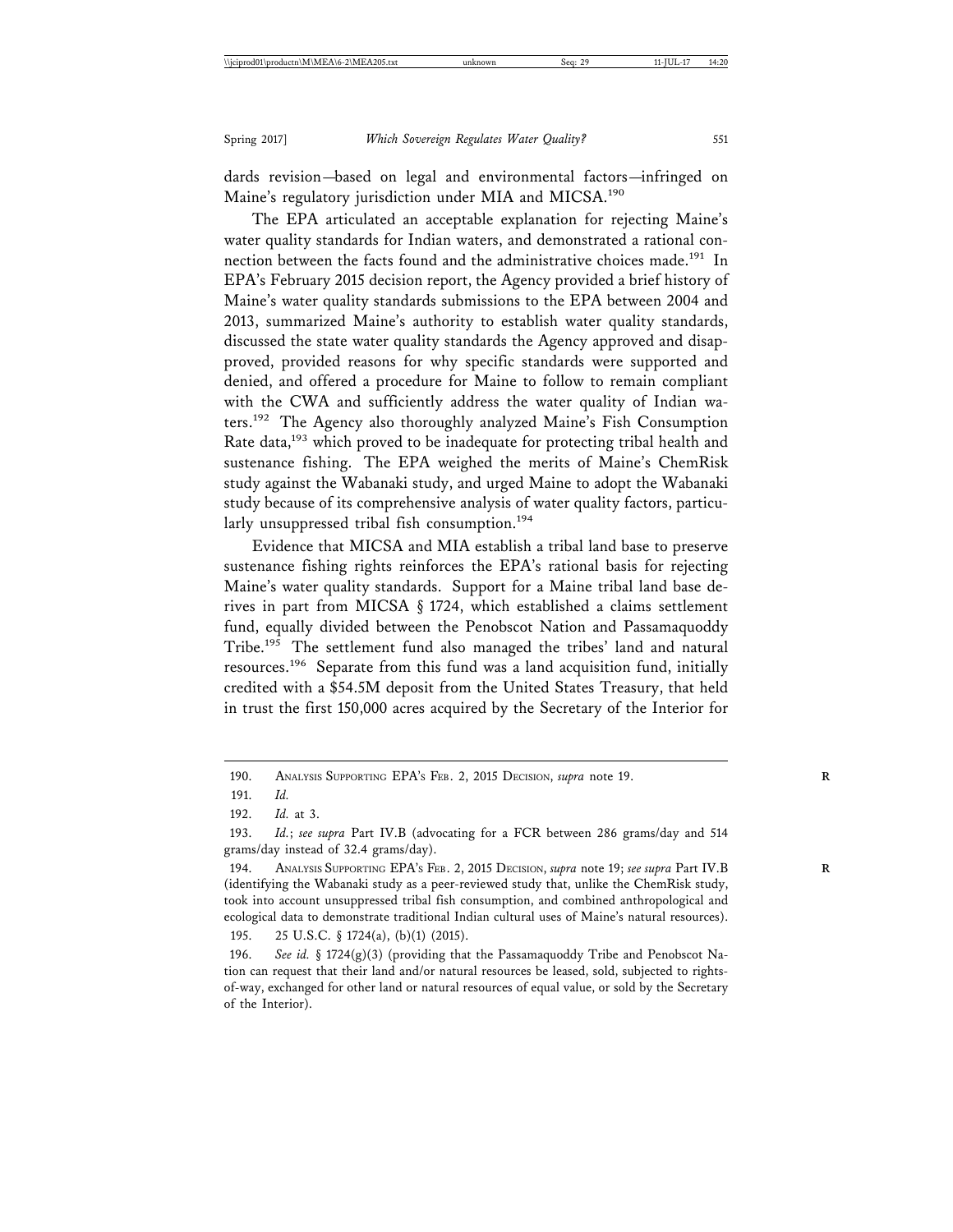the Penobscot Nation and Passamaquoddy Tribe.<sup>197</sup> MIA established a similar land trust fund for these tribes,<sup>198</sup> ensuring the continuation of sustenance practices. Although the trust property belonging to the Passamaquoddy Tribe and Penobscot Nation can be condemned for public purposes, the proceeds from any condemnation must be deposited in the land acquisition fund and reinvested in land located within "unorganized" or "unincorporated" areas of Maine.<sup>199</sup> MICSA's legislative history indicates that one of the legislature's objectives was to create a permanent land base for Maine's tribes.<sup>200</sup> Speaking before the Senate Select Committee on Indian Affairs in 1980, Richard Cohen, the Attorney General of Maine, testified that during settlement negotiations, he agreed to support the tribes' request for funds to acquire a permanent land base.<sup>201</sup> The Attorney General also noted that the Maine legislature had approved the settlement proposal, and that the settlement is "right for Maine."202 Accepting the Attorney General's statements as true, the District Court should conclude that MIA § 6207(4), which allows the Passamaquoddy Tribe and Penobscot Nation to "take fish, within the boundaries of their respective Indian reservations, for their individual sustenance,"<sup>203</sup> is also a provision that is acceptable, or "right," for Maine. Based on these statutory provisions and legislative history, it is clear that Maine anticipated that a permanent land base to preserve sustenance fishing practices would be incorporated into MIA and MISCA.<sup>204</sup>

Additional support for the EPA's argument can be found in MIA Section 6207(1), which provides that the Penobscot Nation and Passamaquoddy Tribe have the exclusive territorial authority to promulgate wildlife taking ordinances and to "exercise within their respective Indian territories all the rights incident to ownership of land under the laws of [Maine]."205 The

205. ME. REV. STAT. ANN. tit. 30, § 6207(1).

<sup>197.</sup> *Id.* § 1724(c), (d)(3). Land or natural resources acquired for the Houlton Band of Maliseet Indians was also held in trust by the United States pursuant to *Id.* § 1724(d)(3). 198. *See* ME. REV. STAT. ANN. tit. 30, § 6205(1)(b) (2001), (2)(b) (1999) (providing that

the first 150,000 acres of land acquired by the Secretary of the Treasury, prior to January 31, 1991, for the benefit of the Passamaquoddy Tribe, and for the benefit of the Penobscot Nation, prior to January 31, 2021, are not held in common with any other person or entity). 199. 25 U.S.C. § 1724(h)(2).

<sup>200.</sup> *See Proposed Settlement of Maine Indian Land Claims: Hearing on S. 2829 Before the Select Comm. on Indian Affairs*, 96th Cong. 131–32 (1980) (statement of Cecil D. Andrus, Sec'y, United States Department of the Interior) (explaining the protracted land claim settlement negotiations between Congress and Maine's tribes to establish a tribal land base).

<sup>201.</sup> *Id.* at 160 (statement of Richard S. Cohen, Att'y Gen. of the State of Maine).

<sup>202.</sup> *Id.* at 161.

<sup>203.</sup> ME. REV. STAT. ANN. tit. 30, § 6207(4) (1979).

<sup>204.</sup> RESPONSES TO PUBLIC COMMENTS RELATING TO MAINE, *supra* note 72, at 13.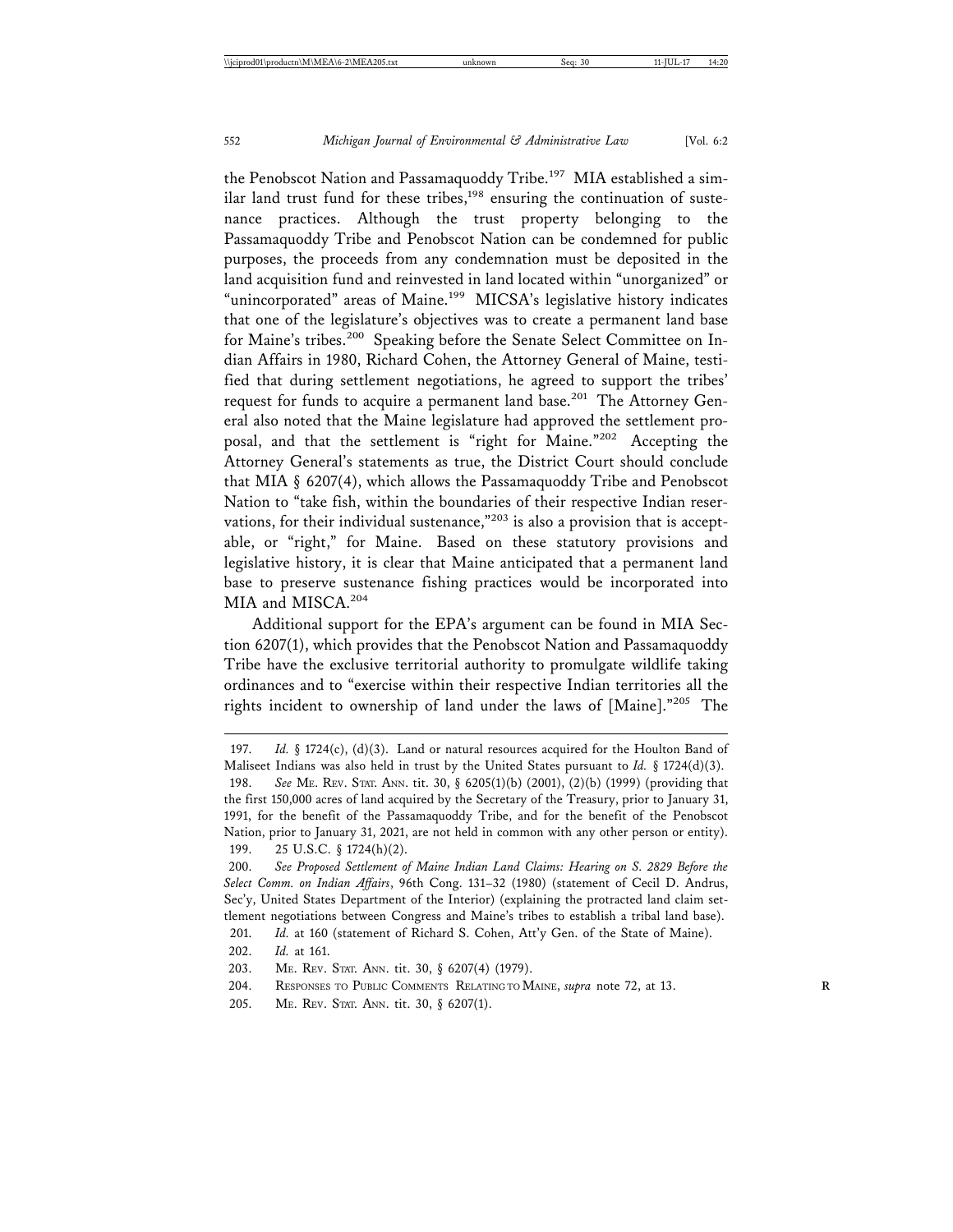EPA contends that the only limitation in MIA on the Southern Tribes' right to take fish for their individual sustenance is Maine's ability to limit the take based on a finding that Indian fishing practices are threatening stocks located outside of the Tribes' reservations.<sup>206</sup> The notion that the EPA is usurping Maine's right to devise water quality standards for intrastate waters is unreasonable; the Agency can propose and promulgate standards for a state if it deems the state's standards unacceptable as currently constituted and inconsistent with the CWA's goals.<sup>207</sup>

In disapproving of certain Maine water quality standards under the CWA, the Agency relied on the eight factors in 40 C.F.R. § 131.5 that Congress intended the Agency to evaluate.<sup>208</sup> One additional factor implicitly embedded in the CWA is the Agency's fiduciary obligation to protect tribal interests and lands held in trust for Maine's Indian tribes.<sup>209</sup> The District Court should recognize that this fiduciary duty applies to the Agency's review of state water quality standards and their responsibility to make certain that the standards do not compromise reserved tribal sustenance fishing rights.

The District Court could also find that the EPA's final agency action was acceptable in light of the "*EPA Policy for the Administration of Environmental Programs on Indian Reservations*" (*EPA Indian Policy*).210 Most recently updated in 2003, the EPA Indian Policy consists of nine central principles affirming tribal sovereignty, tribal self-government, and agency obligations under the trust doctrine.<sup>211</sup> The fifth principle states that, "[t]he Agency, in keeping with the federal trust responsibility, will assure that tribal concerns and interests are considered whenever EPA's actions and/or decisions may affect reservation environments."<sup>212</sup> Water quality standards clearly affect Indian environments—they determine the amount of effluent

212. *Id.*

<sup>206.</sup> *Id.* § 6207(6).

<sup>207.</sup> EPA, *Federally-Promulgated Water Quality Standards for Specific States, Territories, and Tribes*, *supra* note 116. **R**

<sup>208.</sup> See *supra* note 154 and accompanying text.

<sup>209.</sup> *See* Kevin H. Kono, Comment, *The Trust Doctrine and the Clean Water Act: The Environmental Protection Agency's Duty to Enforce Tribal Water Quality Standards Against Upstream Polluters*, 80 OR. L. REV. 677, 700–01 (2001) (discussing the federal government's general duty to act in the best interests to protect land and water as trust assets, and that at least one court has held that the federal government has a fiduciary duty to protect Indian fishing rights in waters located in and outside of Indian reservations from anthropogenic despoliation, and how statutory mandates are supplemented by a duty to protect Indian water quality).

<sup>210.</sup> EPA, *EPA Policy for the Administration of Environmental Programs on Indian Reservations* (Nov. 8, 1984) https://www.epa.gov/sites/production/files/2015-04/?documents/indianpolicy-84.pdf.

<sup>211.</sup> *Id.*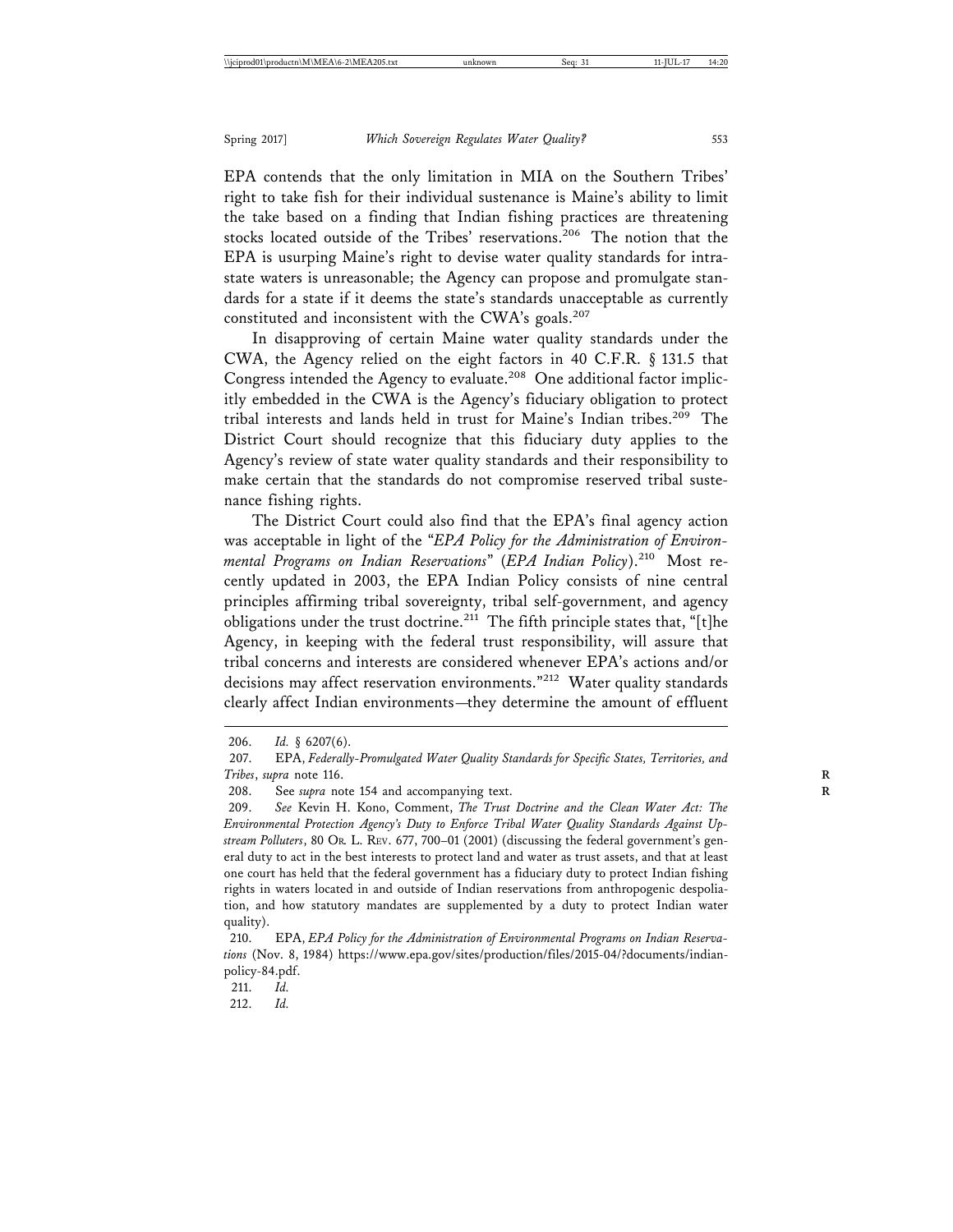that is running through tribal waters and how much fish tribes can safely consume in a given time period—so the EPA is right to consider how those standards impact tribal interests, and the EPA should alter the standards if necessary to honor their federal trust obligations. Based on the EPA's reasoned review of Maine's water quality situation, the District Court should find that the Agency in no way responded in a manner that violated the APA.

## D. *MICSA's Savings Clauses Will Not Override EPA's WQS Disapprovals*

MICSA contains multiple provisions known as "savings clauses"213 that are designed to thwart the application of federal laws in Maine if those laws grant a special status or right to Indian tribes, or preempt the application of state law to intrastate tribes.<sup>214</sup> The savings clauses also prevent federal law from supplanting state laws that govern the lands and natural resources owned by Maine tribes, or land held in trust by the United States or other entities.<sup>215</sup>

But the savings clauses will not prevent the EPA from executing its CWA regulatory authority and denying Maine's water quality standards. Under CWA Section 303, the EPA has general oversight authority to review all new or revised water quality standards submitted by states for interstate and intrastate waters.<sup>216</sup> Because this is a blanket, general authority, it does not give a special status or right to Indian tribes, nor does it disrupt Maine's regulatory jurisdiction. Additionally, one of MICSA's savings clauses, § 1735(b), does not apply to Section 303 of the CWA because Section 303 was passed in 1972, and § 1735(b) explicitly applies only to laws enacted on or after 1980.<sup>217</sup>

217. *See supra* note 100 and accompanying text. **R**

<sup>213.</sup> ANALYSIS SUPPORTING EPA'S FEB. 2, 2015 DECISION, *supra* note 19, at 28–30. **R**

<sup>214.</sup> *Id.*; *see supra* notes 99–100 and accompanying text.

<sup>215.</sup> ANALYSIS SUPPORTING EPA'S FEB. 2, 2015 DECISION, *supra* note 19, at 28–30. **R**

<sup>216.</sup> *See* 33 U.S.C. § 1313(a)(1), (a)(2) (2015) (stating that the water quality standards adopted by states for interstate and intrastate waters that have been approved by the EPA Administrator will remain in effect unless the Administrator determines that the standards are no longer consistent with the applicable requirements of the Clean Water Act).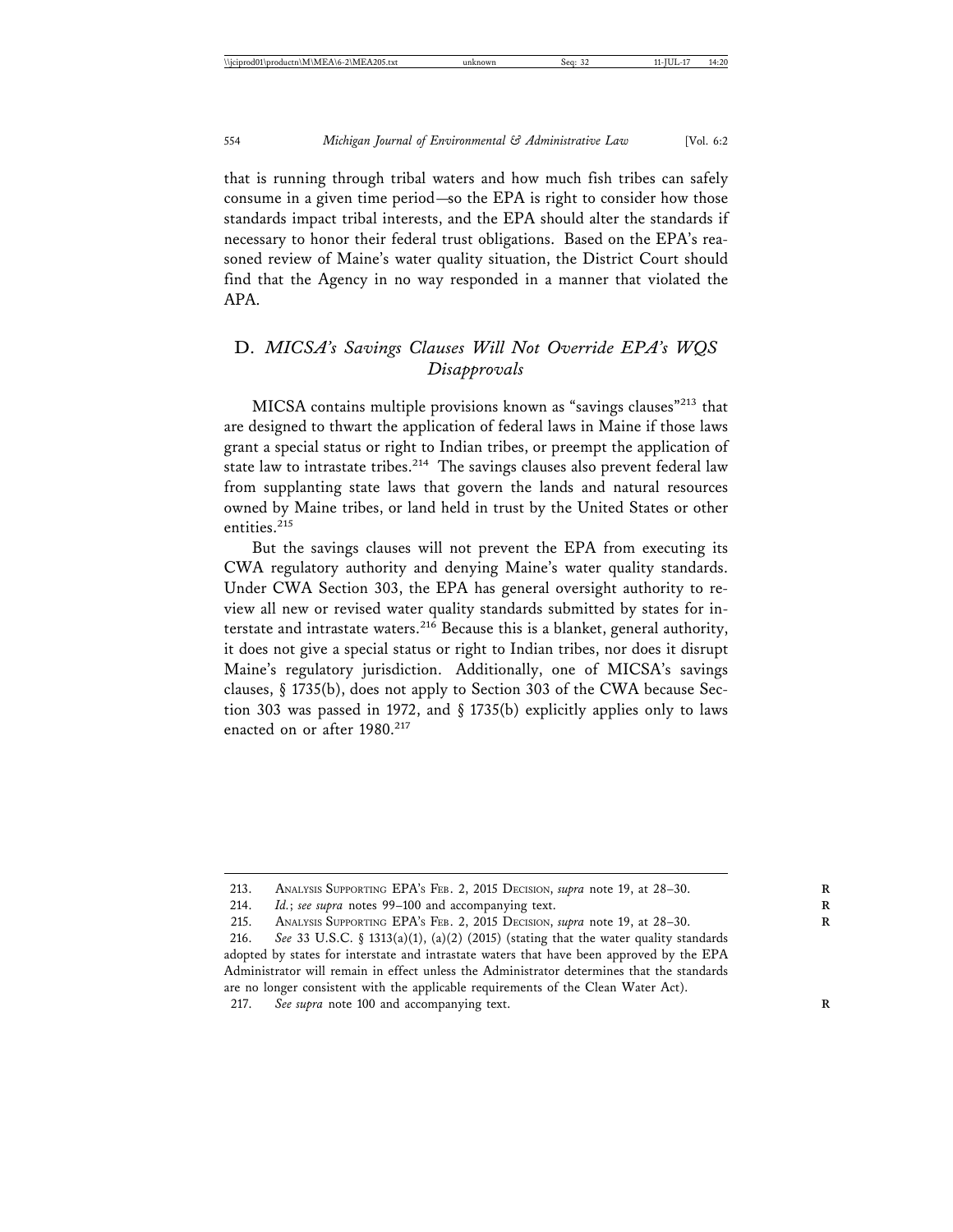## VI. EPA WATER QUALITY STANDARD REFORMS IN OTHER STATES TO PROTECT RESERVED SUSTENANCE FISHING RIGHTS

In recent years the EPA has rejected water quality standards in other states that do not account for tribal sustenance fishing.<sup>218</sup> These Agency decisions were also met with resistance.

In August 2015, the EPA proposed a rule revising the current water quality standards for Washington waters to ensure the water quality standards criteria<sup>219</sup> would protect fish consumers and Indian tribes from exposure to toxic and carcinogenic pollutants.<sup>220</sup> Pursuant to CWA Section 304(a), the EPA offered revised water quality standards specific to Washington for ninety-nine toxic pollutants in all waters under Washington's jurisdiction.<sup>221</sup> In Washington, numerous Indian tribes have reserved rights to take fish for subsistence purposes, as well as ceremonial and economic purposes.222 In light of this cultural right, the EPA identifies Washington's Indian tribes as the target population for creating updated water quality standards.<sup>223</sup> Maine should view the Washington situation as a template for how it could resolve its own water quality jurisdictional dispute, if it, like Washington, identifies its Indian tribes as the water quality standards' target population. The EPA's actions in Washington also suggest that the Agency's legal determinations giving rise to the *Maine v. McCarthy* litigation were not inconsistent with its decisions in other tribal-state water quality conflicts, and its actions with respect to Maine should not be regarded as a radical departure from its typical enforcement of the Clean Water Act.

While there has been some resistance in the past to EPA's water quality standards in Washington,<sup>224</sup> the State has also collaborated with the

220. *Id.*; EPA, *Water Quality Standards Regulations: Washington*, WATER QUALITY STANDARDS: REGULATIONS AND RESOURCES, http://www2.epa.gov/wqs-tech/water-quality-standards-regulations-washington# fed (last visited May 10, 2017).

221. PROPOSED REVISION APPLICABLE TO WASHINGTON, *supra* note 219. **R**

223. *Id.*

<sup>218.</sup> Second Amended Complaint, *supra* note 20,  $\P$  137, 142 (discussing the EPA's denial of Washington's proposed water quality standards, as well as Idaho's proposed human health criteria).

<sup>219.</sup> Determining the criteria for water quality standards requires consideration of a number of inputs, including cancer risk level, body weight, drinking water intake rate, fish consumption rate (FCR), bioaccumulation factors, and relative source contribution. EPA, PROPOSED REVISION TO FEDERAL HUMAN HEALTH CRITERIA APPLICABLE TO WASHINGTON 2 (2015) [hereinafter PROPOSED REVISION APPLICABLE TO WASHINGTON], https://www.epa.gov/sites/production/files/2016-11/documents/washington-rule-factsheet-2015.pdf. These various inputs are examined collectively to ensure, as much as possible, that the target population's total exposure from all sources does not exceed the water quality standards criteria. *Id.*

<sup>222.</sup> *Id.*

<sup>224.</sup> *See* AFFILIATED TRIBES OF NW. INDIANS, RESOLUTION #14-56: SUPPORTING EPA PROMUL-GATION OF SURFACE WATER QUALITY STANDARDS FOR WASHINGTON STATE, AND OPPOSING GOVERNOR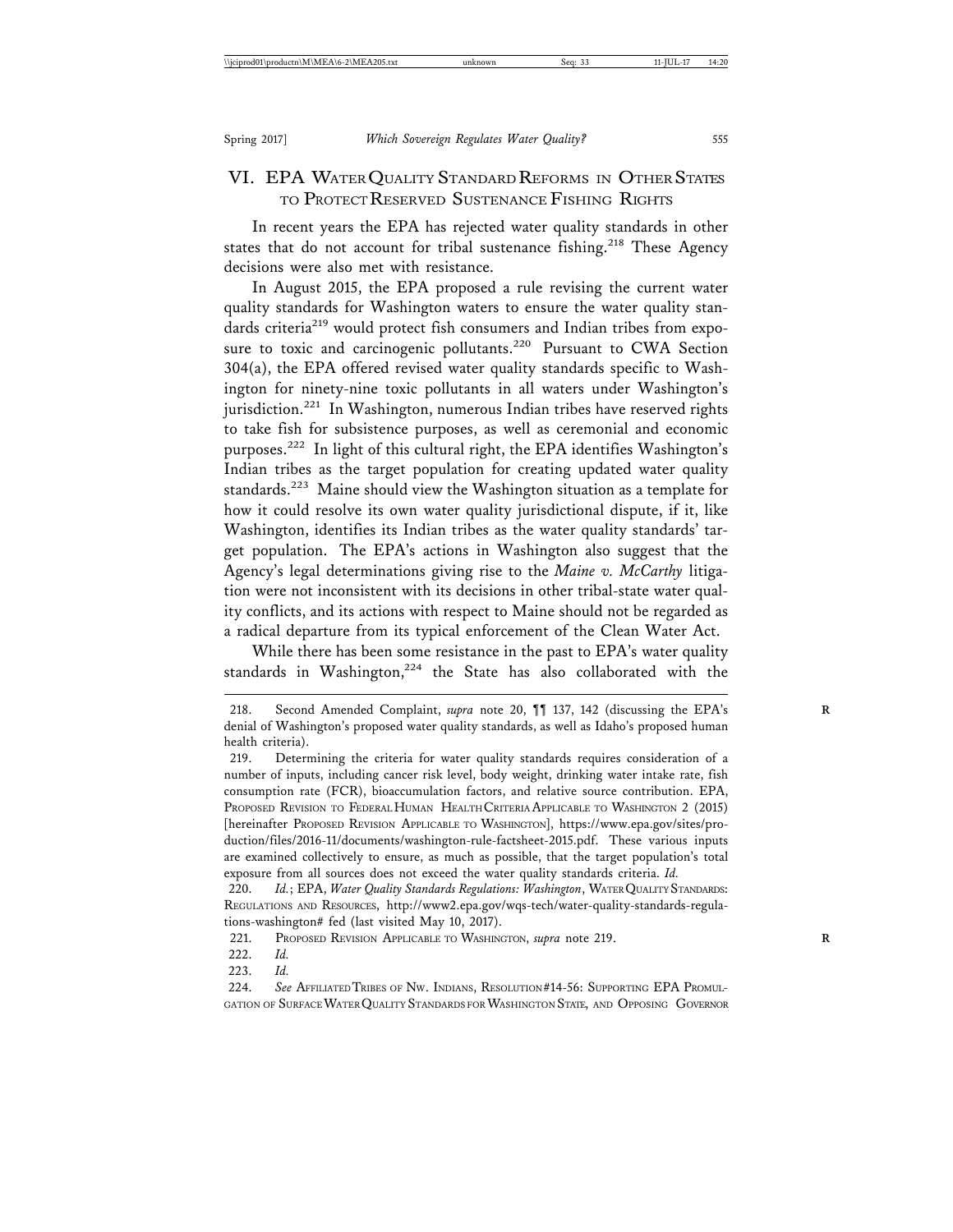Agency. In 1992 the EPA promulgated Washington's existing criteria for its water quality standards under a different federal statute, the National Toxics Rule, using the Agency's recommended criteria values.<sup>225</sup> The Agency's decision was prompted by Washington's water quality standards for a number of toxic pollutants not being in compliance with CWA Section  $303(c)(2)(A).^{226}$  To ensure the protection of human health in waters where fish and shellfish were caught and consumed, the EPA relied on data that illustrated the average per-capita FCR from inland and nearshore waters as 6.5 grams/day.<sup>227</sup> Today, however, surveys from Pacific Northwest residents and tribes, relying on more recent data, show consumption levels of fish considerably higher than the 1992 rate of 6.5 grams/day.<sup>228</sup> The average FCRs from the new surveys ranged between 63 grams/day and 214 grams/day.229 The EPA considered the new data, in conjunction with the current designated uses of Washington's waters as informed by tribal reserved rights, and determined that new or revised water quality standards were necessary to protect human health and protect reserved tribal fishing rights.<sup>230</sup>

Washington retains considerable discretion in implementing the EPA's water quality standard revisions.<sup>231</sup> The State may implement the new standards through the NPDES permitting program and adopt water quality standard variances to give it time to meet the new standards and confront water quality changes in a predictable, transparent manner.<sup>232</sup>

Additional collaborative efforts between Washington and the EPA were made in 2014 when Washington Governor Jay Inslee announced legislation

229. *Id.* at 55,066.

231. *Id.* at 55,071.

232. *Id.* at 55,071–72.

INSLEE'S POLICY DECISION TO WEAKEN CANCER PROTECTION CRITERIA (2014) (stating how Washington Governor Inslee announced in July 2014 his policy for revising state water quality standards that purportedly weaken cancer risk levels from one in one million to one in onehundred thousand).

<sup>225.</sup> Revision of Certain Federal Water Quality Criteria Applicable to Washington, 80 Fed. Reg. 55,063, 55,066 (proposed Sept. 14, 2015) (to be codified at 40 C.F.R. pt. 131). 226. *Id.* at 55,064.

<sup>227.</sup> *Id.* at 55,066. The FCR established for Washington waters in 1992 was, with the benefit of hindsight, misguidedly based on a survey of the average fish intake of the general United States population in 1973 and 1974. ANALYSIS SUPPORTING EPA'S FEB. 2, 2015 DECI-SION, *supra* note 19, at 2. **R**

<sup>228.</sup> Revision of Certain Federal Water Quality Criteria Applicable to Washington, 80 Fed. Reg. at 55,063.

<sup>230.</sup> *Id.* Note, however, that the EPA's determination was not itself a final agency action, and the Agency will only take final action for Washington's water quality standards after considering public comments. *Id.* at 55,066–67.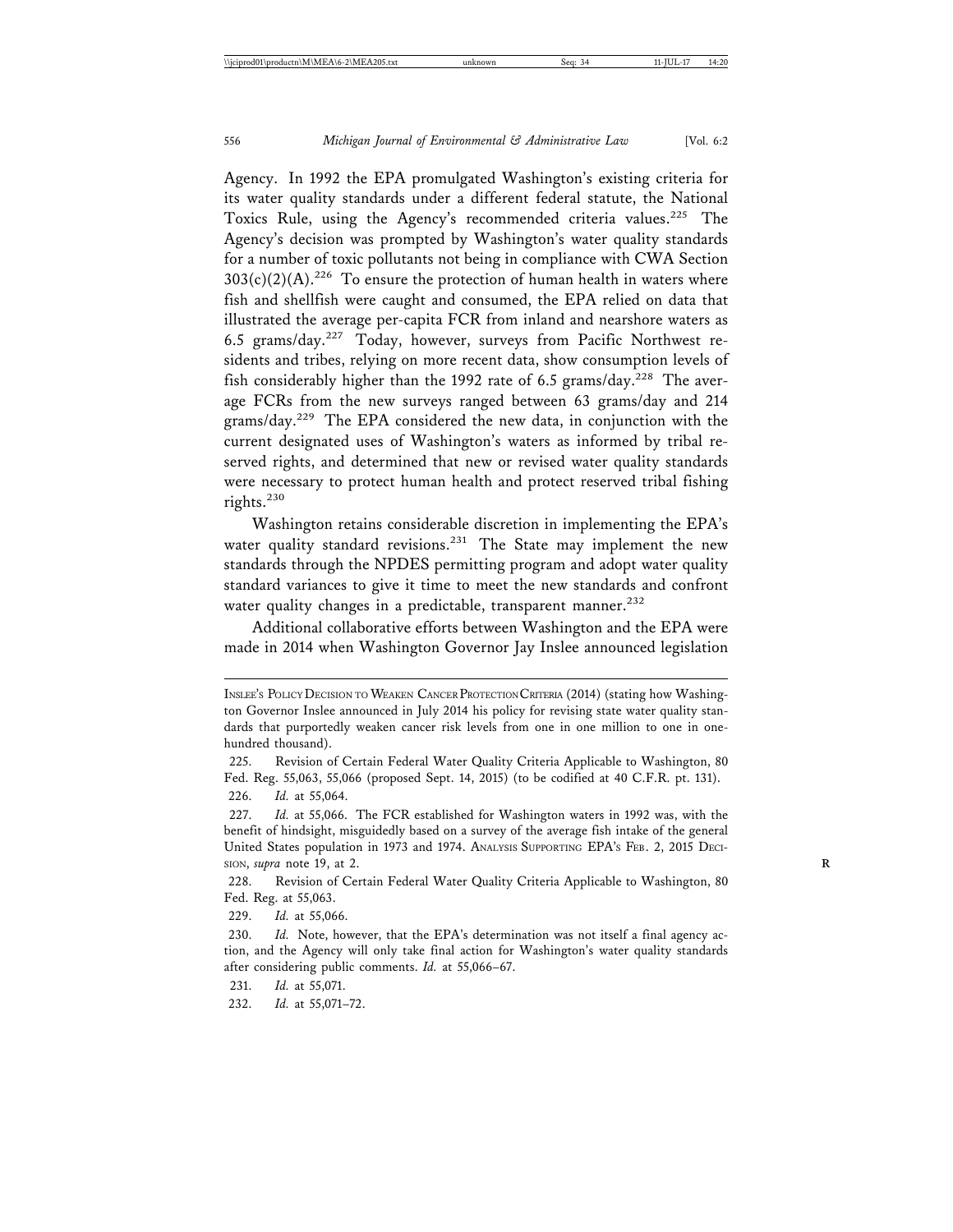to update the State's clean water standards.<sup>233</sup> The legislative proposal was supported by a coalition of local governments and businesses and created in the interest of maintaining compliance with the CWA, but the bill failed in the state senate.<sup>234</sup> Although this regulatory history was not the case in Maine, Washington was nonetheless able to balance its regulatory interests with those of the EPA and intrastate tribes and come to a water quality agreement based on a reasonable interpretation of the EPA's authority under the Clean Water Act. The EPA has clear authority to reject state water quality standards and recommend different standards if, based on the Agency's reasonable understanding of the CWA, the standards do not meet the statute's requirements. Maine should follow Washington's policy on revising water quality standards and work with the EPA, not against it.

Oregon has been operating under new water quality standards since 2011, when the standards achieved compliance with CWA Section  $303(c)$ .<sup>235</sup> Like in Maine and Washington, the new Oregon standards were adopted to ensure that state Indian tribes could safely and sustainably maintain their traditional subsistence fishing practices.<sup>236</sup> The Oregon Department of Environmental Quality (DEQ) and the Confederated Tribes of the Umatilla Indian Reservation were the main parties who drafted the revised standards.<sup>237</sup>

In 2004, Oregon's Umatilla Indian Reservation contacted the EPA to express their concern that the current fish consumption rate of 17.5 grams/ day did not adequately protect tribal subsistence consumers.<sup>238</sup> Ensuing discussions amounted to an agreement that Oregon DEQ, the Umatilla Tribes, and the EPA would conduct a public process to determine the fish consumption rate appropriate for protection of subsistence fishing in Oregon's waters.239 In 2008 the three governments recommended a fish consumption rate of 175 grams/day be utilized for Oregon's waters.<sup>240</sup> The

239. *Id.*

<sup>233.</sup> Press Release, Wash. Governor Jay Inslee, Inslee Directs Ecology to Evaluate Options on Pending Clean Water Rules (July 31, 2015), www.governor.wa.gov/news-media/inslee-directs-ecology-evaluate-options-pending-clean-water-rules (describing Washington State's efforts to update clean water standards).

<sup>234.</sup> *Id.*

<sup>235.</sup> Letter from Michael A. Bussell, Director, EPA Region 10, to Neil Mullane, Administrator, Dep't of Envtl. Quality at 1 (Oct. 17, 2011), https://www3.epa.gov/?region10/ pdf/water/or-tsd-hhwqs-transmittal-ltr-2011.pdf.

<sup>236.</sup> *EPA Approves Toughened Oregon Water Quality Standards Based on Higher 'Fish Consumption Rate*,*'* THE COLUMBIA BASIN FISH & WILDLIFE NEWS BULL., Oct. 21, 2011, http:// www.cbbulletin.com/413443.aspx.

<sup>237.</sup> *Id.*

<sup>238.</sup> Letter from Michael A. Bussell to Neil Mullane, *supra* note 235, at 2.

<sup>240.</sup> *Id.*